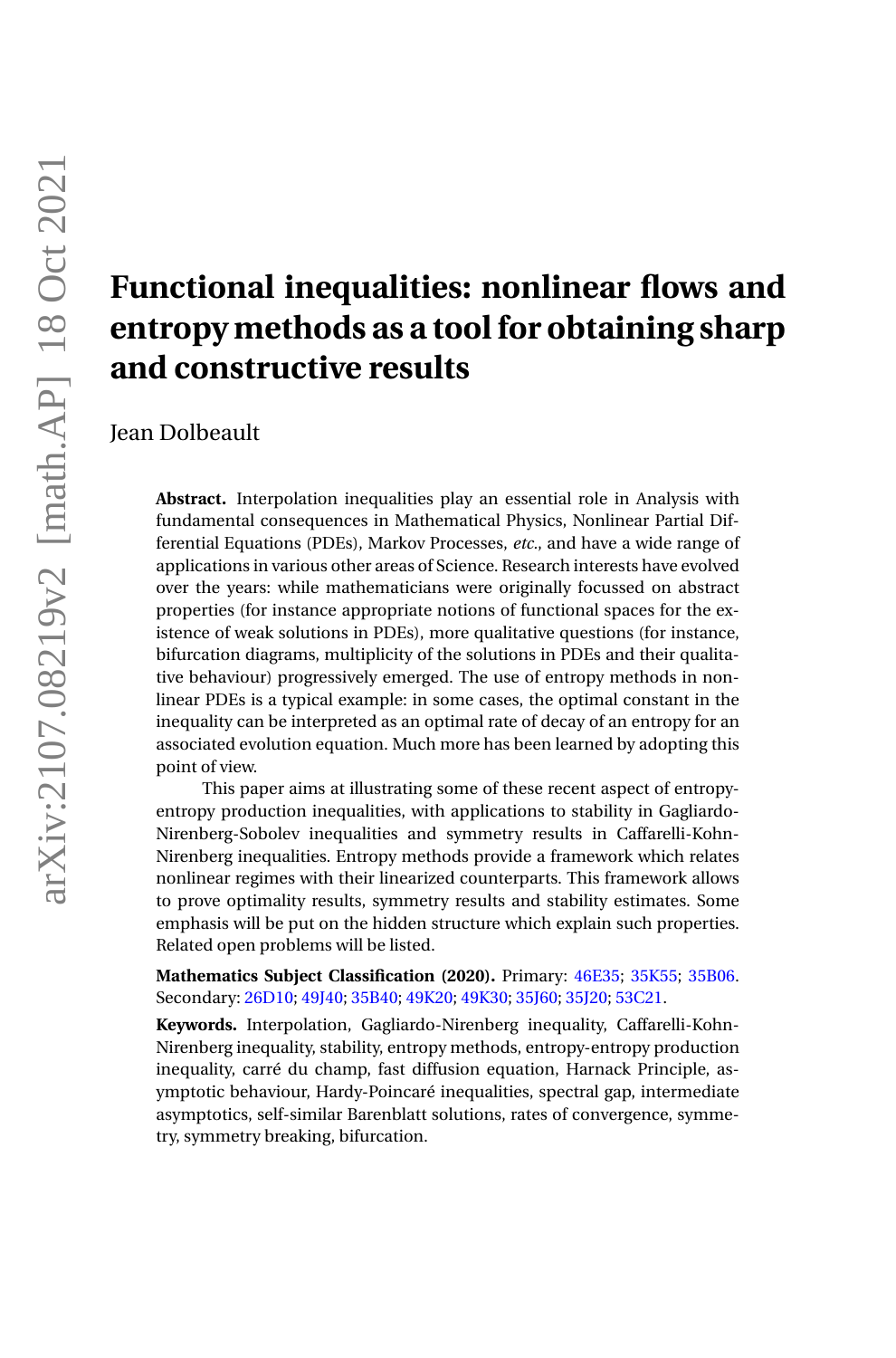The two main results of Sections [2](#page-14-0) and [3](#page-20-0) are based on recent papers. Stability results on Gagliardo-Nirenberg-Sobolev inequalities have been obtained in collaboration with M. Bonforte, B. Nazaret, and N. Simonov and are collected in [\[20\]](#page-27-0). Symmetry results in Caffarelli-Kohn-Nirenberg inequalities rely on a series of papers with M.J. Esteban, M. Loss and M. Muratori, see [\[52,](#page-28-0) [18,](#page-27-1) [55\]](#page-29-0). The guideline of this paper is to clarify the interplay of nonlinear interpolation inequalities with their linearized counterparts using entropy methods and fast diffusion flows.

## **1. A brief historical perspective**

The goal of this section is to sketch important steps in the development of the theory of some important functional inequalities, in the perspective of entropy methods. It is neither a complete review nor a detailed historical account, but more a personal selection of some results which are highlighted as representative of the evolution of the ideas. Several results have been discovered at least twice, in completely independent papers. Whenever possible, this has been clarified, but such issues are always delicate and the overall information is probably still incomplete.

## **1.1. Sobolev and some other interpolation inequalities**

Unless it is specified, we consider functions on  $\mathbb{R}^d$ . For any  $q \in [1,\infty)$ ,  $\|f\|_q :=$  $\left(\int_{\mathbb{R}^d} |f|^q \, dx\right)^{1/q}$ , whilst  $\|f\|_{\infty}$  denotes the L∞( $\mathbb{R}^d$ ) norm.

**1.1.1. Sobolev inequality.** On  $\mathbb{R}^d$  with  $d \geq 3$ , the classical *Sobolev inequality* asserts that

<span id="page-1-0"></span>
$$
\|\nabla f\|_{2}^{2} \ge S_{d} \|f\|_{2^{*}}^{2}
$$
 (1.1)

for any smooth and compactly supported function, where 2<sup>∗</sup> = 2*d*/(*d* − 2) is the critical exponent and the optimal constant is

$$
S_d = \pi d (d-2) \left( \frac{\Gamma(d/2)}{\Gamma(d)} \right)^{2/d} = \frac{1}{4} d (d-2) \frac{2^{\frac{2}{d}} \pi^{1+\frac{1}{d}}}{\Gamma((d+1)/2)^{2/d}} = \frac{1}{4} d (d-2) \left| \mathbb{S}^d \right|^{\frac{2}{d}}.
$$

Inequality [\(1.1\)](#page-1-0) is easily extended to the Beppo-Levi space using standard completion results with respect to the norm  $f \mapsto (\|\nabla f\|_2^2 + \|f\|_{2^*}^2)^{1/2}$ , see for instance  $[44]$ . Inequality  $(1.1)$  appears in  $[90]$  and is extremely well understood: see  $[6, 92, 29]$  $[6, 92, 29]$  $[6, 92, 29]$  $[6, 92, 29]$  $[6, 92, 29]$ . The question of the optimality of the constant  $S_d$  has anyway a much longer history.

Among radial functions and at least in dimension  $d = 3$  for the critical exponent  $2^* = 6$ , the solutions of the Euler-Lagrange equation enter in the study of the polytropic and isothermal gas spheres, which are models of gaseous stars in astrophysics and can be traced back to the work of H. Lane in [\[74\]](#page-29-1). A detailed account can be found in [\[36,](#page-27-3) Chapter IV]. The explicit computation of the optimal radial functions and the corresponding value of  $S_d$  appears in [\[16\]](#page-26-1). Further considerations on the linear stability of the radial optimal functions can be found in [\[87\]](#page-30-2).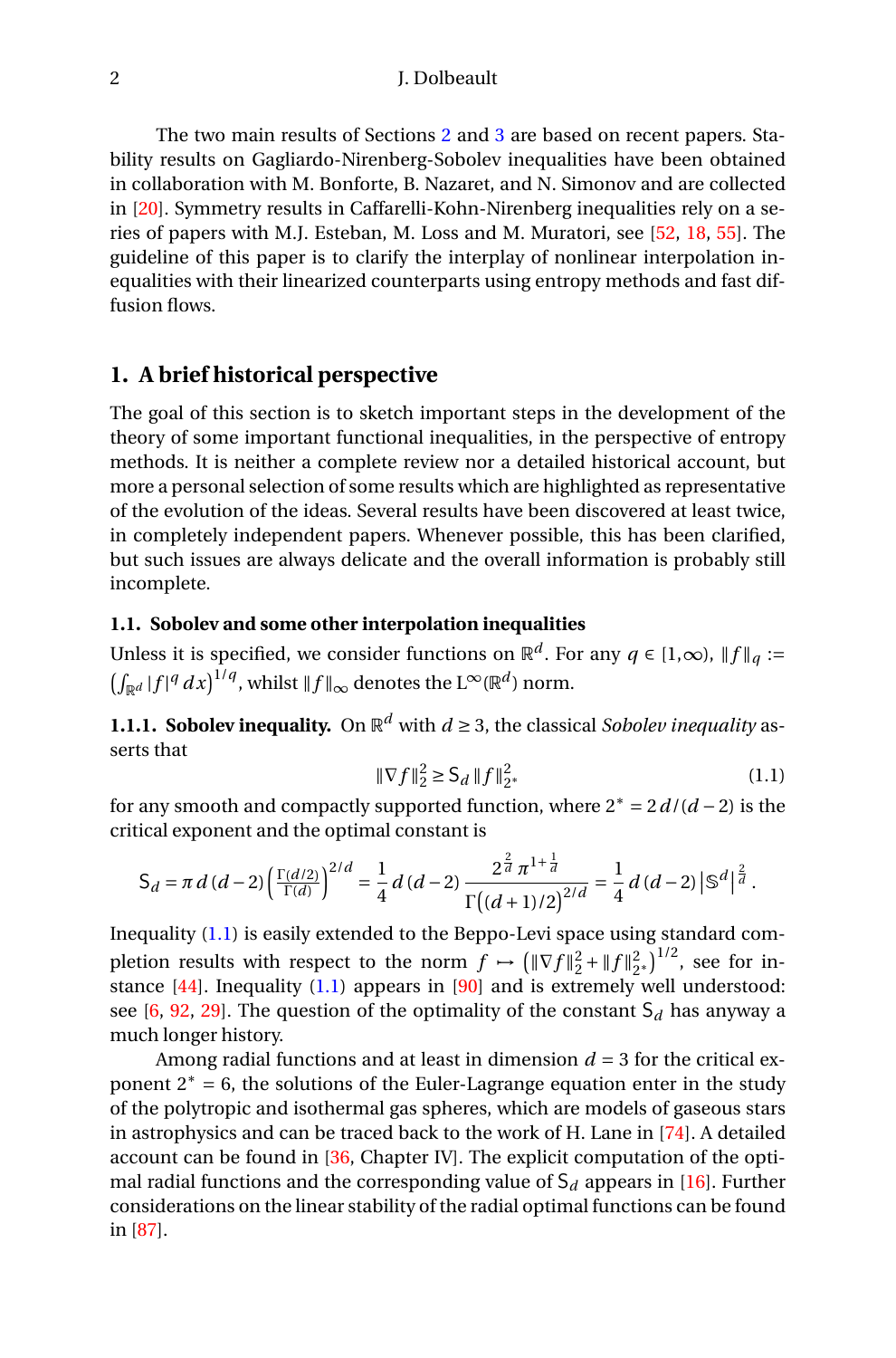The classical papers for the optimal Sobolev inequality are those of T. Aubin and G. Talenti  $[6, 91]$  $[6, 91]$  $[6, 91]$ , with an earlier contribution by E. Rodemich in  $[86]$  which is quoted for instance in [\[66,](#page-29-2) p. 158]. These papers rely on *spherically symmetric rearrangements* and particularly on the Pólya-Szegő principle: we refer to [\[72,](#page-29-3) [73,](#page-29-4) [93\]](#page-30-5) and references therein for details. An alternative proof based on Riesz' lemma and duality can be found in [\[76,](#page-30-6) [78\]](#page-30-7). Many other proofs have been established using various techniques like, *e.g.*, mass transport in [\[40\]](#page-28-2). Some results based on nonlinear flows and *entropy methods*, which completely avoid spherically symmetric rearrangements, will be exposed in Section [2.](#page-14-0)

Optimal functions in [\(1.1\)](#page-1-0) are known as the *Aubin-Talenti functions*. The set  $M$  of these functions is a  $(d+2)$ -dimensional manifold generated by dilations, translations and multiplications by a constant of

$$
g(x) := (1 + |x|^2)^{-(d-2)/2} \quad \forall x \in \mathbb{R}^d.
$$

Stability is a delicate issue. As an answer to some of the questions raised in [\[30\]](#page-27-4), G. Bianchi and H. Egnell proved in [\[13\]](#page-26-2) the existence of  $\mathcal{C} > 0$  such that

<span id="page-2-1"></span>
$$
\|\nabla f\|_{2}^{2} - \mathsf{S}_{d} \|f\|_{2^{*}}^{2} \ge \mathscr{C} \inf_{g \in \mathfrak{M}} \|\nabla f - \nabla g\|_{2}^{2},\tag{1.2}
$$

The existence of  $\mathscr C$  is obtained by concentration-compactness methods and by contradiction, hence comes with no estimate. Various refinements starting with  $[38]$  and the more recent results of  $[61, 82, 62]$  $[61, 82, 62]$  $[61, 82, 62]$  $[61, 82, 62]$  $[61, 82, 62]$  have been obtained, although without explicit and constructive estimates on  $\mathscr C$ . By duality methods inspired by [\[77\]](#page-30-9) and flows, quantitative and constructive results were obtained in weak norms in [\[45,](#page-28-4) [56\]](#page-29-7). In [\[20\]](#page-27-0), a result of stability has been obtained, with a measure of the distance to  $\mathfrak{M}$  by a relative Fisher information, a strong norm: this result will be presented in Section [2.](#page-14-0)

**1.1.2. Gagliardo-Nirenberg inequalities.** In two papers, [\[64,](#page-29-8) [83\]](#page-30-10), E. Gagliardo and L. Nirenberg established a number of interpolation inequalities which are now famous. Some historical details can be found in [\[84\]](#page-30-11). Here we are interested in the sub-family

<span id="page-2-0"></span>
$$
\|\nabla f\|_{2}^{\theta} \|f\|_{p+1}^{1-\theta} \ge \mathcal{C}_{\text{GNS}}(p) \|f\|_{2p} \tag{1.3}
$$

where the exponent  $\theta = \frac{d(p-1)}{(d+2-n)d-1}$ (*d*+2−*p* (*d*−2))*p* is fixed by scaling considerations and functions *f* are taken in the space obtained as the completion of the space of infinitely differentiable functions on  $\mathbb{R}^d$  with compact support, with respect to the norm  $f \mapsto (1 - \theta) \|f\|_{p+1} + \theta \|\nabla f\|_2$ . We shall say that the exponent *p* is an *admissible exponent* if

$$
p \in (1, +\infty)
$$
 if  $d = 1$  or 2,  $p \in (1, p^*)$  if  $d \ge 3$  with  $p^* := \frac{d}{d-2}$ .

In the limit case where  $p = p^*$ ,  $d \ge 3$ , for which  $\theta = 1$ , we notice that  $2p^* = 2^*$ and recover  $(1.1)$  as a limit case of  $(1.3)$ . Other interesting limits can be obtained: as  $p \rightarrow 1$ , Inequality [\(1.3\)](#page-2-0) degenerates according to [\[41\]](#page-28-5) into the Euclidean logarithmic Sobolev inequality in scale invariant form, while in the limit as  $p \rightarrow +\infty$ when  $d = 2$  (see for instance [\[42\]](#page-28-6)), we recover the *Euclidean Onofri inequality*. See  $[20,$  Chapter 1] for more details. Inequality  $(1.3)$  was proved in  $[41]$ . Actually,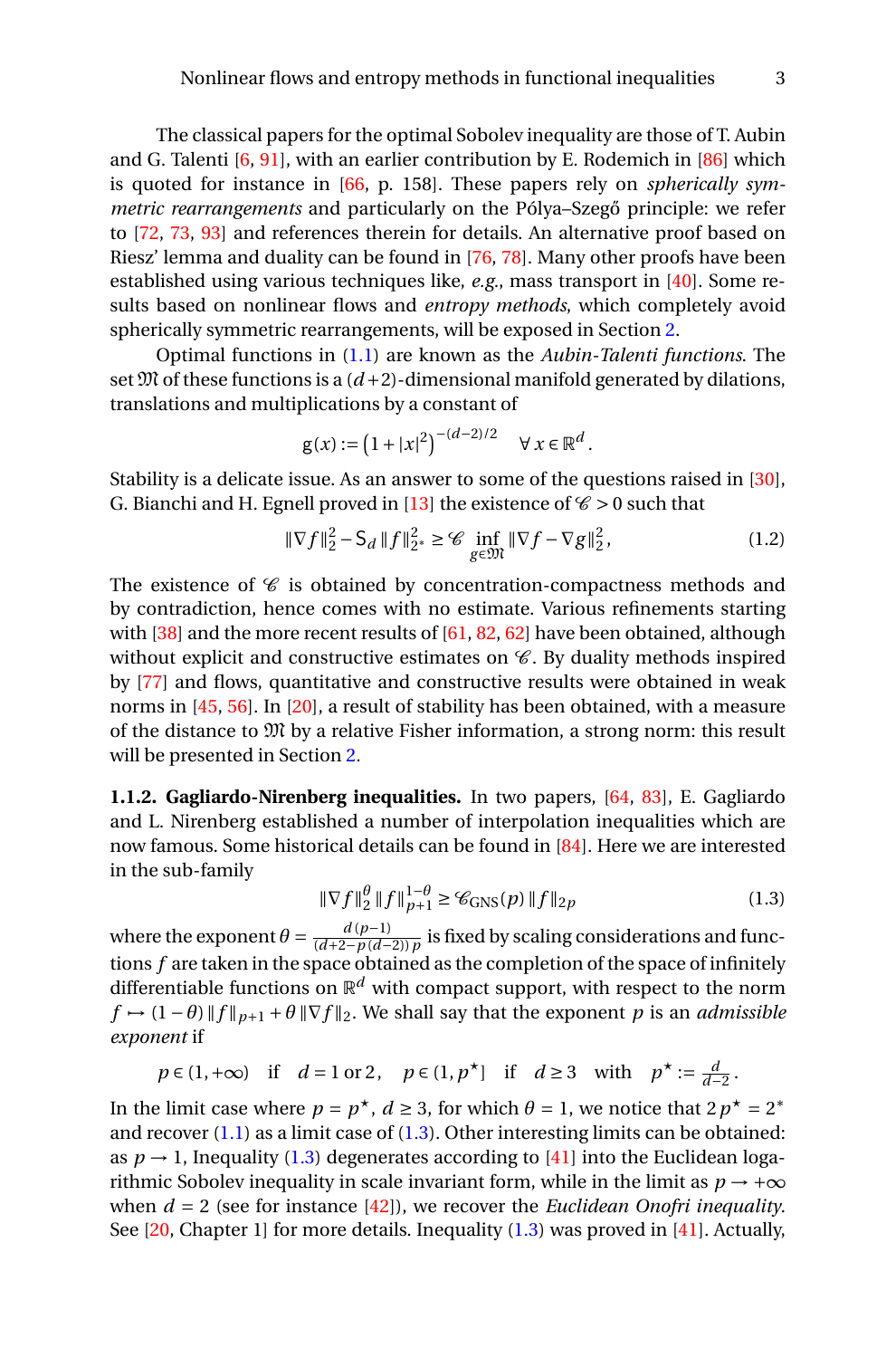in [\[67\]](#page-29-9), an earlier result was stated with a rather complete scheme of a proof, up to the delicate question of the uniqueness. None of the authors of [\[41\]](#page-28-5) were aware of [\[67\]](#page-29-9) but they had by the time the paper was written fine uniqueness results available from the mathematical literature. Entropy methods are now providing alternative tools which have been exploited in [\[20,](#page-27-0) Chapter 1]. In any case, the key issue is that optimal functions in [\(1.3\)](#page-2-0) can be identified. They are given up to dilations, translations and multiplications by a constant by

$$
g(x) := (1 + |x|^2)^{-\frac{1}{p-1}} \quad \forall \ x \in \mathbb{R}^d.
$$
 (1.4)

Hence they generalize the *Aubin-Talenti functions*. For this reason, we shall still use this denomination and denote again by  $\mathfrak{M}$  the corresponding manifold. Actually there are deeper reasons for that than the algebraic expression of g, that were clarified in  $[9, Section 6.10]$  $[9, Section 6.10]$  (also see  $[20, Section 1.3.1]$  $[20, Section 1.3.1]$ ). Stability results for  $(1.3)$  is one of the main achievement of entropy methods based on nonlinear diffusions and will detailed in Section [2](#page-14-0) (see Theorems [2.5](#page-19-0) and [2.6\)](#page-19-1).

## **1.1.3. Caffarelli-Kohn-Nirenberg inequalities.** The critical inequality

<span id="page-3-0"></span>
$$
\left(\int_{\mathbb{R}^d} \frac{|f|^p}{|x|^{bp}} dx\right)^{2/p} \leq C_{a,b} \int_{\mathbb{R}^d} \frac{|\nabla f|^2}{|x|^{2a}} dx \tag{1.5}
$$

is valid for any function  $f \in \{f \in \mathrm{L}^p\big(\mathbb{R}^d,|x|^{-b}\,dx\big): |x|^{-a}\,|\nabla f| \in \mathrm{L}^2\big(\mathbb{R}^d,dx\big)\}$  under the conditions that  $a \le b \le a+1$  if  $d \ge 3$ ,  $a < b \le a+1$  if  $d = 2$ ,  $a+1/2 < b \le a+1$  if  $d = 1$ , and  $a < a_c := (d-2)/2$  where the exponent  $p = 2d/(d-2+2(b-a))$  is again fixed by scaling considerations. Here  $C_{a,b}$  denotes the optimal constant. Inequality [\(1.5\)](#page-3-0) was apparently introduced first by V.P. Il'in in [\[69\]](#page-29-10) but is more known in the literature as the *critical Caffarelli-Kohn-Nirenberg inequalities*, according to [\[33\]](#page-27-5). An important step in the understanding of this inequality came with [\[34\]](#page-27-6) where the question of the *symmetry breaking* problem was raised: in [\(1.5\)](#page-3-0), is optimality achieved among radially symmetric functions ? Notice that partial symmetry results were known before, see, *e.g.*, [\[37,](#page-28-7) [68\]](#page-29-11): the point in [\[34\]](#page-27-6) (also see [\[89\]](#page-30-12)) was to provide a mechanism for proving that symmetry breaking also occurs. If symmetry occurs, it can be proved that the equality case is achieved by

<span id="page-3-1"></span>
$$
g(x) := (1 + |x|^{(p-2)(a_c - a)})^{-\frac{2}{p-2}} \quad \forall \, x \in \mathbb{R}^d
$$
 (1.6)

.

and the optimal constant is then given by

$$
C_{a,b} = \frac{2}{p} ((a_c - a)^{-\frac{p+2}{p}} \left( \frac{(p-2) \Gamma(\frac{3p-2}{2(p-2)})}{2\sqrt{\pi} |\mathbb{S}^{d-1}| \Gamma(\frac{p}{p-2})} \right)^{\frac{p-2}{p}}
$$

Assuming that this was the case, V. Felli and M. Schneider systematized the strategy of [\[34\]](#page-27-6) in [\[60\]](#page-29-12): by linearizing the functional made of the difference of the two sides in [\(1.5\)](#page-3-0), they found a negative eigenvalue if  $b < b_{FS}(a)$  with

$$
b_{\text{FS}}(a) := \frac{d(a_c - a)}{2\sqrt{(a_c - a)^2 + d - 1}} + a - a_c,
$$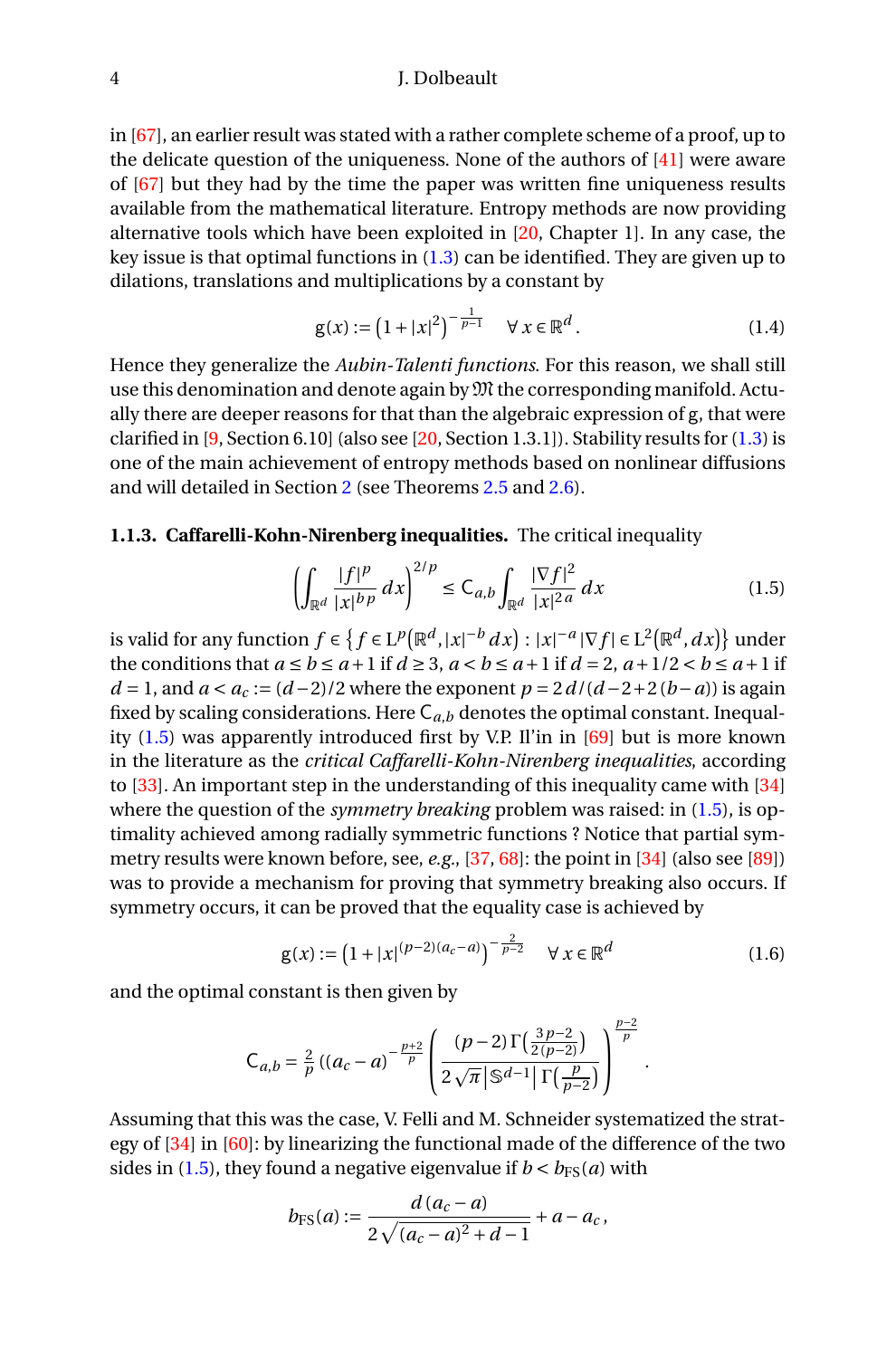thus proving the linear instability of g, a contradiction. As a consequence, *symmetry breaking* occurs if  $b < b_{FS}(a)$ . Reciprocally, one of the major achievements of entropy methods is the following symmetry result.

<span id="page-4-4"></span>**Theorem 1.1 (Symmetry** *vs.* **symmetry breaking, critical case,** [\[52\]](#page-28-0)**).** *Assume that*  $d \geq 2$ *,*  $a < a_c$ *, and*  $b_{FS}(a) \leq b \leq a+1$  *<i>if a* < 0*. Then equality in* [\(1.5\)](#page-3-0) *is achieved if and only if, up to a scaling and a multiplication by a constant,*  $f = g$ *.* 

The result in [\[52\]](#page-28-0) is actually stronger: it is proved that there is no other critical point of the Euler-Lagrange equation, which is a *rigidity result*. The method is not limited to critical inequalities and there is also a family of *subcritical Caffarelli-Kohn-Nirenberg inequalities*, exactly as in the case without weights. Similar results have been obtained in [\[18,](#page-27-1) [19,](#page-27-7) [55\]](#page-29-0) for the inequality

<span id="page-4-0"></span>
$$
\left(\int_{\mathbb{R}^d} \frac{|f|^{2p}}{|x|^{\gamma}} dx\right)^{1/p} \le C_{\beta,\gamma,p} \left(\int_{\mathbb{R}^d} \frac{|\nabla f|^2}{|x|^{\beta}} dx\right)^{\theta} \left(\int_{\mathbb{R}^d} \frac{|f|^{p+1}}{|x|^{\gamma}} dx\right)^{1-\theta} \tag{1.7}
$$

with optimal constant  $C_{β,γ,ρ}$ , parameters  $β$ ,  $γ$  and  $p$  such that

<span id="page-4-1"></span>
$$
\gamma - 2 < \beta < \frac{d-2}{d}\gamma
$$
,  $\gamma \in (-\infty, d)$ ,  $p \in (1, p_\star]$  with  $p_\star := \frac{d-\gamma}{d-\beta-2}$ , (1.8)

and an exponent  $\theta = \frac{(d-\gamma)(p-1)}{p(d+\beta+2-2\gamma-p(d-\beta-2))}$  which is determiend by scaling considerations. The admissible set of parameters (*β*,*γ*) is restricted by the condition  $p \leq p_{\star}$ , which means

$$
\beta \ge d - 2 + \frac{\gamma - d}{p}.
$$

If symmetry holds, then the equality case in  $(1.7)$  is achieved by

$$
g(x) := \left(1 + |x|^{2+\beta-\gamma}\right)^{-\frac{1}{p-1}} \quad \forall \ x \in \mathbb{R}^d.
$$

The following results are taken from [\[18,](#page-27-1) Theorem 2] and in [\[55,](#page-29-0) Theorem 1.1].

**Theorem 1.2 (Symmetry** *vs.* **symmetry breaking, critical case,** [\[18,](#page-27-1) [55\]](#page-29-0)**).** *Assume that d*  $\geq$  2 *and*  $\beta$ *,*  $\gamma$  *and*  $p$  *satisfy* [\(1.8\)](#page-4-1)*. Symmetry holds in* [\(1.7\)](#page-4-0) *if and only if* 

$$
\gamma < d
$$
,  $\gamma - 2 < \beta < \frac{d-2}{d}\gamma$  and  $\beta \le \beta_{FS}(\gamma) := d - 2 - \sqrt{(\gamma - d)^2 - 4(d-1)}$ .

## <span id="page-4-3"></span>**1.2. Branches of solutions**

In 1983, H. Brézis and L. Nirenberg published a paper, [\[31\]](#page-27-8), devoted to the positive solutions of the equation

<span id="page-4-2"></span>
$$
-\Delta f + \lambda f = f^{p-1} \tag{1.9}
$$

in bounded domains, with homogeneous Dirichlet boundary conditions. They were interested in the case of the critical exponent  $p = 2^*$ ,  $d \ge 3$ , and related issues of compactness in connection with the Yamabe problem. This paper had a considerable impact. With [\[63\]](#page-29-13), it was a starting point for an amazing effort to construct various solutions by variational methods or using Lyapunov-Schmidt reduction techniques, not only on the Euclidean space but also on Riemannian manifolds (where ∆ has to be understood as the Laplace-Beltrami operator). One of the typical issues is to understand how branches of solutions depend on the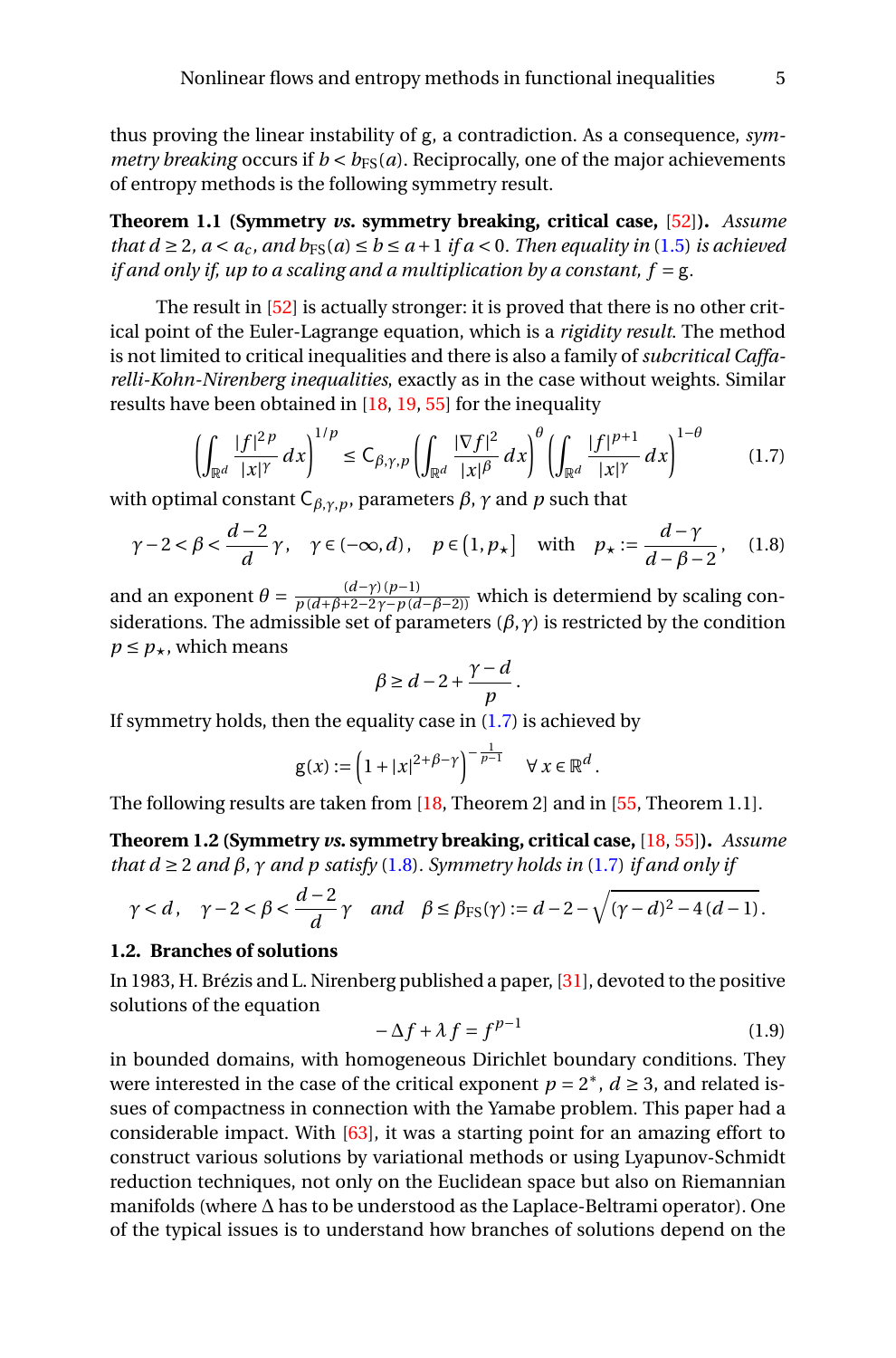parameter  $\lambda$  and at which values bifurcations may eventually occur, as part of the larger question of the multiplicity of the solutions and their classification. Nonexistence (typically based on Pohožaev's identity) and uniqueness results are another related issue, with a series of prominent papers, [\[39,](#page-28-8) [65,](#page-29-14) [14\]](#page-26-4), that can now be reinterpreted using entropy methods. In [\[14\]](#page-26-4) for instance, it is proved that [\(1.9\)](#page-4-2) written on the sphere  $\mathbb{S}^d$  has a *unique* positive solution,  $f \equiv \lambda^{-1/(p-2)}$ , if and only if  $\lambda \le d/(p-2)$ . As a consequence, according to [\[14,](#page-26-4) Corollary 6.1] (also see [\[11\]](#page-26-5)), we obtain the inequality

<span id="page-5-0"></span>
$$
\|\nabla f\|_{\mathcal{L}^2(\mathbb{S}^d)}^2 \ge \frac{d}{p-2} \left( \|f\|_{\mathcal{L}^p(\mathbb{S}^d)}^2 - \|f\|_{\mathcal{L}^2(\mathbb{S}^d)}^2 \right) \quad \forall \ f \in \mathcal{H}^1(\mathbb{S}^d, d\mu) \tag{1.10}
$$

where  $d\mu = |\mathbb{S}^d|$  $^{-1}$   $dv_g$  denotes the uniform probability measure on the sphere and  $p \in (2, 2^*)$ , with the convention that  $2^* = +\infty$  if  $d = 1$  or 2. Inequality [\(1.10\)](#page-5-0) has been studied in [\[14\]](#page-26-4) by *rigidity* methods, in [\[11\]](#page-26-5) by techniques of harmonic analysis, and using the *carré du champ* method in [\[12,](#page-26-6) [10,](#page-26-7) [43\]](#page-28-9), for any *p* > 2, with improvements and extensions in [\[49,](#page-28-10) [53\]](#page-28-11). We refer to [\[54\]](#page-28-12) for a review and [\[48\]](#page-28-13) for most recent results.

If  $d \geq 3$ , the case  $p = 2^*$  is also covered: Inequality [\(1.10\)](#page-5-0) is the Sobolev inequality on the sphere and it is equivalent to  $(1.1)$ , up to a stereographic projection. Taking into account the normalization of  $d\mu$ , it is easy to recover the expression of  $\mathsf{S}_d$ . Another limit case is the *logarithmic Sobolev inequality* on  $\mathbb{S}^d$ ,

<span id="page-5-1"></span>
$$
\|\nabla f\|_{\mathcal{L}^2(\mathbb{S}^d)}^2 \ge \frac{d}{2} \int_{\mathbb{S}^d} |f|^2 \log \left(\frac{|f|^2}{\|f\|_{\mathcal{L}^2(\mathbb{S}^d)}^2}\right) d\mu \quad \forall f \in \mathcal{H}^1(\mathbb{S}^d, d\mu) \setminus \{0\},\tag{1.11}
$$

which corresponds to the limit as  $p \rightarrow 2_+$ . Remarkably, [\(1.10\)](#page-5-0) is also valid for any  $p \in [1, 2]$  where the case  $p = 1$  corresponds simply to the Poincaré inequality on the sphere. In this range, and actually for any  $p \in [1,2] \cup (2,+\infty)$  if  $d = 1$  or  $p \in$ [1, 2)∪(2, 2# ] if *d* ≥ 2, where

$$
2^{\#} := \frac{2\,d^2 + 1}{(d-1)^2}
$$

is the *Bakry-Emery exponent*, Inequalities [\(1.10\)](#page-5-0) and [\(1.11\)](#page-5-1) were proved earlier by the *carré du champ* method of D. Bakry and M. Emery in [\[7\]](#page-26-8).

From the point of view of elliptic PDEs, the *carré du champ* method amounts to test [\(1.9\)](#page-4-2) by  $\Delta f + (p-1) |\nabla f|^2 / f$ . After using the Bochner-Lichnerowicz-Weitzenböck formula

<span id="page-5-2"></span>
$$
\frac{1}{2}\,\Delta\left(|\nabla f|^2\right) = |\text{Hess} f|^2 + \nabla\cdot(\Delta f)\cdot\nabla f + \text{Ric}(\nabla f, \nabla f),\tag{1.12}
$$

the fact that  $\text{Ric}(\nabla f, \nabla f) = (d-1)|\nabla f|^2$  on  $\mathbb{S}^d$ , and a few integrations by parts, we obtain the identity

$$
\int_{\mathbb{S}^d} \left( \frac{d}{d-1} |Q_f|^2 + (d-\lambda) |\nabla f|^2 + \gamma(p) \frac{|\nabla f|^4}{f^2} \right) d\mu = 0
$$

with

<span id="page-5-3"></span>
$$
Q_f := \text{Hess} f - \frac{1}{d} \Delta f \, \text{Id} - \frac{d-1}{d+2} (p-1) \left( \frac{\nabla f \otimes \nabla f}{f} - \frac{1}{d} \frac{|\nabla f|^2}{f} \, \text{Id} \right) \tag{1.13}
$$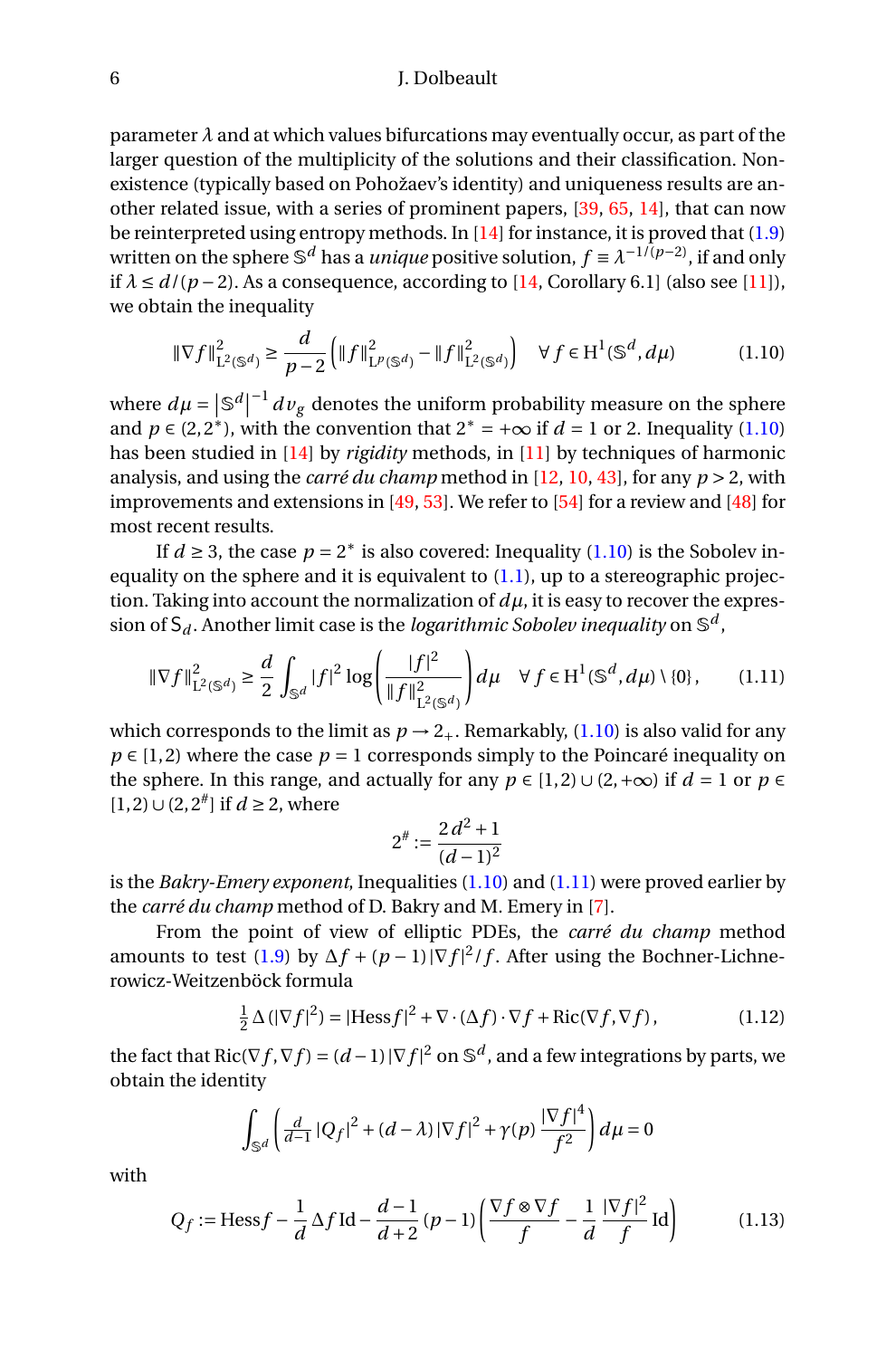and

<span id="page-6-1"></span>
$$
\gamma(p) := \left(\frac{d-1}{d+2}\right)^2 (p-1)(2^{\#} - p). \tag{1.14}
$$

Here we use the notation  $|A|^2 = \sum_{i,j=1}^d A_{ij}^2$  if  $A = (A_{ij})_{i,j=1}^d$  is a  $d \times d$  matrix. It is therefore clear that the unique positive solution of  $(1.9)$  is a constant if  $\lambda \leq d$ . This result has an interesting consequence in terms of branches of solutions. On  $\mathrm{H}^1(\mathbb{S}^d,d\mu)$ , the functional

$$
f \mapsto \|\nabla f\|_{\mathcal{L}^2(\mathbb{S}^d)}^2 - \frac{\lambda}{p-2} \left( \|f\|_{\mathcal{L}^p(\mathbb{S}^d)}^2 - \|f\|_{\mathcal{L}^2(\mathbb{S}^d)}^2 \right)
$$

always admits  $f \equiv 1$  as a critical point, there is no other positive solution of [\(1.9\)](#page-4-2) if  $\lambda \leq d$  and the functional is nonnegative. For any  $\lambda > d$ , a simple linearization around the constant solution shows that there is a minimizer which makes the functional negative and  $\lambda = d$ , which corresponds to the first positive eigenvalue of the Laplace-Beltrami operator, is a bifurcation point. Let us define

$$
\mu(\lambda) := \inf_{u \in H^1(\mathbb{S}^d) \setminus \{0\}} \frac{(p-2) \|\nabla f\|_{\mathbf{L}^2(\mathbb{S}^d)}^2 + \lambda \|f\|_{\mathbf{L}^2(\mathbb{S}^d)}^2}{\|f\|_{\mathbf{L}^p(\mathbb{S}^d)}^2}.
$$

The uniqueness result in the range  $\lambda \in [0, d]$  and the bifurcation result at  $\lambda = d$ have the following consequences. If  $\lambda \leq d$ , then  $\mu(\lambda) = \lambda$ , while  $\mu(\lambda) < \lambda$  if  $\lambda > d$ . See Fig. [1.](#page-6-0)



<span id="page-6-0"></span>FIGURE 1. Numerical computation of the bifurcation diagram for  $d = 3$  and  $p = 3$ . The branch emerging at  $\lambda = d$  from the straight line  $\mu = \lambda$  of the constant solutions is expected to realize the infimum  $\lambda \mapsto \mu(\lambda)$ .

The carré du champ method is limited to the range  $p \leq 2^{\#}$ , but the cases  $p \in (2^{\#}, +\infty)$  if  $d = 1$  or 2, or  $p \in (2^{\#}, 2^{\ast})$  if  $d \ge 3$  can be dealt with using another test function, as we shall see below: see [\[14,](#page-26-4) [50,](#page-28-14) [53\]](#page-28-11) and references therein for more details. The method admits various extensions, for instance to smooth compact connected Riemannian manifolds, or improvements which can be used in order to obtain stability estimates. For instance, on S *d* , the inequality

<span id="page-6-2"></span>
$$
\|\nabla f\|_{\mathcal{L}^{2}(\mathbb{S}^{d})}^{2} \ge \frac{d}{2-p-\gamma} \left( \|f\|_{\mathcal{L}^{2}(\mathbb{S}^{d})}^{2} - \|f\|_{\mathcal{L}^{p}(\mathbb{S}^{d})}^{2-\frac{2\gamma}{2-p}} \|f\|_{\mathcal{L}^{2}(\mathbb{S}^{d})}^{\frac{2\gamma}{2-p}} \right) \quad \forall f \in \mathcal{H}^{1}(\mathbb{S}^{d}) \quad (1.15)
$$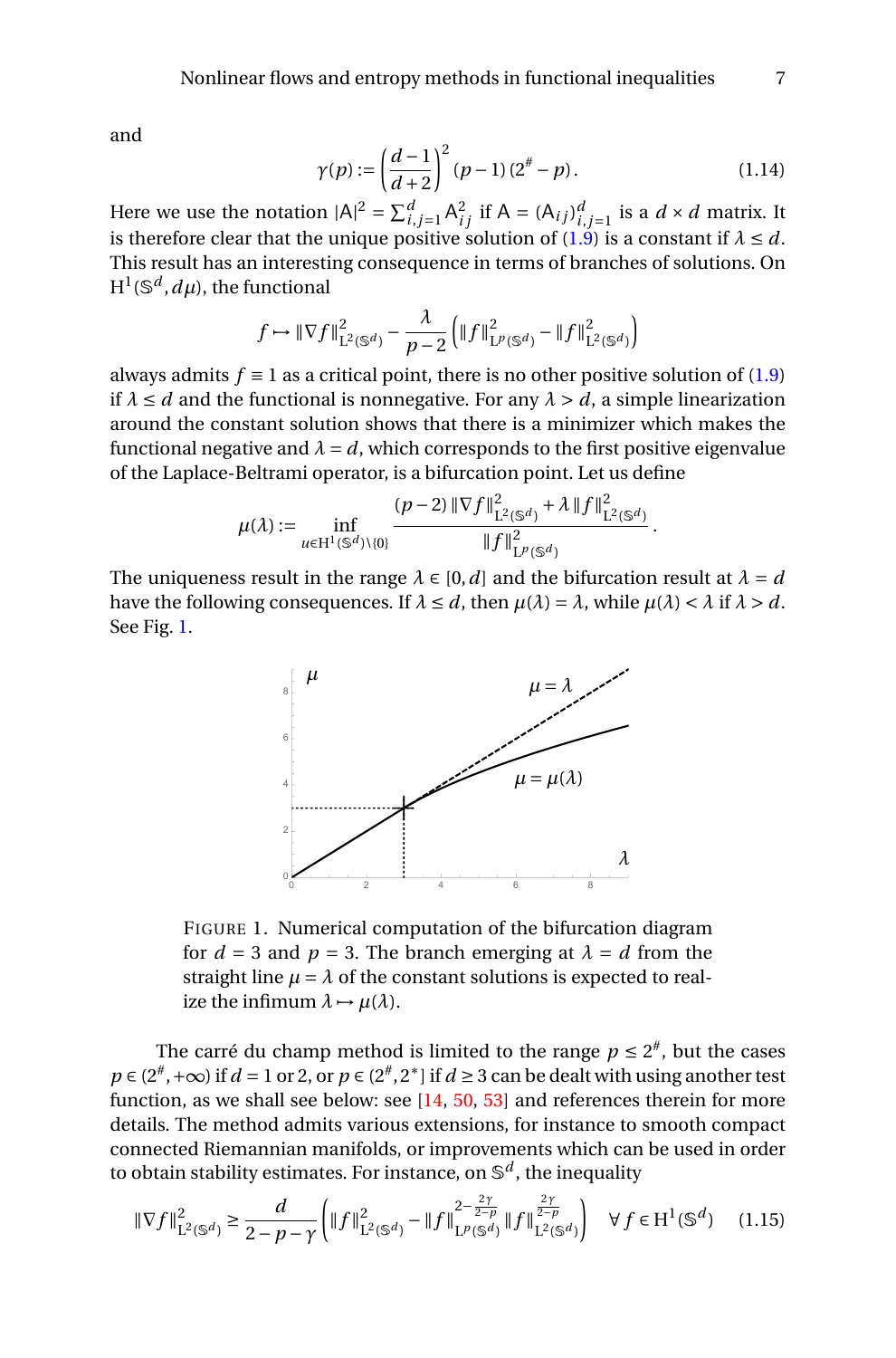is established in [\[48\]](#page-28-13) for  $d \ge 1$ ,  $p \in [1,2) \cup (2,2^{#})$  with the convention  $2^{#} = +\infty$  if *d* = 1 and  $\gamma$  = *γ*(*p*) given by [\(1.14\)](#page-6-1) if *d* ≥ 3 and  $\gamma$ (*p*) = (*p* − 1)/3 if *d* = 1, under the condition that  $\gamma(p) \neq 2 - p$ . If  $\gamma(p) = 2 - p$ , there is a logarithmic version of the inequality. Inequality [\(1.15\)](#page-6-2) can be used to obtain estimates on the branches of solutions as in [\[48,](#page-28-13) Theorem 2].

A major difficulty in the elliptic point of view of [\[39,](#page-28-8) [65\]](#page-29-14) is the construction of the appropriate test functions. Reinterpreted in terms of adapted entropy methods and gradient flow estimates, building the estimates becomes a much simpler task. This is what we will explain next.

#### **1.3. Entropies and** *carré du champ* **methods**

*Carré du champ* methods were introduced in [\[8\]](#page-26-9) by D. Bakry and M. Emery and have been successfully applied to a wide range of questions: a general overview can be found in [\[9\]](#page-26-3). Here we give two simple examples, first in the classical setting of linear diffusions with a confinement potential on  $\mathbb{R}^d$ , and then we revisit the inequalities [\(1.10\)](#page-5-0) of Section [1.2](#page-4-3) dealing with interpolation on S *d* .

# <span id="page-7-3"></span>**1.3.1. Inequalities, rates of convergence and entropy methods for linear diffu**sions. On  $\mathbb{R}^+ \times \mathbb{R}^d$ , let us consider the *heat equation*

<span id="page-7-0"></span>
$$
\frac{\partial u}{\partial t} = \Delta u, \quad u(t = 0, x) = u_0(x) \tag{1.16}
$$

and assume that  $u_0 \in L^1 \cap L^2(\mathbb{R}^d)$  is nonnegative. Among various classical results, it is well known that as  $t \rightarrow +\infty$ , the solution behaves like the Green function  $G(t, x) = (4\pi t)^{-d/2} \exp(-|x|^2/(4t))$ . As a consequence, we know that  $||u(t, \cdot)||_2^2 =$  $O(t^{-d/2})$  as  $t \to +\infty$ , which is easily recovered using Nash's inequality:

<span id="page-7-2"></span>
$$
||u||_2^{2+\frac{4}{d}} \leq \mathcal{C}_{\text{Nash}} ||u||_1^{\frac{4}{d}} ||\nabla u||_2^2
$$
 (1.17)

For a solution of [\(1.16\)](#page-7-0), we know that  $||u(t, \cdot)||_1 = ||u_0||_1 =: M$  for any  $t \ge 0$  and can indeed write that

$$
\frac{d}{dt}||u(t, \cdot)||_2^2 = -2||\nabla u(t, \cdot)||_2^2 \le -\frac{2}{\mathcal{C}_{\text{Nash}}} \frac{||u(t, \cdot)||_2^{2+4/d}}{M^{4/d}}
$$

and the decay estimate easily follows after integrating with respect to *t*. A slightly more delicate issue is to obtain an *intermediate asymptotics* estimate, for instance an estimate of  $u(t,\cdot)-MG(t,\cdot)$  in  $\mathrm{L}^1(\mathbb{R}^d).$  This can be done with entropy methods as follows. Using the change of variables

$$
u(t,x) = R(t)^{-d} v \left( \log R(t), \frac{x}{R(t)} \right) \quad \text{with} \quad R(t) = \sqrt{1+2t} \quad \forall (t,x) \in \mathbb{R}^+ \times \mathbb{R}^d,
$$

solving [\(1.16\)](#page-7-0) is equivalent to solve the *Fokker-Planck equation*

<span id="page-7-1"></span>
$$
\frac{\partial v}{\partial t} = \Delta v + \nabla \cdot (x v), \quad v(t = 0, x) = u_0(x).
$$
 (1.18)

A remarkable fact is that [\(1.18\)](#page-7-1) admits a stationary solution  $M\mu$  with  $\mu(x)$  :=  $G(1/2, x)$ . Up to an additional change of unknown function, the function  $w(t, x) =$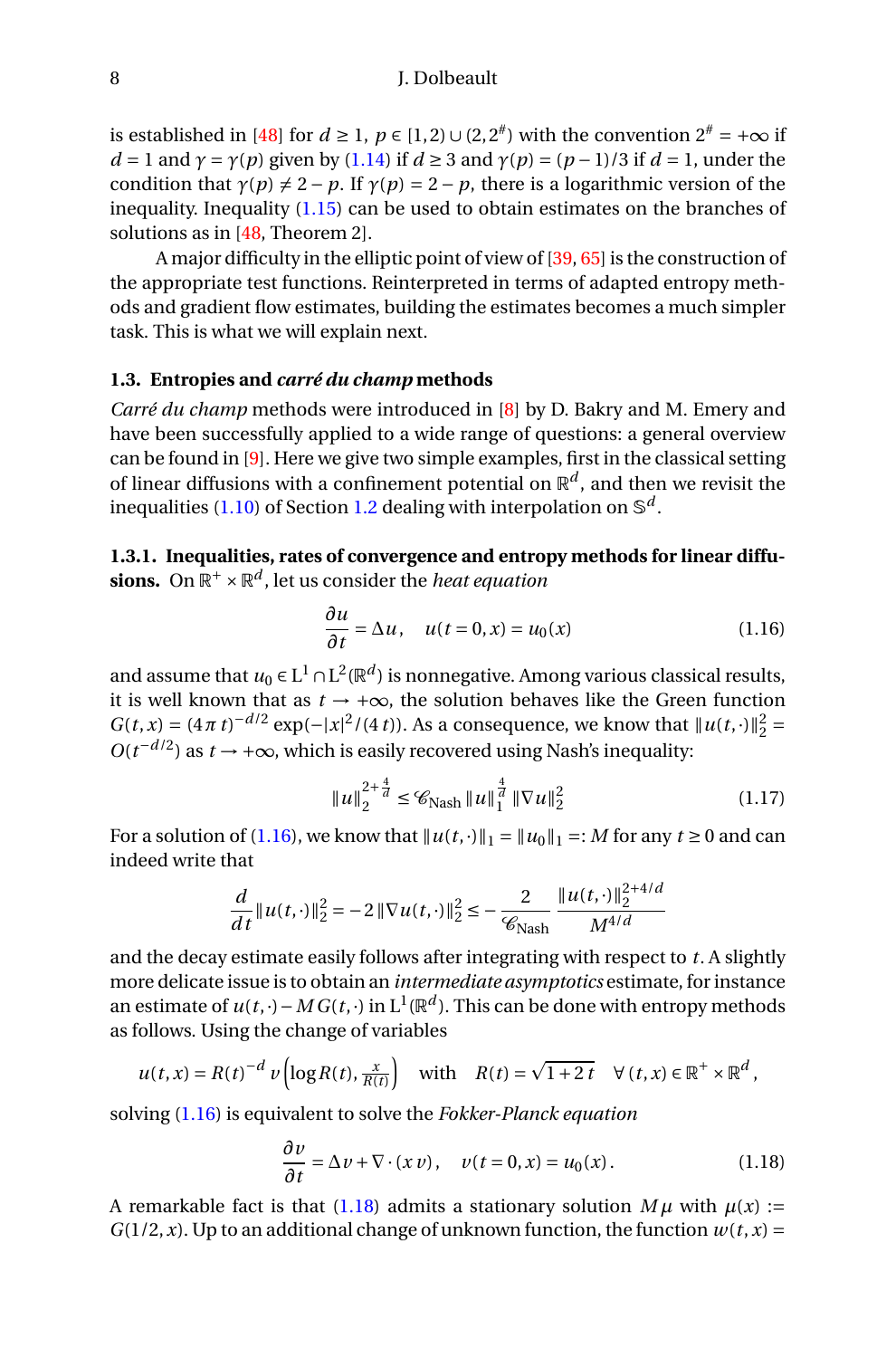$v(t, x)/\mu(x)$  solves the *Ornstein-Uhlenbeck equation* 

<span id="page-8-0"></span>
$$
\frac{\partial w}{\partial t} = \Delta w + x \cdot \nabla w, \quad w(t = 0, x) = \frac{u_0(x)}{\mu(x)}.
$$
 (1.19)

With the Gaussian measure  $d\mu = \mu(x) dx$ , an elementary computations shows that

$$
\frac{d}{dt}\int_{\mathbb{R}^d} |w - M|^2 \, d\mu = -2 \int_{\mathbb{R}^d} |\nabla w|^2 \, d\mu \leq -2 \int_{\mathbb{R}^d} |w - M|^2 \, d\mu
$$

where the last inequality is a simple consequence of the *Gaussian Poincaré inequality*

$$
\int_{\mathbb{R}^d} |f - \bar{f}|^2 d\mu \le \int_{\mathbb{R}^d} |\nabla f|^2 d\mu \quad \text{where} \quad \bar{f} := \int_{\mathbb{R}^d} f d\mu, \quad \forall f \in H^1(\mathbb{R}^d).
$$

It seems that this inequality was explicitly written in that form in  $[81]$ , in the very same paper in which J. Nash proved [\(1.17\)](#page-7-2). With this observation and a Grönwall estimate, we obtain the exponential decay of  $\int_{\mathbb{R}^d} |w - M|^2 d\mu \ge \left(\int_{\mathbb{R}^d} |w - M| d\mu\right)^2$ , which controls  $||u(t, \cdot) – MG(t, \cdot)||_1$ . Alternatively, one can directly consider the *entropy* and compute

$$
\frac{d}{dt}\int_{\mathbb{R}^d} w \log(w/M) d\mu = -\int_{\mathbb{R}^d} w |\nabla \log w|^2 d\mu \leq -2 \int_{\mathbb{R}^d} w \log(w/M) d\mu
$$

where the last inequality is a simple consequence of the *Gaussian logarithmic Sobolev inequality*

$$
\int_{\mathbb{R}^d} f^2 \log(f^2/M) \, d\mu \le 2 \int_{\mathbb{R}^d} |\nabla f|^2 \, d\mu \quad \text{where} \quad M = \int_{\mathbb{R}^d} f^2 \, d\mu, \quad \forall \, f \in H^1(\mathbb{R}^d).
$$

Using again a Grönwall estimate and the Pinsker-Csiszár-Kullback inequality

$$
\int_{\mathbb{R}^d} w \log(w/M) \, d\mu \ge \frac{1}{4M} \left( \int_{\mathbb{R}^d} |w - M| \, d\mu \right)^2,
$$

we can conclude as before. It turns out that the heat equation can be seen as the gradient flow of the entropy  $\int_{\mathbb{R}^d} u \log u \, dx$  with respect to Wasserstein's distance as shown in [\[70\]](#page-29-15) and the entropy formulation turns out to be better adapted when linear diffusion are replaced by nonlinear diffusions. For more details on Nash's inequality, consequences for the heat equation, the comparison of the decay estimates and more detailed references, we refer to [\[20,](#page-27-0) [28\]](#page-27-9).

A natural extension of the above heat related estimates is to consider linear diffusions with confinement due to a given potential  $\phi(x)$ , which amounts to study the *Ornstein-Uhlenbeck equation* with potential *φ*, that is,

<span id="page-8-1"></span>
$$
\frac{\partial w}{\partial t} = \Delta w - \nabla \phi \cdot \nabla w.
$$
 (1.20)

This equation is reduced to [\(1.19\)](#page-8-0) if  $\phi(x) = |x|^2/2$ . The invariant measure is now  $d\mu = Z^{-1} e^{-\phi} dx$  with  $Z = \int_{\mathbb{R}^d} e^{-\phi} dx$  and the *Ornstein-Uhlenbeck operator*  $\mathscr{L}$  :=  $\Delta-\nabla\phi\cdot\nabla$  is self-adjoint on  $\mathrm{L}^2(\mathbb{R}^d,d\mu)$  in the sense that

$$
\int_{\mathbb{R}^d} w_1 \mathcal{L} w_2 d\mu = -\int_{\mathbb{R}^d} \nabla w_1 \cdot \nabla w_2 d\mu
$$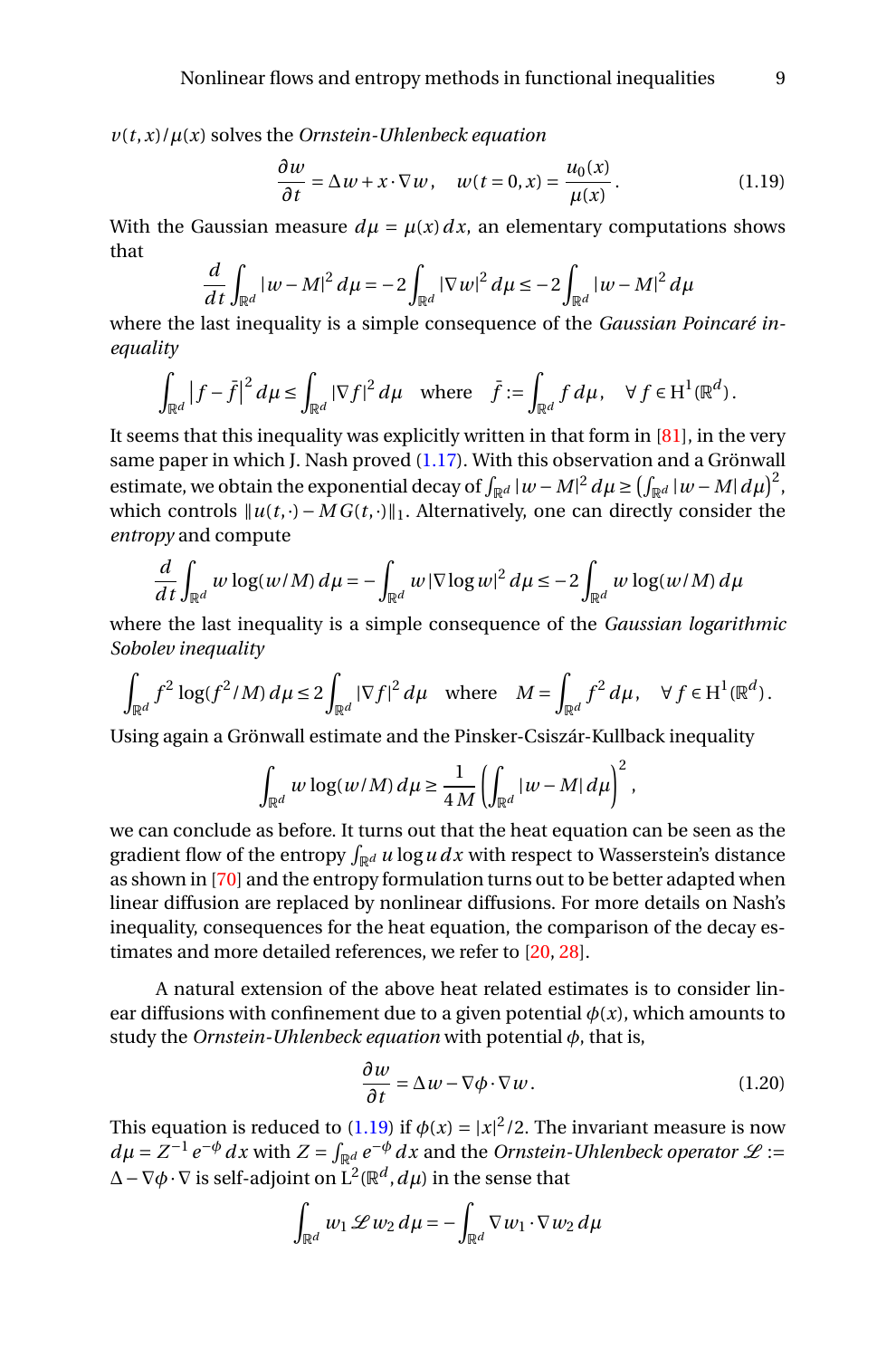As seen above, obtaining convergence rates heavily relies on functional inequalities. One of the key features of entropy methods is that the flow of [\(1.20\)](#page-8-1) can be used to establish these inequalities by the *carré du champ* method, under the assumption that

<span id="page-9-0"></span>
$$
Hess \phi \ge \kappa \text{ Id} \quad \text{a.e.} \tag{1.21}
$$

for some  $\kappa > 0$ . Under this assumption, we claim that

<span id="page-9-1"></span>
$$
\int_{\mathbb{R}^d} |\nabla f|^2 d\mu \ge \frac{\kappa}{p-2} \left( \left( \int_{\mathbb{R}^d} |f|^p d\mu \right)^{2/p} - \int_{\mathbb{R}^d} |f|^2 d\mu \right) \quad \forall f \in H^1(\mathbb{R}^d, d\mu) \quad (1.22)
$$

for any  $p \in [1, 2)$ , and also, by taking the limit as  $p \rightarrow 2$ <sub>−</sub> and with the notation  $M = \int_{\mathbb{R}^d} |f|^2 d\mu,$ 

$$
\int_{\mathbb{R}^d} |\nabla f|^2 d\mu \geq \frac{\kappa}{2} \int_{\mathbb{R}^d} |f|^2 \log(|f|^2/M) d\mu \quad \forall f \in H^1(\mathbb{R}^d, d\mu).
$$

If *w* solves [\(1.20\)](#page-8-1) with initial datum  $w_0 = |f|^p$ , the strategy of the *carré du champ* method is to notice that  $\frac{d}{dt} \int_{\mathbb{R}^d} w \, d\mu = 0$  and that  $w^2$  converges to the constant  $M = \int_{\mathbb{R}^d} |f|^p d\mu$  while

$$
\frac{d}{dt}\left(\int_{\mathbb{R}^d}|\nabla w^{1/p}|^2 d\mu+\frac{\kappa}{p-2}\int_{\mathbb{R}^d} w^{2/p} d\mu\right)\leq 0,
$$

so that

$$
\int_{\mathbb{R}^d} |\nabla f|^2 d\mu - \frac{\kappa}{p-2} \left( \left( \int_{\mathbb{R}^d} |f|^p d\mu \right)^{2/p} - \int_{\mathbb{R}^d} |f|^2 d\mu \right) \n\geq \lim_{t \to +\infty} \int_{\mathbb{R}^d} |\nabla w(t,x)|^p |^2 d\mu - \frac{\kappa}{p-2} \left( \left( \int_{\mathbb{R}^d} w(t,x)^{2/p} d\mu \right)^{2/p} - M^{2/p} \right) = 0.
$$

The proof relies on a commutation of the derivatives which is is similar to the Bochner-Lichnerowicz-Weitzenböck formula [\(1.12\)](#page-5-2). Performing a few integrations by parts, we compute for some function  $h \in \mathrm{H}^2(\mathbb{R}^d, d\mu)$  the integral

$$
\int_{\mathbb{R}^d} (\mathscr{L} h)^2 d\mu = -\int_{\mathbb{R}^d} \nabla h \cdot \nabla (\mathscr{L} h) d\mu
$$
  
= 
$$
-\int_{\mathbb{R}^d} \nabla h \cdot (\mathscr{L} \nabla h) d\mu + \int_{\mathbb{R}^d} \nabla h \cdot [\mathscr{L}, \nabla] h d\mu
$$
  
= 
$$
\int_{\mathbb{R}^d} |\text{Hess} h|^2 d\mu + \int_{\mathbb{R}^d} \nabla h \cdot [\mathscr{L}, \nabla] h d\mu.
$$

Since  $\nabla h \cdot [\mathcal{L}, \nabla] h = \text{Hess}\,\phi : \nabla h \otimes \nabla h \ge \kappa |\nabla h|^2$  according to [\(1.21\)](#page-9-0), this proves

$$
\int_{\mathbb{R}^d} (\mathscr{L} h)^2 d\mu \ge \int_{\mathbb{R}^d} |\text{Hess} h|^2 d\mu + \kappa \int_{\mathbb{R}^d} |\nabla h|^2 d\mu.
$$
 (1.23)

Another elementary identity is given by an integration by parts:

$$
\int_{\mathbb{R}^d} (\mathscr{L}h) \frac{|\nabla h|^2}{h} d\mu = \int_{\mathbb{R}^d} \frac{|\nabla h|^4}{h^2} d\mu - 2 \int_{\mathbb{R}^d} \text{Hess} h : \frac{\nabla h \otimes \nabla h}{h} d\mu.
$$
 (1.24)

Hence with  $h = w^{1/p}$  and *w* solving [\(1.20\)](#page-8-1), so that *h* solves

$$
\frac{\partial h}{\partial t} = \mathscr{L} h + (p-1) \frac{|\nabla h|^2}{h}
$$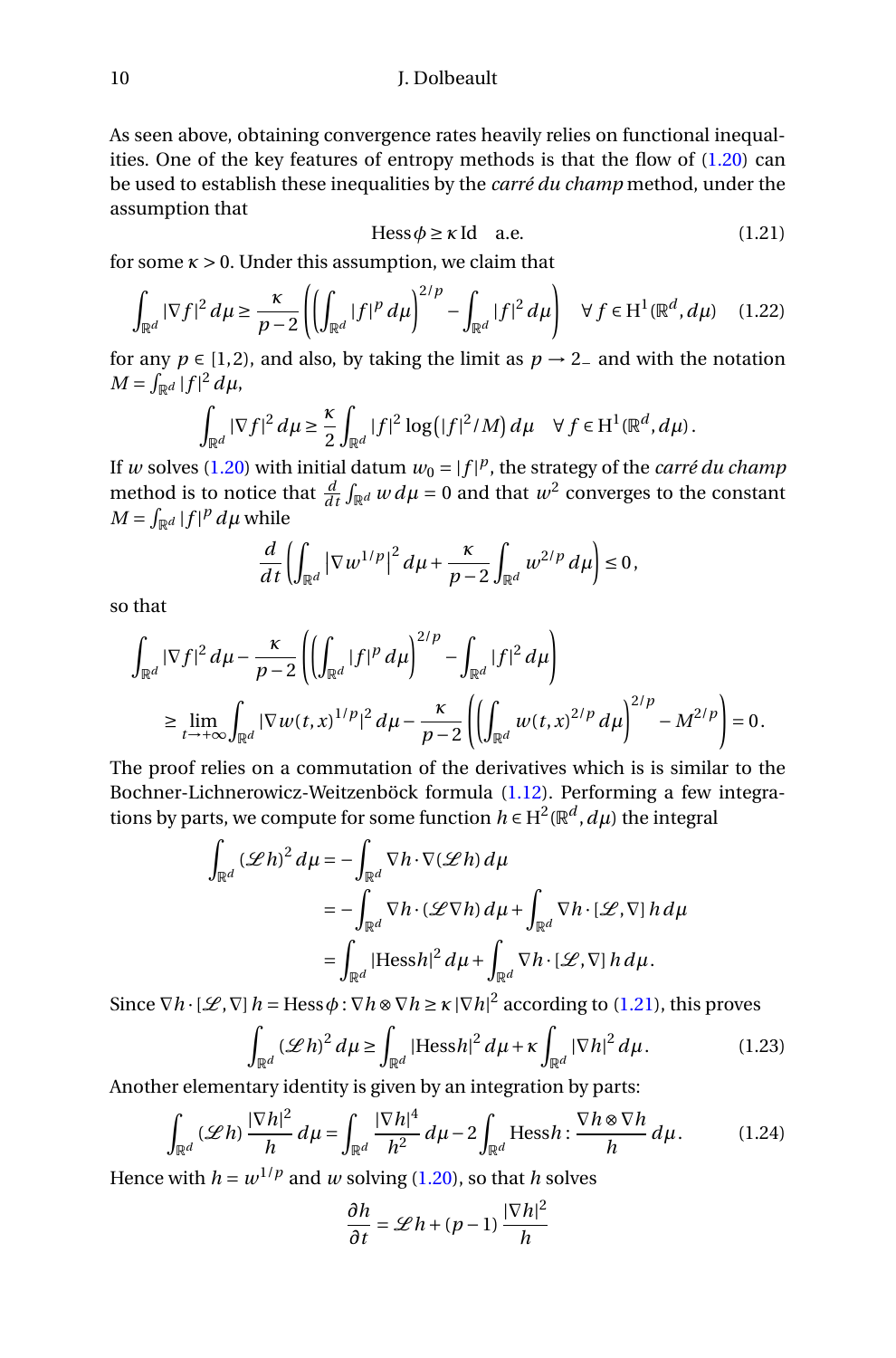with initial datum  $h(t = 0, \cdot) = |f|$ , we find that

$$
\frac{d}{dt}\int_{\mathbb{R}^d} w^{2/p} d\mu = \frac{d}{dt}\int_{\mathbb{R}^d} h^2 d\mu = -2(2-p)\int_{\mathbb{R}^d} |\nabla h|^2 d\mu,
$$
\n
$$
\frac{d}{dt}\int_{\mathbb{R}^d} |\nabla w^{1/p}|^2 d\mu = \frac{d}{dt}\int_{\mathbb{R}^d} |\nabla h|^2 d\mu = -2\int_{\mathbb{R}^d} (\mathcal{L}h) \left(\mathcal{L}h + (p-1)\frac{|\nabla h|^2}{h}\right) d\mu
$$
\ntogether,

Altogethe

$$
\frac{d}{dt} \left( \int_{\mathbb{R}^d} \left| \nabla w^{1/p} \right|^2 d\mu + \frac{\kappa}{p-2} \int_{\mathbb{R}^d} w^{2/p} d\mu \right)
$$
\n
$$
= -2 \int_{\mathbb{R}^d} \left| \text{Hess} h - (p-1) \frac{\nabla h \otimes \nabla h}{h} \right|^2 d\mu - 2(p-1)(2-p) \int_{\mathbb{R}^d} \frac{\left| \nabla h \right|^4}{h^2} d\mu \le 0,
$$

which completes the proof of  $(1.22)$ . We refer to [\[35,](#page-27-10) [59,](#page-29-16) [57\]](#page-29-17) for further details.

Condition [\(1.21\)](#page-9-0) is the standard criterion in the *carré du champ* method of D. Bakry and M. Emery, but it is a pointwise condition which is by far too strong, as we use it only after an integration. See [\[59\]](#page-29-16) for some considerations on nonlocal, spectral conditions. There is actually a deeper property, for the following reason. Let us assume that  $\kappa_1 > 0$  is the optimal constant in

<span id="page-10-1"></span>
$$
\int_{\mathbb{R}^d} |\nabla f|^2 d\mu \ge \frac{\kappa_1}{p-2} \left( \left( \int_{\mathbb{R}^d} |f|^p d\mu \right)^{2/p} - \int_{\mathbb{R}^d} |f|^2 d\mu \right) \quad \forall f \in H^1(\mathbb{R}^d, d\mu) \quad (1.25)
$$

if  $p \in [1, 2)$ , and in

<span id="page-10-2"></span>
$$
\int_{\mathbb{R}^d} |\nabla f|^2 d\mu \ge \frac{\kappa_1}{2} \int_{\mathbb{R}^d} |f|^2 \log(|f|^2/M) d\mu \quad \forall f \in H^1(\mathbb{R}^d, d\mu) \tag{1.26}
$$

if  $p = 2$ , with  $M = \int_{\mathbb{R}^d} |f|^2 d\mu$ . Now, let us assume that  $\kappa_2 > 0$  is the optimal constant in

$$
\int_{\mathbb{R}^d} \left| \text{Hess} f - (p-1) \frac{\nabla f \otimes \nabla f}{f} \right|^2 d\mu + (p-1)(2-p) \int_{\mathbb{R}^d} \frac{|\nabla f|^4}{f^2} d\mu
$$
  
+ 
$$
\int_{\mathbb{R}^d} \text{Hess} \phi : \nabla f \otimes \nabla f d\mu \ge \kappa_2 \int_{\mathbb{R}^d} |\nabla f|^2 d\mu \quad \forall f \in H^2(\mathbb{R}^d, d\mu). \quad (1.27)
$$

Finally, let us consider the Poincaré inequality

<span id="page-10-3"></span><span id="page-10-0"></span>
$$
\int_{\mathbb{R}^d} |\nabla f|^2 d\mu \ge \kappa_0 \left( \int_{\mathbb{R}^d} |f|^2 d\mu - \left( \int_{\mathbb{R}^d} f d\mu \right)^2 \right) \quad \forall f \in H^1(\mathbb{R}^d, d\mu) \tag{1.28}
$$

and assume that  $\kappa_0 > 0$  is the optimal constant.

<span id="page-10-4"></span>**Proposition 1.3.** *Let*  $d \geq 1$ *,*  $p \in \{1, 2\}$ *,*  $e^{-\phi} \in L^1(\mathbb{R}^d)$ *, and assume that the probability measure*  $d\mu = Z^{-1}e^{-\phi}dx$  *with*  $Z = \int_{\mathbb{R}^d} e^{-\phi}dx$  is such that [\(1.28\)](#page-10-0) holds for *some*  $\kappa_0 > 0$ *. With the above notations, we have*  $\kappa_1 > 0$  *and*  $\kappa_2 \leq \kappa_1 \leq \kappa_0$ *. Moreover,*  $if \kappa_2 = \kappa_1$ *, then*  $\kappa_2 = \kappa_1 = \kappa_0$ *.* 

*Proof.* By Hölder's inequality, we know that  $\left(\int_{\mathbb{R}^d} |f| d\mu\right)^2 \le \left(\int_{\mathbb{R}^d} |f|^p d\mu\right)^{2/p}$ , so that  $\kappa_1 \geq \kappa_0 (2 - p) > 0$ .

The fact that  $\kappa_2 \leq \kappa_1$  is part of the standard carré du champ method and has already been observed above: we know that  $(1.25)$  and  $(1.26)$  are consequences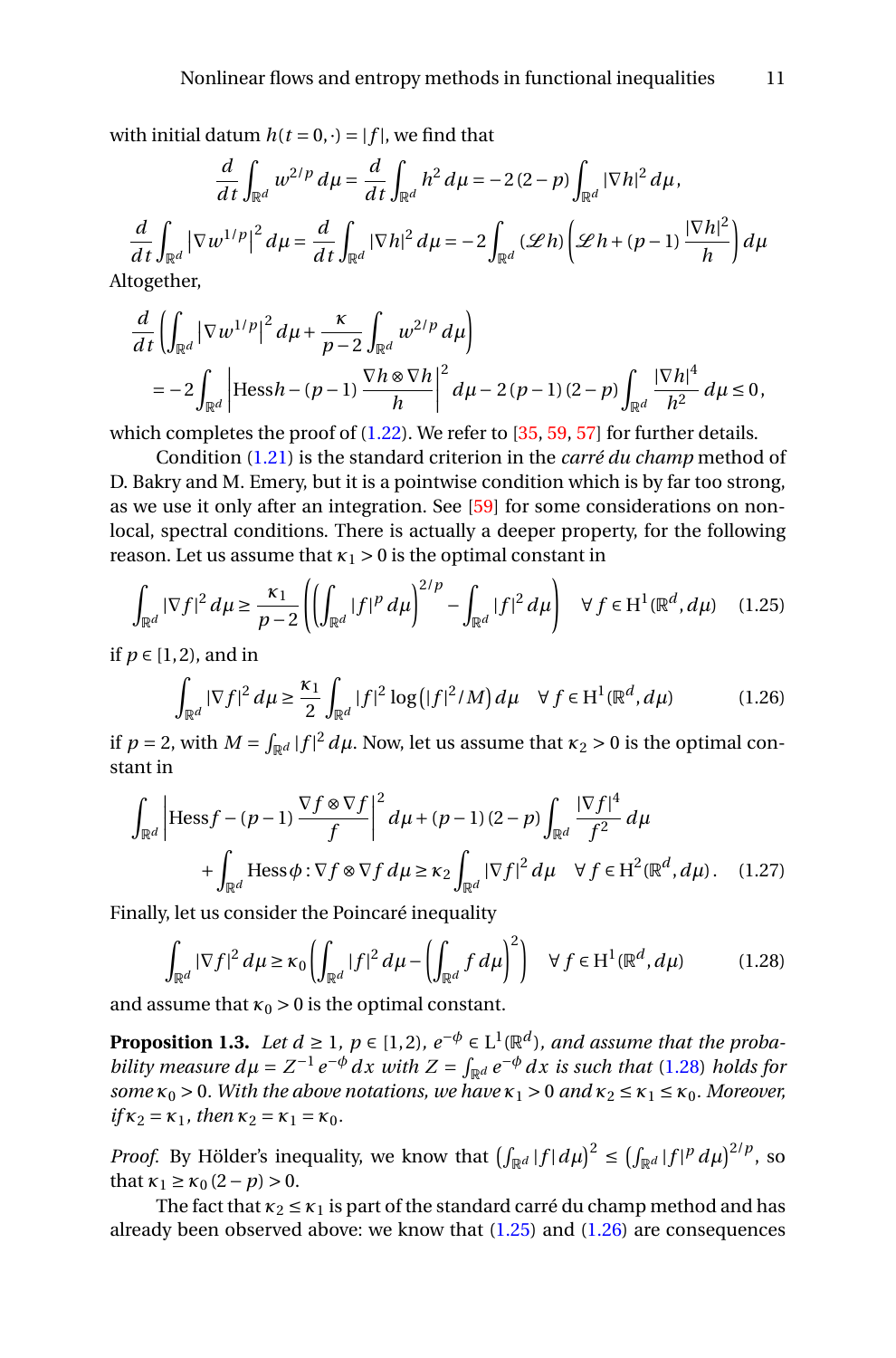of [\(1.27\)](#page-10-3). Inequality [\(1.25\)](#page-10-1) or [\(1.26\)](#page-10-2) applied to the function  $h = 1 + \varepsilon f$  gives, at leading order in the limit as  $\varepsilon \to 0$ , the Poincaré inequality

$$
\int_{\mathbb{R}^d} |\nabla f|^2 d\mu \geq \kappa_1 \left( \int_{\mathbb{R}^d} |f|^2 d\mu - \left( \int_{\mathbb{R}^d} f d\mu \right)^2 \right) \quad \forall f \in H^1(\mathbb{R}^d, d\mu),
$$

where the constant  $\kappa_1$  is not necessarily optimal:  $\kappa_1 \leq \kappa_0$ .

If  $p = 1$ , we have  $\kappa_2 = \kappa_1 = \kappa_0$  which easily follows from an expansion of the square: let  $f \in H^1(d\mu)$  be such that  $\int_{\mathbb{R}^d} f d\mu = 0$ . Using the fact that  $\int_{\mathbb{R}^d} (\mathscr{L} f + \kappa_0 f)^2 d\mu \geq 0$ , we find that

$$
\int_{\mathbb{R}^d} \left| \text{Hess} f \right|^2 d\mu + \int_{\mathbb{R}^d} \text{Hess} \phi : \nabla f \otimes \nabla f d\mu - \kappa_0 \int_{\mathbb{R}^d} |\nabla f|^2 d\mu
$$
\n
$$
\geq \kappa_0 \left( \int_{\mathbb{R}^d} |\nabla f|^2 d\mu - \kappa_0 \int_{\mathbb{R}^d} |f|^2 d\mu \right) \geq 0,
$$

which proves that  $\kappa_2 \ge \kappa_0$ . In the remainder of the proof, we assume that  $p \in (1, 2)$ .

In the equality case  $\kappa_2 = \kappa_1$ , we read from the previous computations that there is no non-constant optimal function for  $(1.25)$ . This fact is easily obtained as follows: if  $f$  is an optimal function for [\(1.25\)](#page-10-1), let us take  $w_0 = |f|^p$  and consider the solution *w* of [\(1.20\)](#page-8-1) with initial datum  $w_0$ . At  $t = 0$ , we obtain  $\int_{\mathbb{R}^d} f^{-2} |\nabla f|^4 d\mu = 0$ , a contradiction. Hence, if we consider a minimizing sequence  $(f_n)_{n\in\mathbb{N}}$  for

$$
\kappa_1 = \inf \mathscr{Q}_p[f] \quad \text{where} \quad \mathscr{Q}_p[f] := \frac{(2-p) \int_{\mathbb{R}^d} |\nabla f|^2 d\mu}{\int_{\mathbb{R}^d} |f|^2 d\mu - \left(\int_{\mathbb{R}^d} |f|^p d\mu\right)^{2/p}},
$$

we can write that  $f_n = 1 + \varepsilon_n h_n$  for any  $n \in \mathbb{N}$ , with  $\lim_{n \to +\infty} \varepsilon_n = 0$  and  $(h_n)_{n \in \mathbb{N}}$ uniformly bounded in  $\mathrm{H}^1(\mathbb{R}^d \, d\mu)$ , so that

$$
\kappa_0 \ge \kappa_1 = \lim_{n \to +\infty} \mathcal{Q}_p[1 + \varepsilon_n h_n] = \lim_{n \to +\infty} \mathcal{Q}_1[h_n] \ge \kappa_0.
$$

For further details in a similar problem, see [\[20\]](#page-27-0).

It is possible to prove various other estimates. For instance, the function

$$
p \mapsto \frac{2p}{2-p} \left( \int_{\mathbb{R}^d} |f|^2 \, d\mu - \left( \int_{\mathbb{R}^d} |f|^p \, d\mu \right)^{2/p} \right)
$$

is non-decreasing according to [\[75,](#page-30-14) Lemma 1], so that we have the bounds

$$
(2-p)\kappa_0 \leq \kappa_1 \leq p\kappa_0.
$$

If the logarithmic Sobolev inequality  $(1.26)$  holds for some  $\kappa_1 > 0$ , then the Poincaré inequality [\(1.28\)](#page-10-0) holds for some  $\kappa_0 \ge \kappa_1$  and [\(1.25\)](#page-10-1) holds for some constant which can be estimated in terms of  $\kappa_0$  and  $\kappa_1$ . Additionally, if  $\kappa_0 = \kappa_1$ , then  $\kappa_0$  is also the optimal constant in [\(1.25\)](#page-10-1) and does not depend on  $p \in [1,2]$ : see [\[75,](#page-30-14) [3\]](#page-26-10). This occurs if  $\phi(x) = |x|^2/2$ : in that case, we have  $\kappa_2 = \kappa_1 = \kappa_0$ , for any  $p \in [1, 2]$ .

The *carré du champ* method gives only a sufficient condition to estab-lish [\(1.25\)](#page-10-1) or [\(1.26\)](#page-10-2), and the constant  $\kappa$  in [\(1.21\)](#page-9-0) is then a lower estimate for  $\kappa_2$ . In some cases, it can be proved by a direct computation that  $\kappa = \kappa_2$  and then *all optimal constants* in [\(1.25\)](#page-10-1)-[\(1.28\)](#page-10-0) are known: this is the case for the harmonic

$$
\Box
$$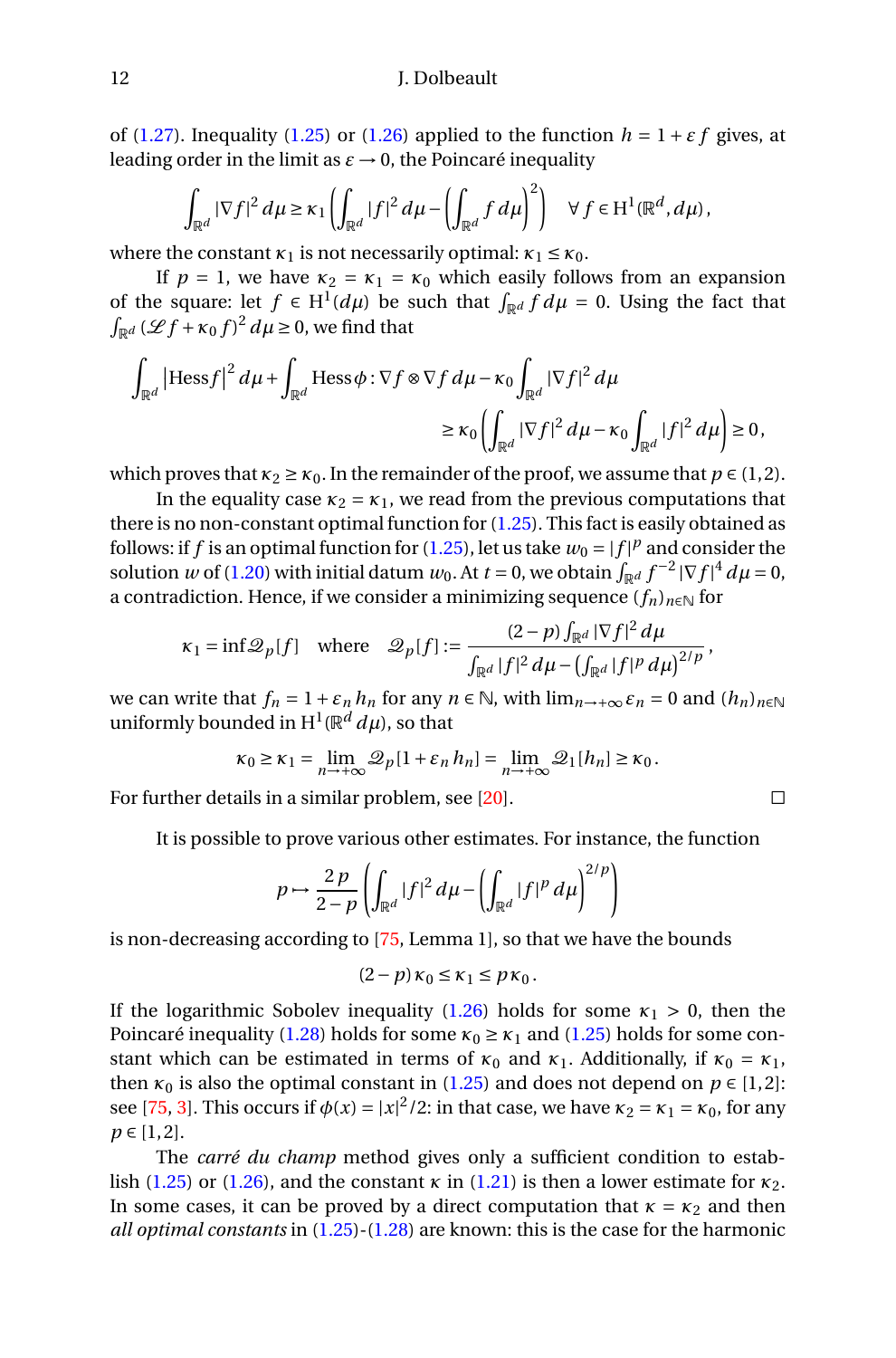potential and, as we shall see next, we have a similar picture in all cases of interest considered in this paper. For this reason, the method provides sharp results. From the point of view of the flow, if *w* solves [\(1.20\)](#page-8-1) with initial datum  $w_0 = |f|^p$ , for some non-constant function  $f \in \mathrm{H}^1(\mathbb{R}^d, d\mu)$ , then we have

$$
\mathcal{Q}_p[f] \geq \lim_{t \to +\infty} \mathcal{Q}_p\left[w(t, \cdot)^{1/p}\right] = \lim_{t \to +\infty} \mathcal{Q}_1\left[w(t, \cdot)^{1/p}\right] \geq \kappa_0.
$$

Then  $\kappa_1 = \inf \mathcal{Q}_p[f] = \kappa_0$  is recovered using  $f = 1 + \varepsilon h$  as a test function and taking the limit as  $\varepsilon \to 0$ , where *h* is optimal for [\(1.28\)](#page-10-0).

<span id="page-12-0"></span>**1.3.2. Flows and interpolation inequalities on the sphere.** On the sphere  $\mathbb{S}^d$ , exactly the same method as for the Ornstein-Uhlenbeck equation [\(1.20\)](#page-8-1) applies. If we consider the heat equation

$$
\frac{\partial w}{\partial t} = \Delta w, \quad w(t = 0, \cdot) = f^p,
$$

where ∆ is the Laplace-Beltrami operator or, with *h* = *w* 1/*p* , the equation

$$
\frac{\partial h}{\partial t} = \Delta h + (p-1) \frac{|\nabla h|^2}{h}, \quad h(t=0, \cdot) = f,
$$

then we find that

$$
\frac{d}{dt} \int_{\mathbb{S}^d} h^p \, d\mu = 0,
$$
\n
$$
\frac{d}{dt} \int_{\mathbb{S}^d} h^2 \, d\mu = -2(2-p) \int_{\mathbb{S}^d} |\nabla h|^2 \, d\mu,
$$
\n
$$
\frac{d}{dt} \int_{\mathbb{S}^d} |\nabla h|^2 \, d\mu = -2 \int_{\mathbb{S}^d} (\Delta h) \left( \Delta h + (p-1) \frac{|\nabla h|^2}{h} \right) d\mu.
$$

The strategy of the computation is similar to the case of Equation [\(1.20\)](#page-8-1). We replace [\(1.21\)](#page-9-0) by the Bochner-Lichnerowicz-Weitzenböck formula [\(1.12\)](#page-5-2) applied to  $h$ . After an integration with respect to  $d\mu$ , this proves

$$
\int_{\mathbb{S}^d} (\Delta h)^2 \, d\mu = \int_{\mathbb{S}^d} |\text{Hess } h|^2 \, d\mu + (d-1) \int_{\mathbb{S}^d} |\nabla h|^2 \, d\mu. \tag{1.29}
$$

After a number integrations by parts, we obtain

$$
\frac{d}{dt} \left[ \|\nabla h\|_{\mathcal{L}^2(\mathbb{S}^d)}^2 - \frac{\lambda}{p-2} \left( \|h\|_{\mathcal{L}^p(\mathbb{S}^d)}^2 - \|h\|_{\mathcal{L}^2(\mathbb{S}^d)}^2 \right) \right]
$$
  
= 
$$
-2 \int_{\mathbb{S}^d} \left( \frac{d}{d-1} |Q_f|^2 + (d-\lambda) |\nabla f|^2 + \gamma(p) \frac{|\nabla f|^4}{f^2} \right) d\mu
$$

with  $Q_f$  and  $\gamma(p)$  respectively given by [\(1.13\)](#page-5-3) and [\(1.14\)](#page-6-1). Using the fact that  $h^p \to$ *M* as  $t \to +\infty$ , we find that  $\|\nabla h\|_{\tau}^2$  $\frac{2}{L^2(S^d)} - \frac{\lambda}{p-2} (\|h\|_{L}^2)$  $\frac{2}{L^p(S^d)} - ||h||^2_L$  $\binom{2}{L^2(\mathbb{S}^d)}$  written with  $\lambda = d$  is monotone non-increasing, with limit 0 as  $t \rightarrow +\infty$ , so that [\(1.10\)](#page-5-0) holds for the initial datum  $h(t = 0, \cdot) = f$ . This method can be found in [\[8\]](#page-26-9) but we refer also to [\[53\]](#page-28-11) for details on the computations using the ultraspherical operator and to [\[49,](#page-28-10) [53\]](#page-28-11) for some improvements. It is however limited to  $p \le 2^{\#}$ .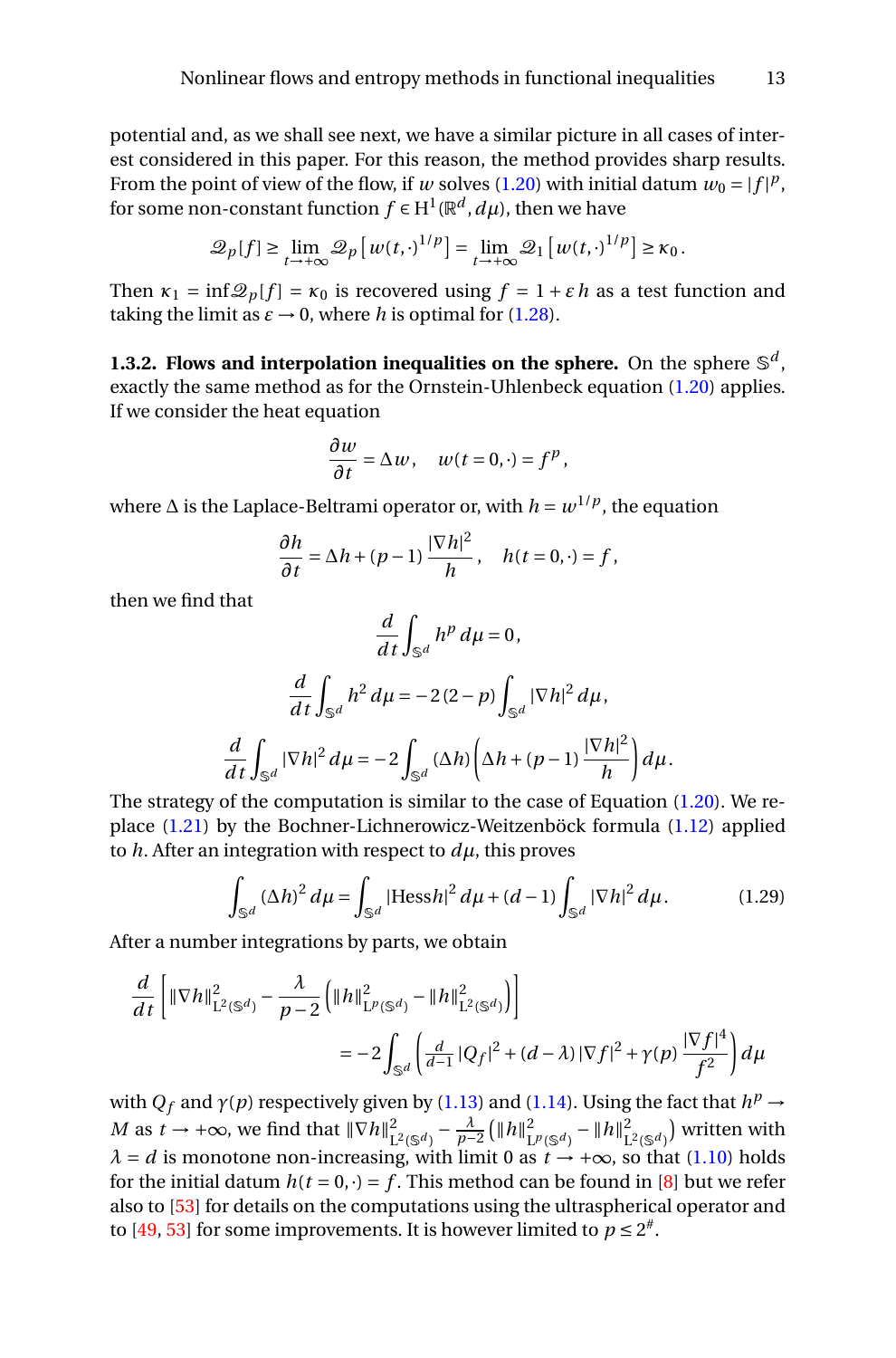It is possible to overcome the limitation  $p \leq 2^\#$  by considering the nonlinear diffusion

<span id="page-13-0"></span>
$$
\frac{\partial w}{\partial t} = \Delta w^m, \quad w(t = 0, \cdot) = f^p, \tag{1.30}
$$

for some appropriately chosen *m*. The idea was introduced in [\[43\]](#page-28-9) and systematized in  $[50, 49, 53]$  $[50, 49, 53]$  $[50, 49, 53]$  $[50, 49, 53]$  $[50, 49, 53]$ . Let us give some details on how to use  $(1.30)$ . We assume that

$$
p \in [1,2) \cup (2,2^*]
$$
 if  $d \ge 3$  and  $p \in [1,2) \cup (2,+\infty)$  if  $d = 1,2$ . (1.31)

a range which covers the case  $2^{\#} < p < 2^*$  and also  $p = 2^*$  if  $d \ge 3$ . It is convenient to replace the solution *w* of [\(1.30\)](#page-13-0) by *u* such that  $w = u^{\beta p}$  with

$$
\beta = \frac{2}{2 - p(1-m)}
$$

so that *u* solves the nonlinear diffusion equation

<span id="page-13-1"></span>
$$
\frac{\partial u}{\partial t} = u^{2-2\beta} \left( \Delta u + \kappa \frac{|\nabla u|^2}{u} \right), \quad u(t = 0, \cdot) = |f|^{1/\beta}, \tag{1.32}
$$

with  $\kappa = \beta(p-2) + 1$ . Then  $h = w^{1/p} = u^{\beta}$  is such that

$$
\frac{d}{dt} \left[ \|\nabla h\|_{\mathcal{L}^2(\mathbb{S}^d)}^2 - \frac{d}{p-2} \left( \|h\|_{\mathcal{L}^p(\mathbb{S}^d)}^2 - \|h\|_{\mathcal{L}^2(\mathbb{S}^d)}^2 \right) \right]
$$
  
=  $-2\beta^2 \int_{\mathbb{S}^d} \left( \frac{d}{d-1} |Q_u|^2 + \delta(\beta) \frac{|\nabla u|^4}{u^2} \right) d\mu$ 

with  $Q_u$  := Hess $u - \frac{1}{d} \Delta u \, \text{Id} - \beta (p-1) \frac{d-1}{d+2} \left( \frac{\nabla u \otimes \nabla u}{u} - \frac{1}{d} \frac{|\nabla u|^2}{u} \right)$  $\frac{du|^2}{u}$  Id) and

$$
\delta(\beta) := -\left(\frac{d-1}{d+2}(\kappa+\beta-1)\right)^2 + \kappa(\beta-1) + \frac{d}{d+2}(\kappa+\beta-1). \tag{1.33}
$$

As a consequence, we can write an improved version of  $(1.10)$ , with an integral remainder term

$$
\begin{aligned} \|\nabla f\|_{\mathcal{L}^2(\mathbb{S}^d)}^2 - \frac{d}{p-2} \left( \|f\|_{\mathcal{L}^p(\mathbb{S}^d)}^2 - \|f\|_{\mathcal{L}^2(\mathbb{S}^d)}^2 \right) \\ &\ge 2\,\beta^2 \int_0^{+\infty} \int_{\mathbb{S}^d} \left( \frac{d}{d-1} |Q_u|^2 + \delta(\beta) \, \frac{|\nabla u|^4}{u^2} \right) d\mu \, dt \, . \end{aligned}
$$

We recall that the optimal constant cannot be larger than *d*, as shown by a Taylor expansion around  $f = 1$  of [\(1.10\)](#page-5-0) and by the Poincaré inequality on  $\mathbb{S}^d$  with optimal constant, which corresponds to the case  $p = 1$  in [\(1.10\)](#page-5-0). This explains why, along the flow [\(1.30\)](#page-13-0), optimality in [\(1.10\)](#page-5-0) is achieved only in the limit as  $t \rightarrow +\infty$ . The infimum of the quotient

$$
\mathcal{Q}_p[h] := \frac{(2-p) \int_{\mathbb{S}^d} |\nabla h|^2 d\mu}{\int_{\mathbb{S}^d} |h|^2 d\mu - \left(\int_{\mathbb{S}^d} |h|^p d\mu\right)^{2/p}}
$$

is obtained by considering  $\lim_{\varepsilon \to 0} \mathcal{Q}_p[1 + \varepsilon h] = \mathcal{Q}_1[h].$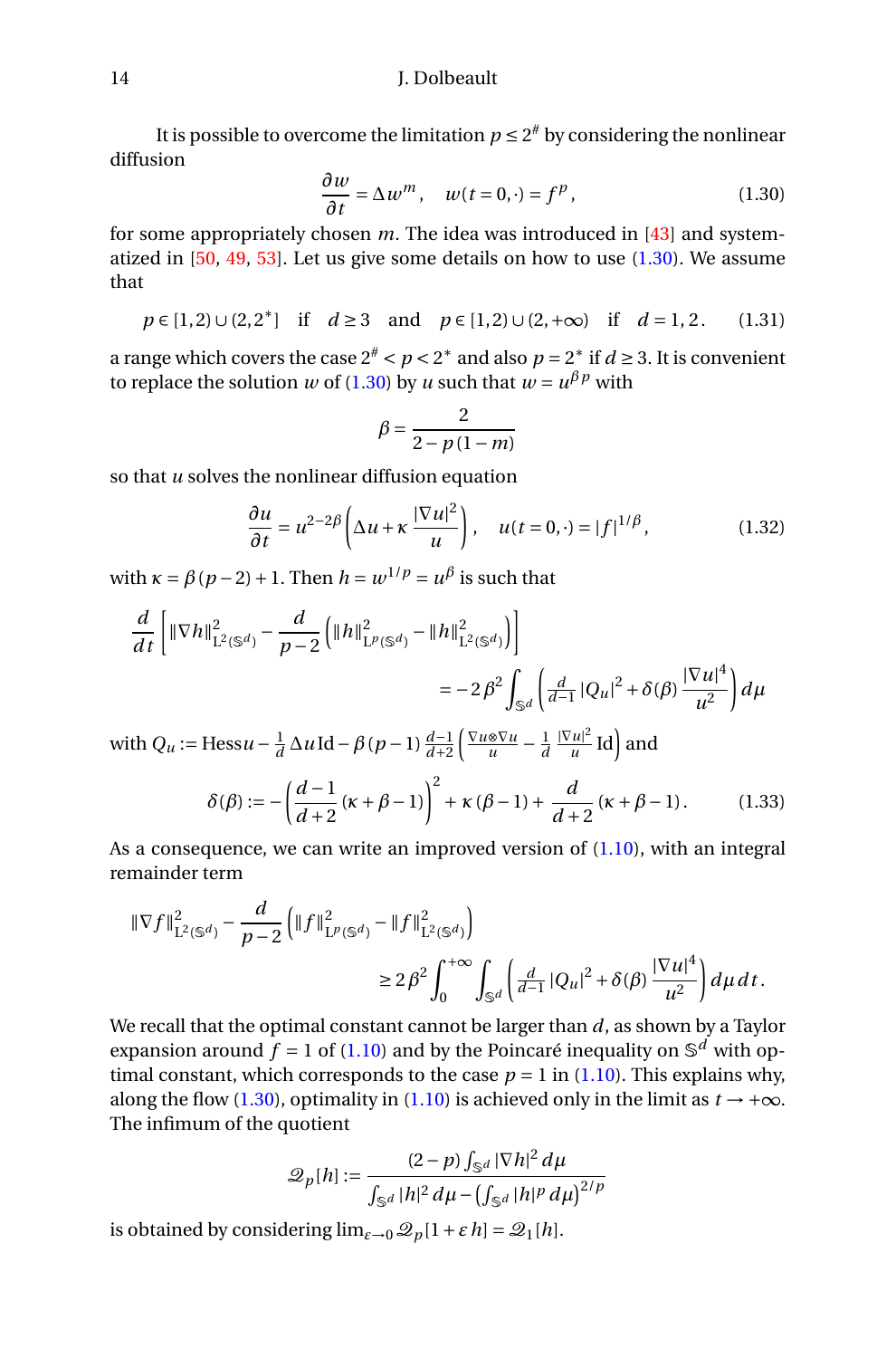Also notice that  $\int_{\mathbb{S}^d} \left( \frac{d}{d-1} |Q_u|^2 + \delta(\beta) \frac{|\nabla u|^4}{u^2} \right)$  $\int \frac{\partial^2 u}{u^2} du$  written for  $u = 1 + \varepsilon h$  with *h* of zero average gives, at order  $\varepsilon^2$ , the quadratic form

$$
h \mapsto \frac{d}{d-1} \int_{\mathbb{S}^d} \left| \text{Hess}\, h - \frac{1}{d} \Delta h \, \text{Id} \right|^2 d\mu = \int_{\mathbb{S}^d} (\Delta h)^2 d\mu
$$

and that, as a consequence of an expansion of the square in  $\int_{\mathbb{S}^d} (\Delta h + d \, h)^2 \, d\mu$ and of the Poincaré inequality on S *d* ,

$$
\int_{\mathbb{S}^d} (\Delta h)^2 \, d\mu \ge d \int_{\mathbb{S}^d} |\nabla h|^2 \, d\mu.
$$

The computation is therefore optimal for the solutions of  $(1.32)$  in the asymptotic regime as  $t \rightarrow +\infty$ . In the nonlinear regime, the constant which appears in the *carré du champ* computation is also *d*, which guarantees that the method gives the optimal constant in  $(1.10)$ . In the words of Section [1.3.1](#page-7-3) and with a straightfor-ward analogy with Proposition [1.3,](#page-10-4) we have  $\kappa_2 = \kappa_1 = \kappa_0$ . This feature will again appear in Sections [2](#page-14-0) and [3.](#page-20-0) With the *carré du champ* method and the flow [\(1.32\)](#page-13-1), not only the results of [\[14\]](#page-26-4) are recovered in a natural parabolic setting, but improvements like  $(1.15)$  and stability results, are also obtained: see [\[53,](#page-28-11) [48\]](#page-28-13) for more considerations in this direction.

# <span id="page-14-0"></span>**2. Entropy methods and the fast diffusion equation on the Euclidean space**

Most of this section is a summary of the results of [\[20\]](#page-27-0). The optimal constant in the entropy-entropy production inequality is given by the spectral gap of the linearized functional inequality. An important difference with Section [1.3.2](#page-12-0) is that the linearization has to be done around the Barenblatt profile and not around constant functions. However, from the heuristic point of view, the situation is similar and the strategy is, *mutatis mutandis*, to prove that  $\kappa_2 = \kappa_0$ . This explains why optimal constants are obtained by generalized *carré du champ* methods and why stability results can be achieved for  $(1.3)$ , which is the major result of  $[20]$ .

## <span id="page-14-2"></span>**2.1. Rényi entropy powers**

On  $\mathbb{R}^d$  ,  $d \geq 1$  , let us consider the *fast diffusion* equation

<span id="page-14-1"></span>
$$
\frac{\partial u}{\partial t} = \Delta u^m \tag{2.1}
$$

with *m* ∈  $[m_1, 1)$ ,  $m_1 := (d-1)/d$ , and an initial datum  $u(t = 0, x) = u_0(x) \ge 0$ , with  $u_0 \in L^1(\mathbb{R}^d, (1+|x|^2) dx)$ . Equation [\(2.1\)](#page-14-1) was interpreted as the gradient flow of the *entropy*

$$
\mathsf{E} := \int_{\mathbb{R}^d} u^m \, dx
$$

with respect to Wasserstein's distance in [\[85\]](#page-30-15). Equation [\(2.1\)](#page-14-1) admits self-similar solutions, the so-called *Barenblatt functions* which, up to a scaling, a multiplication by a constant and a translation, take the form

$$
B(t, x) = \frac{1}{\kappa R(t)^d} \mathscr{B}\left(\tau(t), \frac{x}{\kappa R(t)}\right) \quad \forall (t, x) \in \mathbb{R}^+ \times \mathbb{R}^d
$$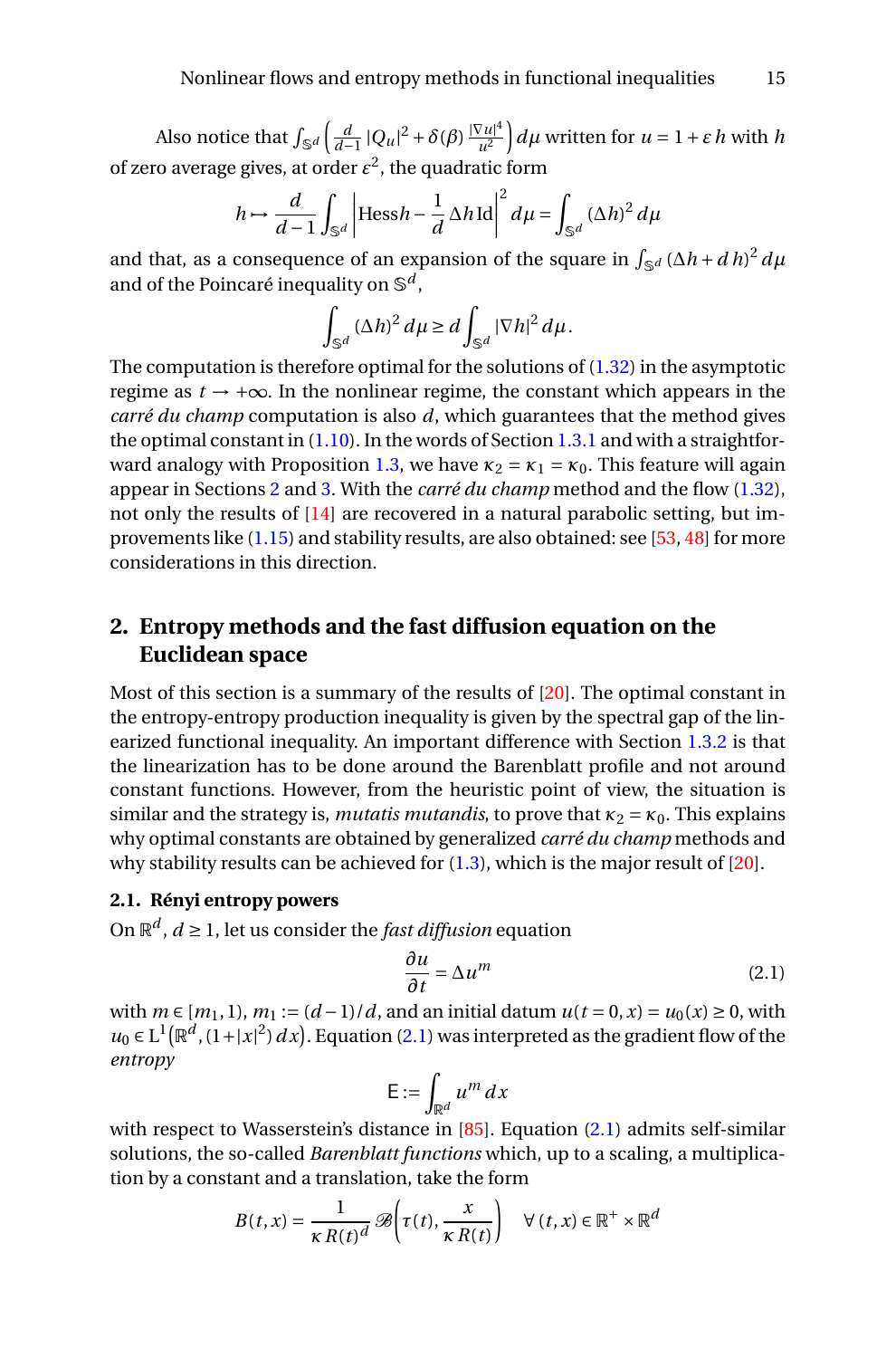for some numerical constant  $\kappa > 0$ , an unbounded increasing function  $t \mapsto R(t)$ ,  $\tau(t) = \frac{1}{2} \log R(t)$  and a Barenblatt profile  $\mathscr{B}$  that can be written as

$$
\mathscr{B}(x) = \left(1 + |x|^2\right)^{\frac{1}{m-1}} \quad \forall \ x \in \mathbb{R}^d.
$$

As in Section [1.3.2,](#page-12-0) we prove [\(1.3\)](#page-2-0) directly by the *carré du champ method*. The key property, inspired by the *Rényi entropy powers* of [\[88\]](#page-30-16) is based on: (i) The entropy growth estimate:

$$
E' = (1 - m)1
$$
 where  $1 := \int_{\mathbb{R}^d} u |\nabla P|^2 dx$  and  $P := \frac{m}{m-1} u^{m-1}$ .

Here I and P are known respectively as the generalized *Fisher information* and the *pressure variable*.

(ii) The *t*-derivative of the generalized *Rényi entropy powers*, that is,

$$
\mathsf{G}:=\mathsf{I}\,\mathsf{E}^{\,2\,\frac{m-m_1}{1-m}}\,,
$$

satisfies the identity

<span id="page-15-1"></span>
$$
-\frac{1}{2}\frac{d}{dt}\log\mathsf{G}=\int_{\mathbb{R}^d}u^m\left|\mathsf{D}^2\mathsf{P}-\frac{1}{d}\Delta\mathsf{P}\,\mathrm{Id}\right|^2dx+(m-m_1)\int_{\mathbb{R}^d}u^m\left|\Delta\mathsf{P}+\frac{1}{\mathsf{E}}\right|^2dx.\tag{2.2}
$$

Hence G is monotone with a limit given by a self-similar *Barenblatt function B*(*t*,*x*). It turns out that writing  $G[u] \ge G[B]$  is exactly [\(1.3\)](#page-2-0) written with the optimal constant, using the relations  $f = u^{m-1/2}$ , so that, with

$$
p=\frac{1}{2m-1},
$$

we have  $\int_{\mathbb{R}^d} u \, dx = \int_{\mathbb{R}^d} f^{2p} \, dx$ ,  $E = \int_{\mathbb{R}^d} f^{p+1} \, dx$  and  $I = (p+1)^2 \int_{\mathbb{R}^d} |\nabla f|^2 \, dx$ . Inequality  $(1.3)$  is then easily recovered.

This gives the growth rate of E. Let

$$
C_0 := 4 \frac{(1-m)^3}{(2m-1)^2} \left( \mathcal{C}_{\text{GNS}}(p) \right)^{\frac{2}{d} \frac{(d+2)m-d}{(1-m)(2m-1)}} M^{\frac{(d+2)m-d}{d(1-m)}}
$$

where  $M = ||u_0||_1$ , and  $m_c := (d-2)/d$ . According to [\[20,](#page-27-0) Lemma 2.1], we have the following result.

<span id="page-15-2"></span>**Lemma 2.1** ([\[20\]](#page-27-0)). Assume that  $d \ge 1$ ,  $m \in [m_1, 1]$  with additionally  $m > 1/2$ *if d* = 1 *or d* = 2*, and consider a solution of* [\(2.1\)](#page-14-1) *with initial datum*  $u_0 \in$  $L_+^1\big(\mathbb{R}^d,(1+|x|^2)\,dx\big)$  such that  $u_0^m\in L^1(\mathbb{R}^d)$ . Then

<span id="page-15-0"></span>
$$
\int_{\mathbb{R}^d} u^m(t, x) \, dx \ge \left( \int_{\mathbb{R}^d} u_0^m \, dx + \frac{(1-m) \, C_0}{m-m_c} \, t \right)^{\frac{1-m}{m-m_c}} \quad \forall \, t \ge 0. \tag{2.3}
$$

Knowing the optimal constant  $C_0$  in  $(2.3)$  is equivalent to identifying the optimal constant in  $(1.3)$ . This is a standard property of entropy methods that optimal decay rates in the evolution equation are equivalent to optimal constants in the corresponding functional inequalities. The threshold case  $m = m_1$  in [\(2.1\)](#page-14-1) corresponds to  $p = p_*$  in [\(1.3\)](#page-2-0), *i.e.*, to the Sobolev inequality.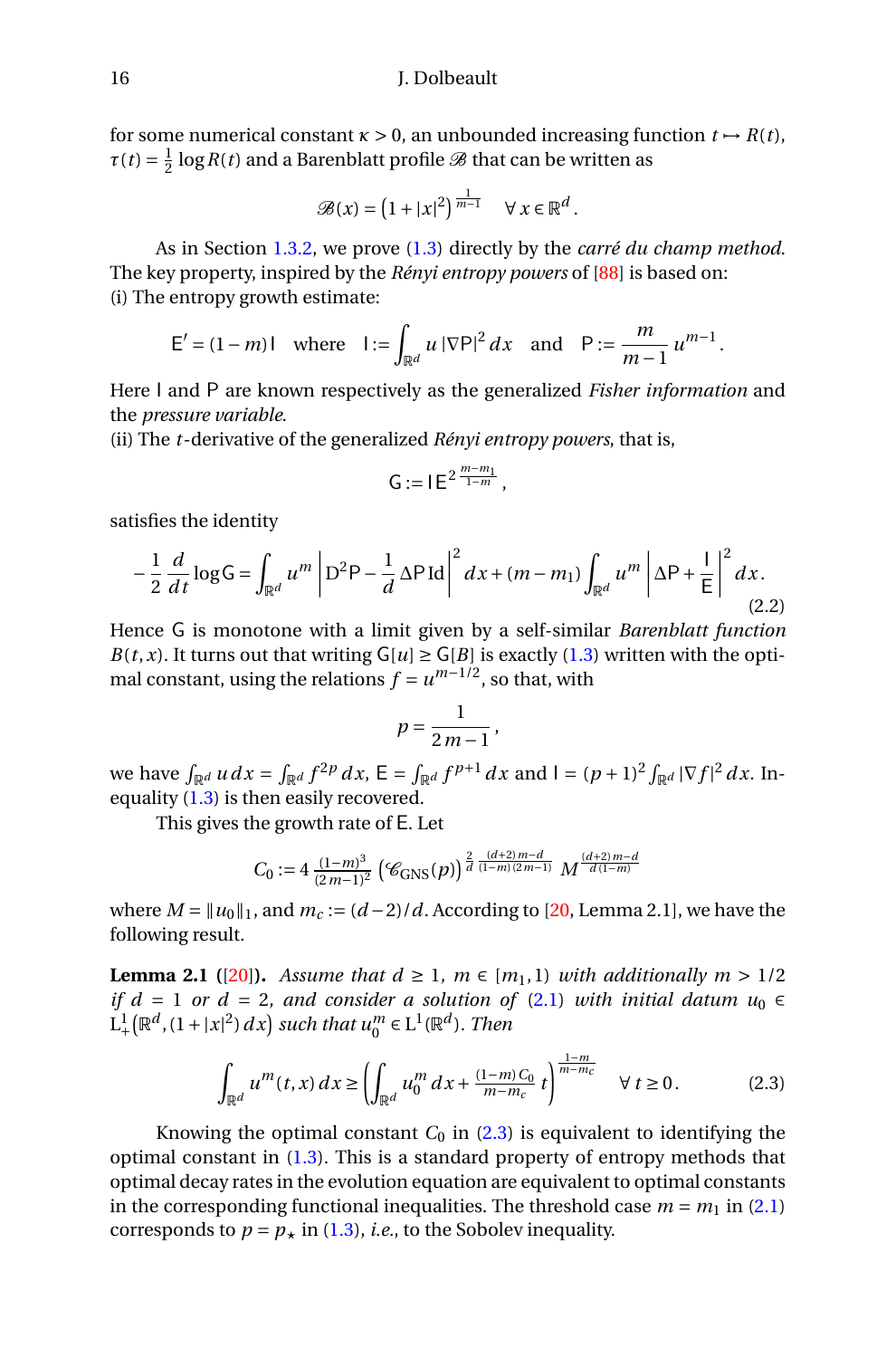## <span id="page-16-5"></span>**2.2. Relative entropy and relative Fisher information**

Proving [\(2.2\)](#page-15-1) requires some integrations by parts which are delicate to justify in the class of solutions considered in Lemma [2.1.](#page-15-2) A rigorous proof goes through the time-dependent rescaling

<span id="page-16-1"></span>
$$
u(t,x) = \frac{1}{\kappa^d R^d} v\left(\tau, \frac{x}{\kappa R}\right) \quad \text{where} \quad \frac{dR}{dt} = R^{-d(m-m_c)}, \quad \tau(t) := \frac{1}{2} \log R(t), \quad (2.4)
$$

so that  $(2.1)$  is changed, with the choice  $R(0) = 1$ , into the *Fokker-Planck type equation*

<span id="page-16-0"></span>
$$
\frac{\partial v}{\partial \tau} + \nabla \cdot \left[ v \left( \nabla v^{m-1} - 2x \right) \right] = 0, \tag{2.5}
$$

with an initial datum  $v_0 := \kappa^d u_0(\kappa \cdot) \ge 0$ , for some numerical parameter  $\kappa$  which depends only on *m*. For simplicity, we shall assume from now on that  $\int_{\mathbb{R}^d} v_0 dx =$   $\int_{\mathbb{R}^d} \mathcal{B} dx$ .  $\int_{\mathbb{R}^d} \mathcal{B} \, dx$ .

For a given function  $v \in L^1_+(\mathbb{R}^d, (1+|x|^2) dx)$  such that  $v^m \in L^1(\mathbb{R}^d)$  and  $\int_{\mathbb{R}^d} v \, dx = \int_{\mathbb{R}^d} \mathcal{B} \, dx$ , let us define the *relative entropy* (or *free energy*) and the *relative Fisher information* respectively by

$$
\mathscr{F}[v]:=\int_{\mathbb{R}^d}\left(\mathscr{B}^{m-1}\left(v-\mathscr{B}\right)-\frac{1}{m}\left(v^m-\mathscr{B}^m\right)\right)dx,\quad \mathscr{I}[v]:=\int_{\mathbb{R}^d}v\left|\nabla v^{m-1}+2x\right|^2dx.
$$

It is proved in [\[41\]](#page-28-5) that the *entropy-entropy production inequality*

<span id="page-16-4"></span>
$$
\mathcal{I}[v] \ge 4\mathcal{F}[v] \tag{2.6}
$$

is exactly equivalent to  $(1.3)$  written with the optimal constant. This is not difficult to check using  $f = v^{m-1/2}$  and  $\mathcal{B} = g^{2p}$  with  $p = 1/(2m-1)$ .

If additionally  $\nu$  solves [\(2.5\)](#page-16-0), it is almost straightforward to check that

<span id="page-16-2"></span>
$$
\frac{d}{dt}\mathscr{F}[v(t,\cdot)] = -\mathscr{I}[v(t,\cdot)] \leq -4\mathscr{F}[v(t,\cdot)],\tag{2.7}
$$

so that we have the estimate

$$
\mathscr{F}[v(t,\cdot)] \leq \mathscr{F}[v_0] e^{-4t} \quad \forall \ t \geq 0.
$$

This can be used to obtain intermediate asymptotics for a solution of [\(2.1\)](#page-14-1) using [\(2.4\)](#page-16-1) and a generalized Pinsker-Csiszár-Kullback inequality. Even more interesting is the fact that the *carré du champ* method applies:

<span id="page-16-3"></span>
$$
\frac{d}{dt}\mathcal{I}[v(t,\cdot)] \le -4\mathcal{I}[v(t,\cdot)],\tag{2.8}
$$

with equality up to a term which is similar to the one in [\(2.2\)](#page-15-1) after applying [\(2.4\)](#page-16-1). The justification of the integrations by parts is easier than in the Rényi entropy powers approach, but still requires some care: see [\[71,](#page-29-18) [51\]](#page-28-15) and references therein for a complete proof. This is also the right setting to prove the identities in the Rényi entropy framework of Section [2.1,](#page-14-2) up to the change of variables [\(2.4\)](#page-16-1): all details can be found in [\[51\]](#page-28-15).

Let us consider the quotient

$$
\mathscr{Q}[v] := \frac{\mathscr{I}[v]}{\mathscr{F}[v]}.
$$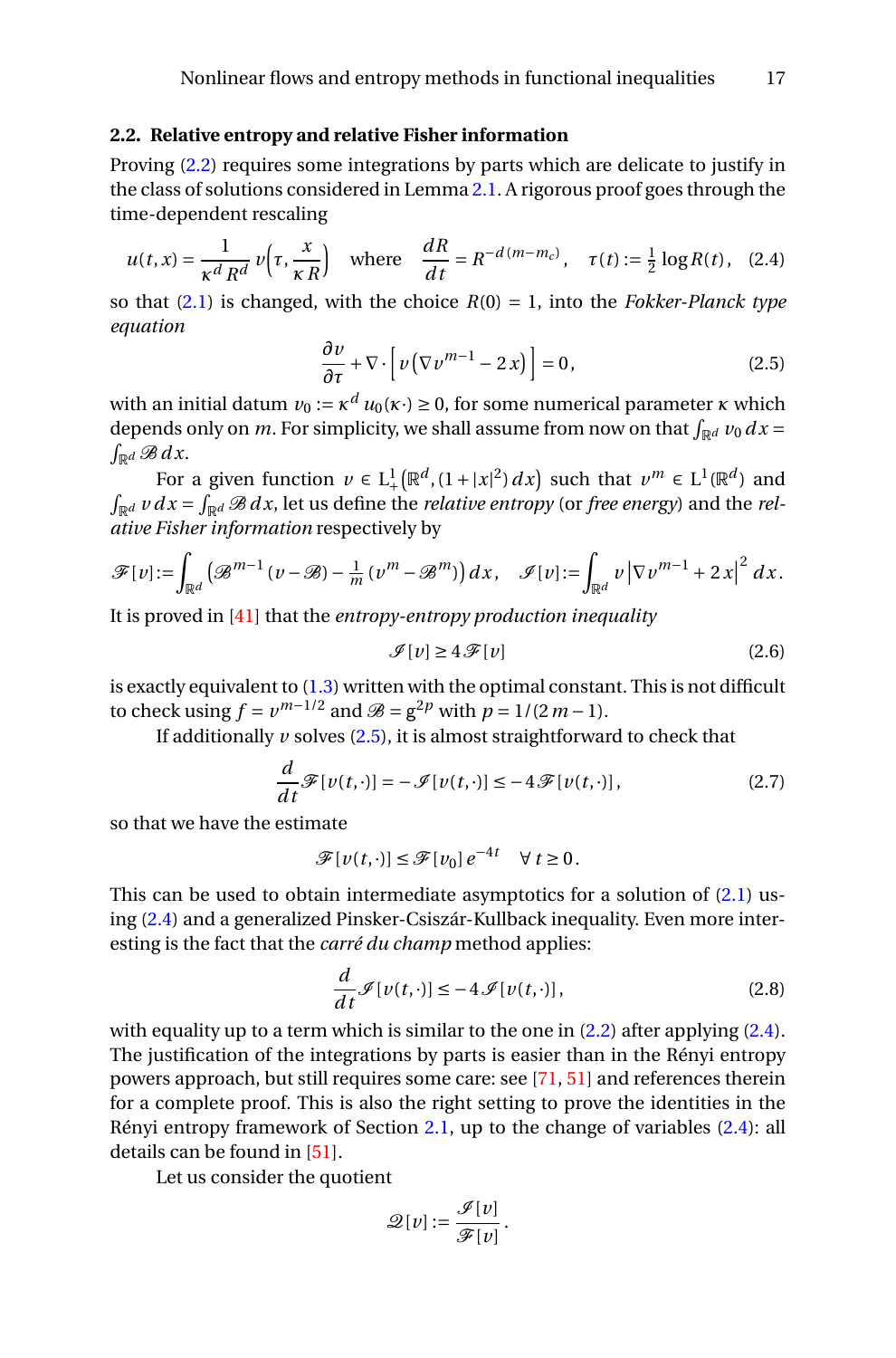Based on  $(2.7)$  and  $(2.8)$ , we obtain that

$$
\frac{d}{dt}\mathcal{Q}[v(t,\cdot)] = \mathcal{Q}[v(t,\cdot)]\big(\mathcal{Q}[v(t,\cdot)]-4\big)
$$

if *v* solves [\(2.5\)](#page-16-0). This proves the following *initial time layer* property.

<span id="page-17-3"></span>**Lemma 2.2** ([\[20\]](#page-27-0)). *With the above assumptions, if*  $\mathcal{Q}[v(T, \cdot)] \geq 4 + \eta$  *for some*  $\eta > 0$ *and*  $T > 0$ *, then*  $\mathcal{Q}[v(t, \cdot)] \ge 4 + 4\eta e^{-4T}/(4 + \eta - \eta e^{-4T})$  for any  $t \in [0, T]$ *.* 

## **2.3. Linearization and Hardy-Poincaré inequalities**

For reasons which are similar to the ones in Section [1.3.2,](#page-12-0) it turns out that  $\inf \mathcal{Q}[v] = 4$  is not achieved among admissible functions, in the sense that lim<sub>*n*→+∞</sub>  $\mathscr{F}[v_n] = 0$  if  $(v_n)_{n \in \mathbb{N}}$  is a minimizing sequence for  $\mathscr{Q}$ . In other words and under appropriate normalization conditions, this means that  $v_n \to \mathcal{B}$  and suggests to consider the limiting problem

$$
\inf \frac{\mathsf{I}[h]}{\mathsf{F}[h]} = \lim_{\varepsilon \to 0} \mathscr{Q}\big[\mathscr{B}\big(1 + \varepsilon \mathscr{B}^{1-m} h\big)\big]
$$

where the *linearized free energy* and the *linearized Fisher information* are defined respectively by

$$
\mathsf{F}[h] := \frac{m}{2} \int_{\mathbb{R}^d} |h|^2 \mathscr{B}^{2-m} dx \text{ and } |[h] := m(1-m) \int_{\mathbb{R}^d} |\nabla h|^2 \mathscr{B} dx.
$$

By the *Hardy-Poincaré inequality* if  $d \ge 1$  and  $m \in (m_1, 1)$ , and for any function *h* ∈ L<sup>2</sup>( $\mathbb{R}^d$ ,  $\mathcal{B}^{2-m} dx$ ) such that  $\nabla h$  ∈ L<sup>2</sup>( $\mathbb{R}^d$ ,  $\mathcal{B} dx$ ) and  $\int_{\mathbb{R}^d} h \mathcal{B}^{2-m} dx = 0$ , we have the *Hardy-Poincaré inequality*

$$
|[h] \ge 4 \, \mathsf{F}[h].
$$

If additionally we assume that  $\int_{\mathbb{R}^d} x \, h \mathcal{B}^{2-m} dx = 0$ , then we have the *improved Hardy-Poincaré inequality*

<span id="page-17-0"></span>
$$
|[h] \ge 4 \alpha \mathsf{F}[h] \tag{2.9}
$$

where  $\alpha = 2 - d(1 - m)$  if  $m \in (m_1, 1)$ . To get an improved inequality if  $m = m_1$ , one has to assume additionally that  $\int_{\mathbb{R}^d} |x|^2 h \mathcal{B}^{2-m} dx = 0$ . As in [\[15,](#page-26-11) [17,](#page-26-12) [20\]](#page-27-0), the improved estimate of [\(2.9\)](#page-17-0) can be reimported in the nonlinear functionals as follows.

<span id="page-17-2"></span>**Lemma 2.3** ([\[20\]](#page-27-0)). *Let*  $m \in (m_1, 1)$  *if*  $d \ge 2$ *,*  $m \in (1/3, 1)$  *if*  $d = 1$ *,*  $\eta = 2d(m - m_1)$ *. There exists an explicit*  $\chi \in (0, 1)$  *such that,if*  $\int_{\mathbb{R}^d} v \, dx = \mathcal{M}$ ,  $\int_{\mathbb{R}^d} x \, v \, dx = 0$  *and* 

<span id="page-17-1"></span>
$$
(1 - \varepsilon)\mathcal{B} \le v \le (1 + \varepsilon)\mathcal{B}
$$
\n<sup>(2.10)</sup>

*for some*  $\varepsilon \in (0, \chi \eta)$ *, then* 

$$
\mathcal{Q}[v] \ge 4 + \eta.
$$

In other words, since Condition [\(2.10\)](#page-17-1) is stable under the action of [\(2.5\)](#page-16-0) ac-cording to [\[15\]](#page-26-11), we have the *asymptotic time layer* property  $\mathcal{Q}[v(t, \cdot)] \geq 4 + \eta$  if the solution  $v(t, \cdot)$  of [\(2.5\)](#page-16-0) satisfies [\(2.10\)](#page-17-1) for any  $t > T_{\star}$ , for some *threshold time*  $T_{\star} > 0$ .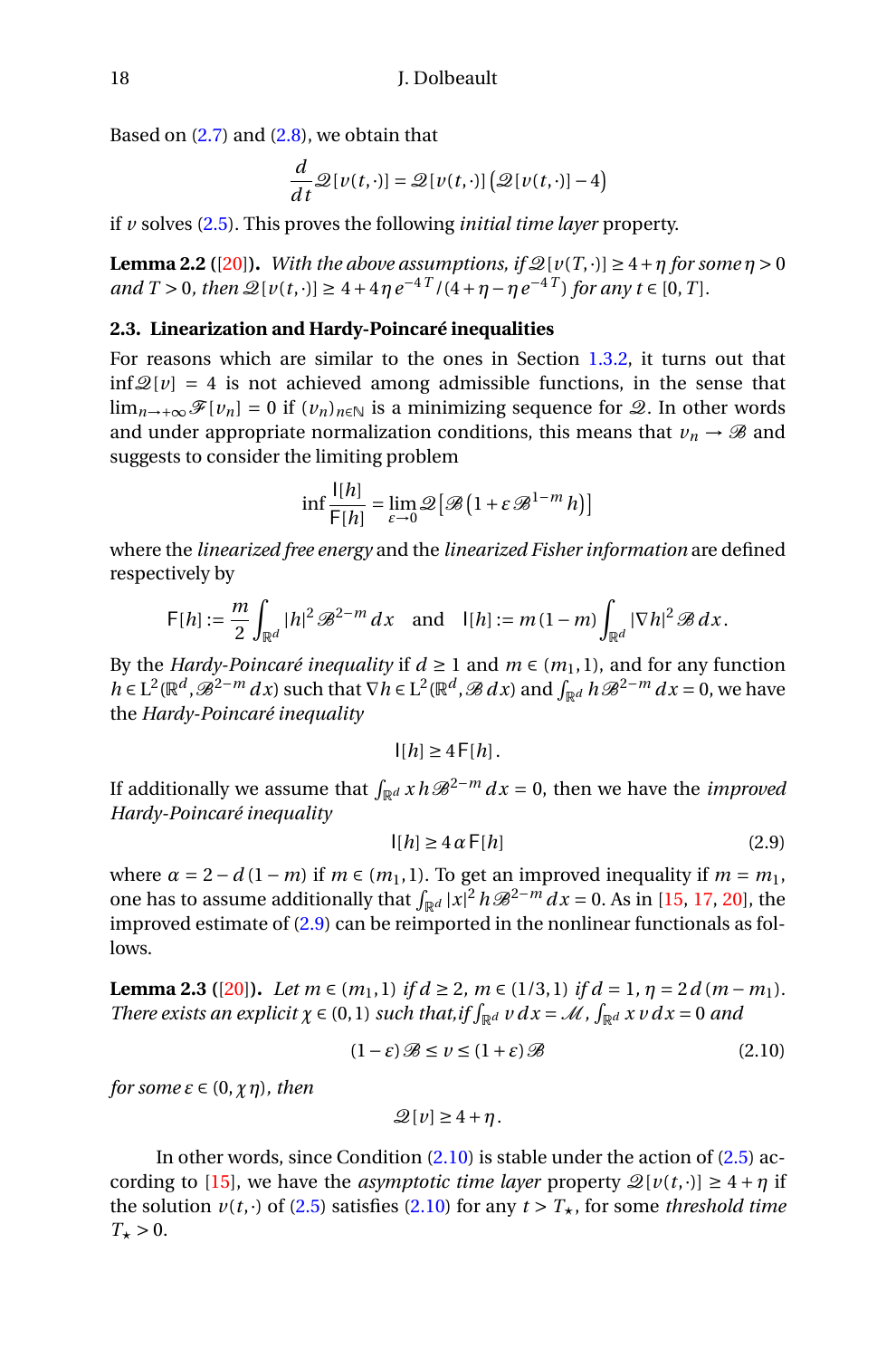## **2.4. The threshold time estimate**

The existence of a *threshold time* is known for a given initial datum from [\[22\]](#page-27-11), but has been quantified only in [\[20\]](#page-27-0) as follows.

<span id="page-18-2"></span>**Theorem 2.4** ([\[20\]](#page-27-0)). Let  $m \in [m_1, 1]$  if  $d \ge 2$ ,  $m > 1/3$  if  $d = 1$ ,  $A > 0$ , and  $G > 0$  be *given. Let*  $\varepsilon \in (0, \min\{ \chi \eta, \varepsilon_0 \})$ , with  $\eta$  *and*  $\chi$  *as in Proposition* [2.3,](#page-17-2) for some explicit *ε*<sup>0</sup> ∈ (0, 1/2)*, and define*

$$
T_{\star} := \frac{1}{2\alpha} \log \left( 1 + \alpha \, c_{\star} \, \frac{1 + A^{1-m} + G^{\frac{\alpha}{2}}}{\varepsilon^{a}} \right) \tag{2.11}
$$

*with*  $\alpha = d(m - m_c)$ , for some explicit, positive numerical constants  $c_{\star} > 0$  *and* a. *Then for any solution v to* [\(2.5\)](#page-16-0) *with nonnegative initial datum*  $v_0 \in L^1(\mathbb{R}^d)$ ,  $\int_{\mathbb{R}^d} v_0 \, dx = \mathcal{M}$  ,  $\int_{\mathbb{R}^d} x \, v_0 \, dx = 0$  which satisfies

<span id="page-18-0"></span>
$$
\sup_{r>0} r^{\frac{d(m-m_c)}{(1-m)}} \int_{|x|>r} u_0 \, dx \le A, \quad \mathcal{F}[v_0] \le G,\tag{2.12}
$$

*we have that*

<span id="page-18-1"></span>
$$
(1 - \varepsilon) \mathcal{B}(x) \le v(t, x) \le (1 + \varepsilon) \mathcal{B}(x) \quad \forall (t, x) \in [T_{\star}, +\infty) \times \mathbb{R}^d. \tag{2.13}
$$

Based on a *global Harnack Principle*, this result is at the core of the method of [\[20\]](#page-27-0). It relies on a quantitative version of the results of J. Moser in [\[79,](#page-30-17) [80\]](#page-30-18), and a constructive proof of [\[22\]](#page-27-11) based on the improved results of [\[21\]](#page-27-12). As discussed in [\[20,](#page-27-0) Chapter 7], the tail decay in [\(2.12\)](#page-18-0) is not only sufficient but also necessary for obtaining [\(2.13\)](#page-18-1).

#### <span id="page-18-3"></span>**2.5. A stability result for Gagliardo-Nirenberg-Sobolev inequalities**

By collecting the *initial time layer* property of of Lemma [2.2,](#page-17-3) the *asympotic time layer* property of Lemma [2.3](#page-17-2) and the *threshold time estimate* of Theorem [2.4,](#page-18-2) we are able to write an improved entropy-entropy production inequality which amounts to  $\mathscr{Q}[v(t, \cdot)] \geq 4 + 4\eta e^{-4T_\star}/(4 + \eta - \eta e^{-4T_\star})$  for any  $t \in \mathbb{R}^+$ . This is the desired stability result, which goes as follows. There is a unique  $g_f \in \mathfrak{M}$  such that

$$
\int_{\mathbb{R}^d} (1, x, |x|^2) f^{2p} dx = \int_{\mathbb{R}^d} (1, x, |x|^2) g_f^{2p} dx.
$$

By the entropy-entropy production inequality [\(2.6\)](#page-16-4) written for  $\nu = f^{2p}$ , we know that

$$
\delta[f] := \frac{p+1}{p-1} \int_{\mathbb{R}^d} \left| (p-1) \nabla f + f^p \nabla g_f^{1-p} \right|^2 dx - 4 \mathcal{E}[f]
$$

is nonnegative, where the *relative entropy* with respect to  $\mathsf{g}_f$  is defined by

$$
\mathscr{E}[f] := \frac{2\,p}{1-p} \int_{\mathbb{R}^d} \left( f^{p+1} - g_f^{p+1} - \frac{1+p}{2p} \, g_f^{1-p} \left( f^{2p} - g_f^{2p} \right) \right) dx.
$$

An expansion of  $\delta$  shows that, for some explicit numerical constant  $\mathcal{X}_{GNS}$ ,

$$
\delta[f] = (p-1)^2 \|\nabla f\|_2^2 + 4 \frac{d-p(d-2)}{p-1} \|f\|_{p+1}^{p+1} - \mathcal{K}_{\text{GNS}} \frac{p+1}{p-1} \|f\|_{2p}^{2p\gamma}
$$

and the inequality  $\delta[f] \geq 0$  is actually equivalent to [\(1.3\)](#page-2-0).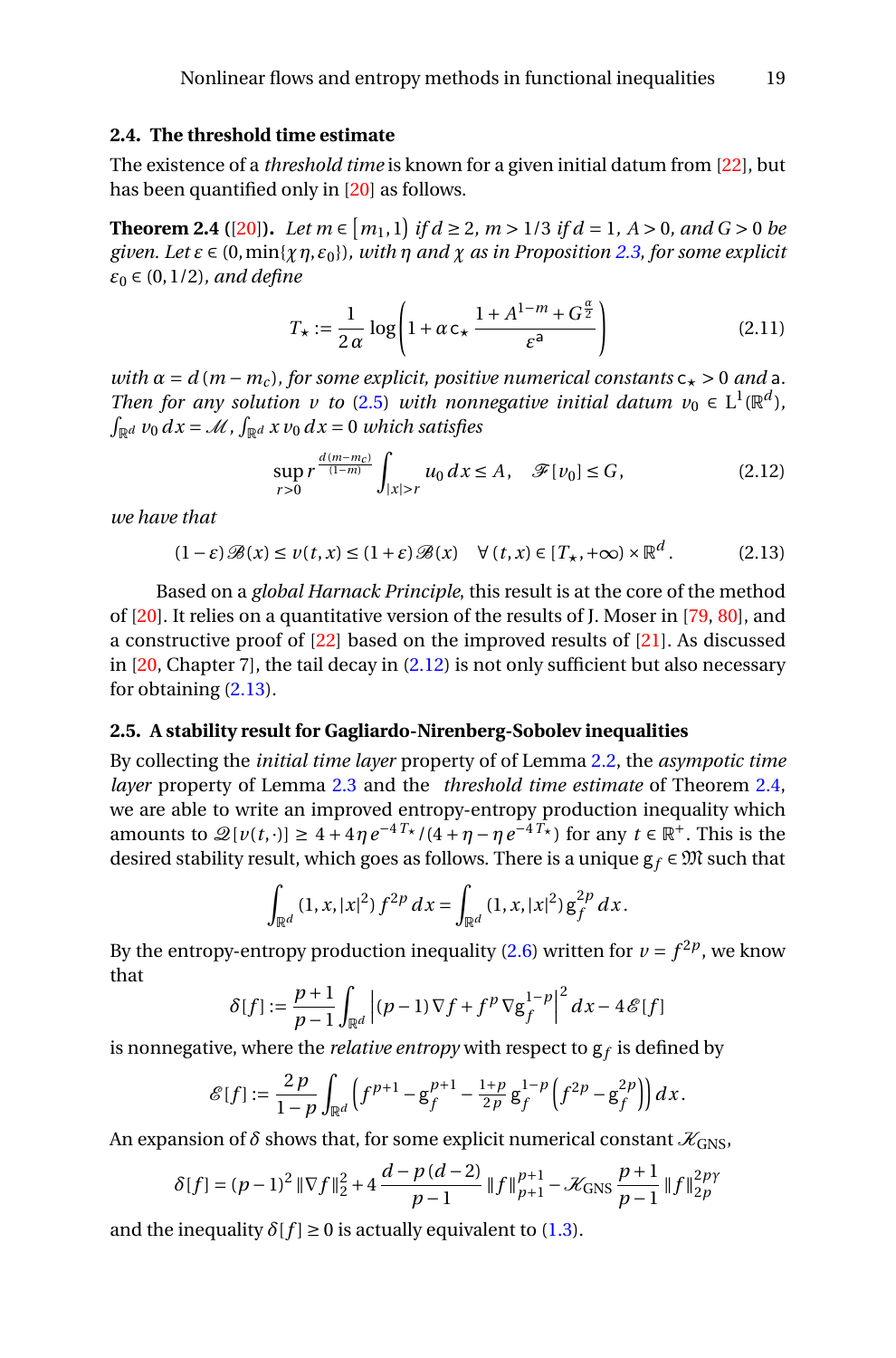<span id="page-19-0"></span>**Theorem 2.5 (Stability in Gagliardo-Nirenberg inequalities, [\[20\]](#page-27-0)).** *Let*  $d \ge 1$  *and*  $p \in (1, p<sup>*</sup>)$ *. There is an explicit* C *such that, for any nonnegative*  $f \in L^{2p}(\mathbb{R}^d, 1 +$  $|x|^2$  *dx ) such that*  $\nabla f \in L^2(\mathbb{R}^d)$  *and* 

$$
A = \sup_{r>0} r^{\frac{d-p(d-4)}{p-1}} \int_{|x|>r} f^{2p} dx < \infty \quad and \quad \mathcal{E}[f] = G < \infty,
$$

*then we have*

$$
\delta[f] \geq \mathcal{C} \inf_{\varphi \in \mathfrak{M}} \int_{\mathbb{R}^d} |(p-1) \nabla f + f^p \nabla \varphi^{1-p}|^2 dx.
$$

The main point is that  $\mathscr C$  has an explicit expression in terms of  $A$  and  $G$ , which does not degenerate to zero if  $f ∈ \mathfrak{M}$ . The critical case  $p = p^\star$  can also be covered up to an additional scaling: see [\[20,](#page-27-0) Chapter 6].

<span id="page-19-1"></span>**Theorem 2.6 (Stability in Sobolev inequalities, [\[20\]](#page-27-0)).** *Let*  $d \geq 3$  *and A* > 0*.There is an explicit*  $\mathscr C$  *such that, for any nonnegative function*  $f \in L^{2^*}(\mathbb R^d, (1+|x|^2) dx)$ such that  $\nabla f \in L^2(\mathbb{R}^d)$  and

$$
\int_{\mathbb{R}^d} (1, x, |x|^2) f^{2^*} dx = \int_{\mathbb{R}^d} (1, x, |x|^2) g dx \text{ and } \sup_{r>0} r^d \int_{|x|>r} f^{2^*} dx \leq A,
$$

*we have*

$$
\|\nabla f\|_{2}^{2} - \mathsf{S}_{d} \, \|f\|_{2^{*}}^{2} \geq \mathscr{C} \int_{\mathbb{R}^{d}} \left| \frac{2}{d-2} \nabla f + f^{\frac{d}{d-2}} \nabla g^{-\frac{2}{d-2}} \right|^{2} dx. \tag{2.14}
$$

The stability constant is  $C$  in Theorem [2.6](#page-19-1) depends only on *A*. In Theorems [2.5](#page-19-0) and [2.6,](#page-19-1) the stability is measured by the *relative Fisher information*, that is, by

$$
\int_{\mathbb{R}^d} \left| (p-1) \nabla f + f^p \nabla \varphi^{1-p} \right|^2 dx.
$$

Such a quantity differs from the distance to  $\mathfrak{M}$  in [\(1.2\)](#page-2-1) and deserves some comments. A simple expansion of the square and an optimization under scalings proves the following nonlinear extension of the *Heisenberg uncertainty principle*,

$$
\left(\frac{d}{p+1}\int_{\mathbb{R}^d} f^{p+1} \, dx\right)^2 \le \int_{\mathbb{R}^d} |\nabla f|^2 \, dx \int_{\mathbb{R}^d} |x|^2 \, f^{2p} \, dx. \tag{2.15}
$$

As a consequence of [\(1.3\)](#page-2-0), *i.e.*, of  $\delta[f] \geq 0$ , we have that

$$
\int_{\mathbb{R}^d} \left| (p-1) \nabla f + f^p \nabla \varphi^{1-p} \right|^2 dx \ge 4 \frac{p-1}{p+1} \mathcal{E}[f].
$$

According to [\[20,](#page-27-0) Lemma 1.7], by the *Pinsker-Csiszár-Kullback inequality*,  $\mathcal{E}[f]$ controls a more standard distance between  $f^{2p}$  and  $g_f^{2p}$  $f^{\mu}$ , namely

$$
\mathcal{E}[f] \ge \frac{p+1}{8p} \left( \int_{\mathbb{R}^d} g_f^{3p-1} \, dx \right)^{-1} \left| f^{2p} - g_f^{2p} \right|^2_1.
$$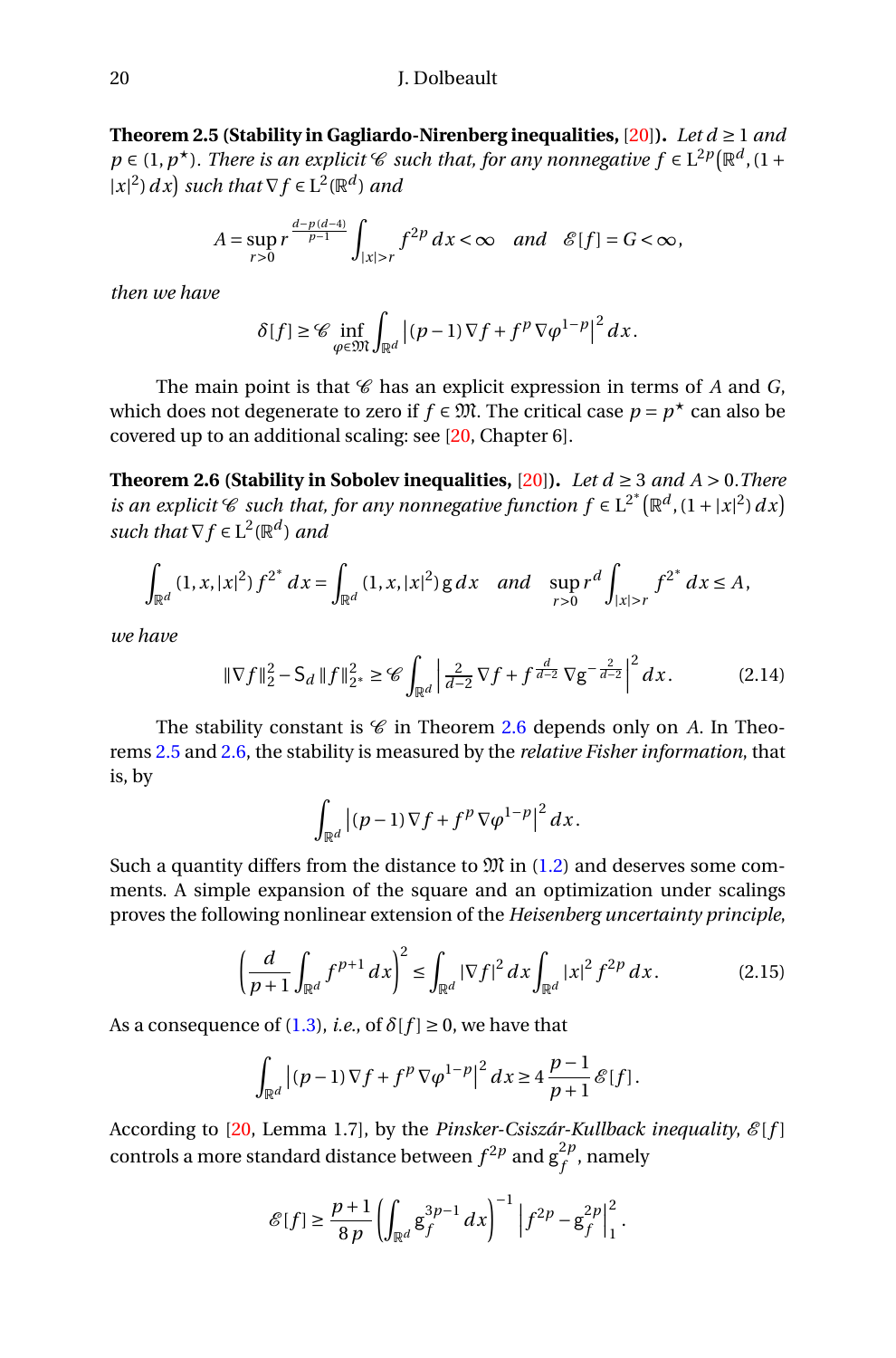# <span id="page-20-0"></span>**3. Symmetry and symmetry breaking in Caffarelli-Kohn-Nirenberg inequalities**

This section is devoted to Theorem [1.1.](#page-4-4) The interpretation of [\(1.5\)](#page-3-0) as an entropyentropy production inequality paves the way to a flow method which generalizes the computations done for the fast diffusion equation in Section [2.](#page-14-0) By the *carré du champ* method, we are able to reduce the symmetry issue to a simple dichotomy:  $\triangleright$  either the entropy-entropy production inequality is linearly unstable around the Barenblatt type profiles and optimal functions are not radially symmetric,  $\triangleright$  or the linearized entropy-entropy production inequality admits a spectral gap which also enters in the *carré du champ* estimates, in the nonlinear regime, as for the fast diffusion equation, and then the inequality holds with precisely the spectral gap as optimal constant. Using the analogy with Section [1.3.2,](#page-12-0) we are again in a case for which  $\kappa_2 = \kappa_0$ . More details can be found in [\[51,](#page-28-15) Section 4.2].

### **3.1. Symmetry versus symmetry breaking**

Let us consider the *critical Caffarelli-Kohn-Nirenberg inequalities*[\(1.5\)](#page-3-0). In dimension  $d \ge 2$ , it has been proved in [\[34\]](#page-27-6) that an optimal function  $f \ge 0$  exists, if  $b < a + 1$ , and also  $b > a$  if  $a < 0$ . With the appropriate normalization, f solves

<span id="page-20-1"></span>
$$
-\operatorname{div}(|x|^{-2a}\nabla f) = |x|^{-bp} f^{p-1}.
$$
 (3.1)

The *symmetry versus symmetry breaking issue* is to decide whether or not *f* is radially symmetric. The answer is given by Theorem [1.1,](#page-4-4) but a slightly more general *rigidity result* is given in [\[52\]](#page-28-0): if  $b \leq b_{FS}(a) < b < a+1$ , up to a scaling, g as defined in  $(1.6)$  is the unique positive solution of  $(3.1)$ . This symmetry result cannot be handled so far with symmetrization methods: in the range of (*a*,*b*) for which

$$
u \mapsto \int_{\mathbb{R}^d} \frac{|\nabla u|^2}{|x|^{2a}} dx - \frac{\|\nabla g|x|^{-a}\|_2^2}{\|g|x|^{-b}\|_p^2} \left( \int_{\mathbb{R}^d} \frac{|u|^p}{|x|^{bp}} dx \right)^{2/p}
$$

is linearly stable around g, a local property, then g is a global minimizer and, as a consequence,  $C_{a,b} = ||\nabla g||x|^{-a}||_2^2 / ||g||x|^{-b}||_p^2$ .

## <span id="page-20-3"></span>**3.2. Strategy of the proof**

We summarize here the strategy of the proof in [\[52\]](#page-28-0), which we decompose in four steps.

**3.2.1.** A modified Sobolev inequality. Let us use spherical coordinates with  $r =$ |*x*| and  $\omega = x/r$  for any  $x \in \mathbb{R}^d \setminus \{0\}$ . With the change of variables

$$
f(r,\omega) = F(s,\omega) \quad \text{with} \quad s = r^{\alpha},
$$

Inequality [\(1.5\)](#page-3-0) is transformed into a Sobolev type inequality

<span id="page-20-2"></span>
$$
\int_{\mathbb{R}^d} |D_{\alpha} F|^2 d\mu \ge C_{a,b}^d \alpha^{1-\frac{2}{p}} \left( \int_{\mathbb{R}^d} |F|^p d\mu \right)^{\frac{2}{p}} \tag{3.2}
$$

where  $d\mu = s^{n-1} ds d\omega = |x|^{n-d} dx$ ,

$$
D_{\alpha} F := \left( \alpha \, \frac{\partial F}{\partial s}, \frac{1}{s} \, \nabla_{\omega} F \right)
$$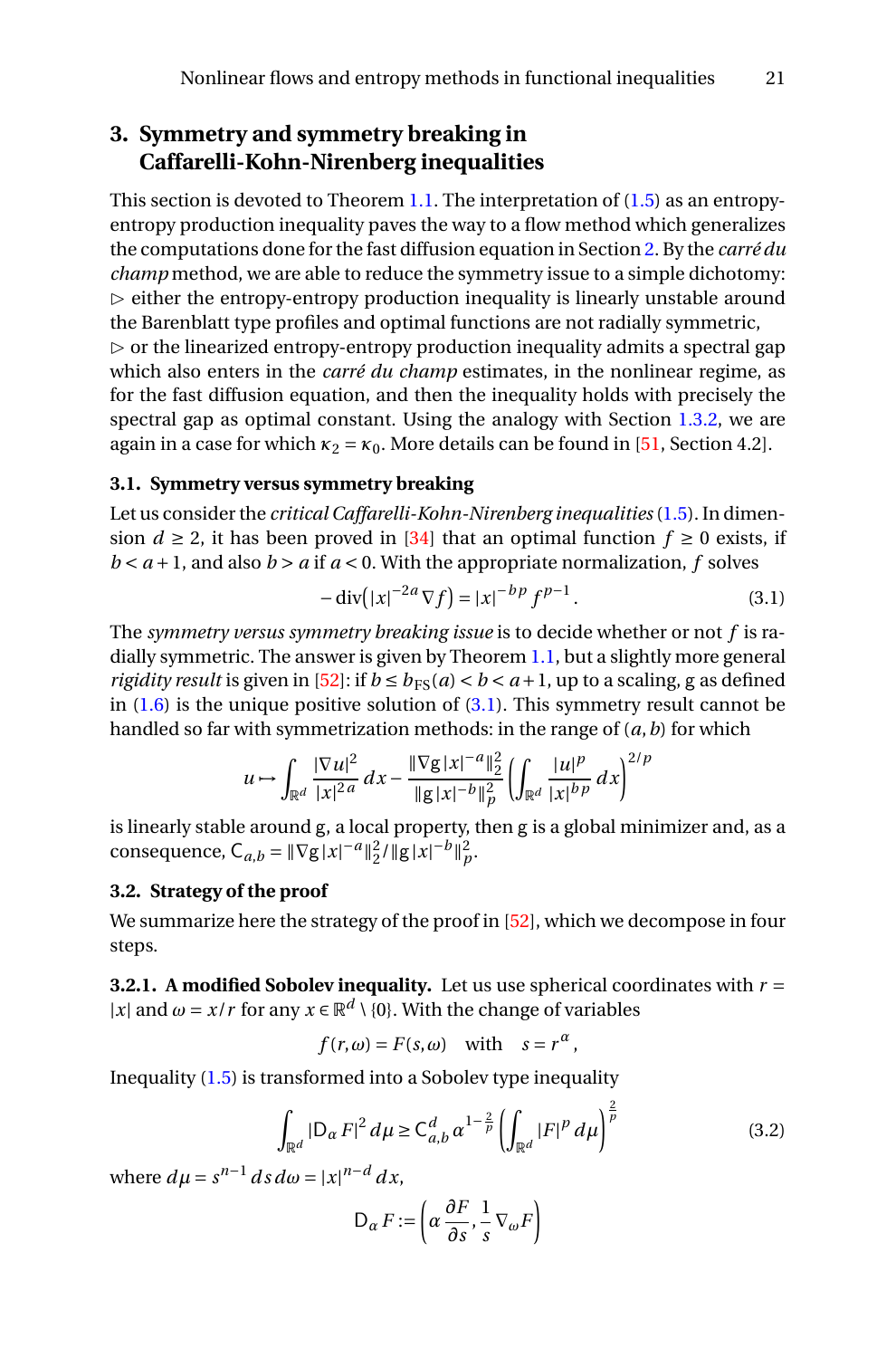so that  $|D_{\alpha} F|^2 = \alpha^2 \left(\frac{\partial F}{\partial s}\right)^2 + \frac{|\nabla_{\omega} F|^2}{s^2}$  $\frac{\omega^{P\perp}}{s^2}$ , and  $\alpha$  and  $n$  are two parameters defined by

$$
\alpha = \frac{(1+a-b)(a_c-a)}{a_c-a+b}, \quad n = \frac{2p}{p-2}.
$$

Here *n* plays the role of an artificial dimension while  $\alpha$  reflects a discrepancy between derivatives with respect to the radial and angular variables. The parametrization by *a* and *b* of [\(1.5\)](#page-3-0) is now replaced by the parametrization by  $\alpha$  > 0 and *n* > *d*. The Felli & Schneider curve  $b = b_{FS}(a)$  becomes  $\alpha = \alpha_{FS}$  in the new set of parameters *α* and *n*, with

$$
\alpha_{\rm FS}:=\sqrt{\frac{d-1}{n-1}}.
$$

For  $\alpha > \alpha_{FS}$  the minimizers are not radial. With  $u = |F|^p = P^{-n}$ , Inequality [\(3.2\)](#page-20-2) becomes

<span id="page-21-1"></span>
$$
\int_{\mathbb{R}^d} u \, |\mathsf{D}_\alpha \, \mathsf{P}|^2 \, d\mu \ge \frac{4 \, \alpha^{1 - \frac{2}{p}}}{(n - 2)^2} \, \mathsf{C}_{a,b}^d \left( \int_{\mathbb{R}^d} u \, d\mu \right)^{\frac{2}{p}} \tag{3.3}
$$

with  $p = 2n/(n-2)$  while [\(3.1\)](#page-20-1) is transformed into

<span id="page-21-2"></span>
$$
-\mathcal{L}F = F^{p-1} \quad \text{where} \quad \mathcal{L} := -\mathsf{D}_{\alpha}^* \cdot \mathsf{D}_{\alpha} \,. \tag{3.4}
$$

**3.2.2. The flow.** The fast diffusion flow

<span id="page-21-0"></span>
$$
\frac{\partial u}{\partial t} = \mathcal{L} u^{1 - \frac{1}{n}} = (1 - n) D_{\alpha}^* \cdot (u D_{\alpha} P)
$$
 (3.5)

is similar to the flow studied in Section [2.1](#page-14-2) and admits self-similar solutions

$$
B(t, x) = t^{-n} \left( c + \frac{|x|^2}{2(n-1)\alpha^2 t^2} \right)^{-n}
$$

where  $c > 0$  can be adjusted so that  $\int_{\mathbb{R}^d} B(t, x) d\mu =$  for any given  $M > 0$ . Let us notice that  $M = \int_{\mathbb{R}^d} u \, d\mu$  is conserved by [\(3.5\)](#page-21-0) and formally compute

$$
\frac{d}{dt}\int_{\mathbb{R}^d} u \, |\mathsf{D}_{\alpha} \mathsf{P}|^2 \, d\mu = -2 \int_{\mathbb{R}^d} \left( \frac{1}{2} \mathscr{L} \, |\mathsf{D}_{\alpha} \mathsf{P}|^2 - \mathsf{D}_{\alpha} \mathsf{P} \cdot \mathsf{D}_{\alpha} \, \mathscr{L} \mathsf{P} - \frac{1}{n} \left( \mathscr{L} \mathsf{P} \right)^2 \right) d\mu.
$$

Hence, if *u* is optimal for [\(3.3\)](#page-21-1), it is clear that  $\frac{d}{dt} \int_{\mathbb{R}^d} u \, |\mathsf{D}_\alpha \mathsf{P}|^2 \, d\mu = 0$ .

**3.2.3. The** *carré du champ* **method.** Let us denote by ∇ the gradient with respect to the angular variable  $\omega \in \mathbb{S}^{d-1}$  and by  $\Delta$  the Laplace-Beltrami operator on  $\mathbb{S}^{d-1}$ . The following algebraic computation is adapted from [\[52\]](#page-28-0) and extends to [\(3.5\)](#page-21-0) the *carré du champ* method. With  $n > d \geq 3$  and the notation  $' = \partial_s$ , we have

$$
\frac{1}{2} \mathcal{L} |D_{\alpha} P|^2 - D_{\alpha} P \cdot D_{\alpha} \mathcal{L} P - \frac{1}{n} (\mathcal{L} P)^2
$$
  
=  $\alpha^4 \frac{n-1}{n} \left( P'' - \frac{P'}{r} - \frac{\Delta P}{\alpha^2 (n-1) r^2} \right)^2 + \frac{2\alpha^2}{r^2} |\nabla P' - \frac{\nabla P}{r}|^2$   
+  $\frac{1}{r^4} \left( \frac{1}{2} \Delta |\nabla P|^2 - \nabla P \cdot \nabla \Delta P - \frac{1}{n-1} (\Delta P)^2 - (n-2) \alpha^2 |\nabla P|^2 \right).$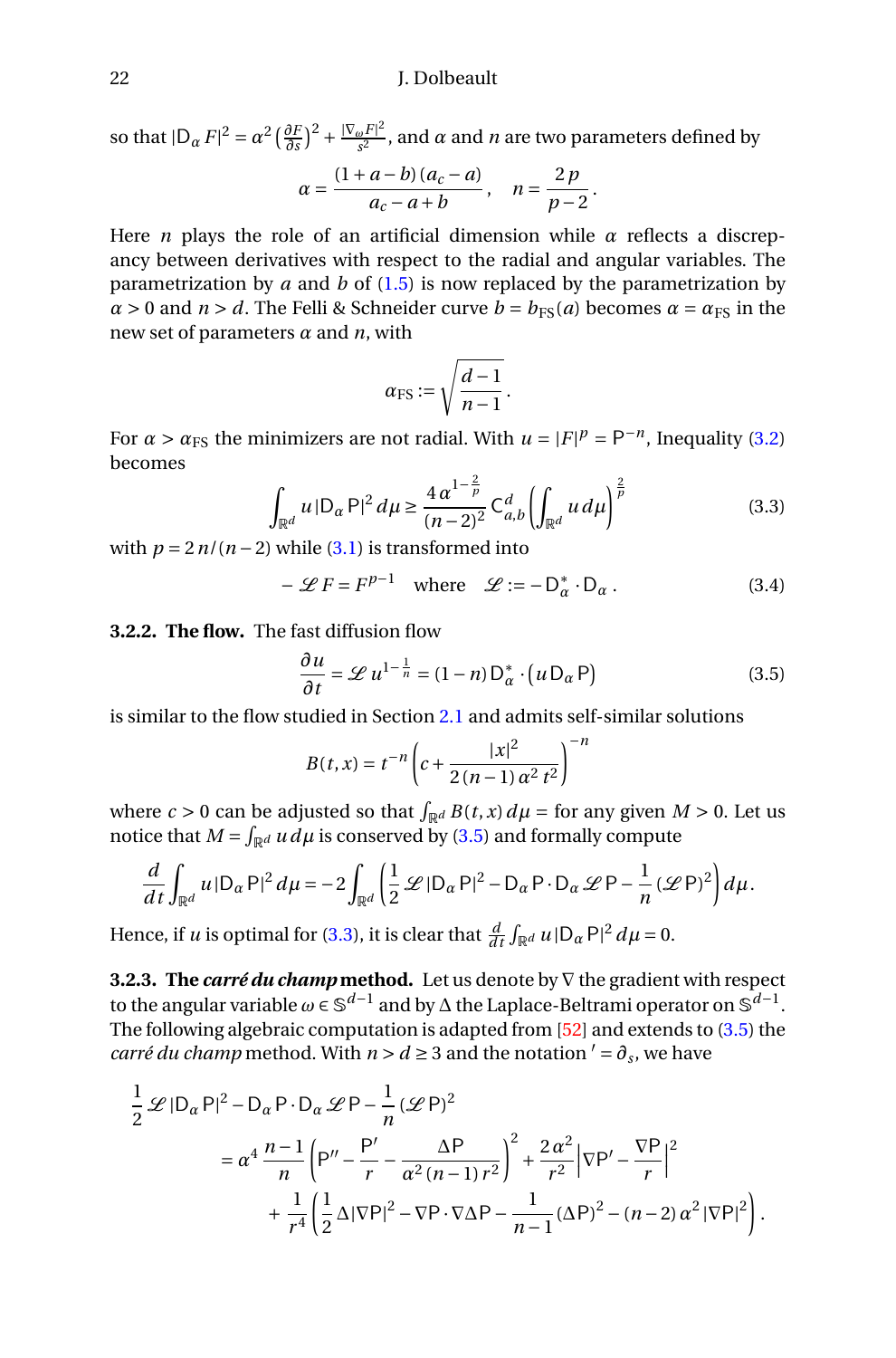If P is a positive function in  $C^3(\mathbb{S}^{d-1})$  and  $d≥3,$  the computation of Section [1.3.2](#page-12-0) can be adapted to prove that

$$
\int_{\mathbb{S}^{d-1}} \left( \frac{1}{2} \Delta |\nabla P|^2 - \nabla P \cdot \nabla \Delta P - \frac{1}{n-1} (\Delta P)^2 - (n-2) \alpha^2 |\nabla P|^2 \right) P^{1-n} d\omega
$$
\n
$$
= \frac{(n-2)(d-1)}{(n-1)(d-2)} \int_{\mathbb{S}^{d-1}} |Q|^2 P^{1-n} d\omega
$$
\n
$$
+ \frac{n-d}{2(d+1)} \left( \frac{n+3}{2} + \frac{3(n-1)(n+1)(d-2)}{2(n-2)(d+1)} \right) \int_{\mathbb{S}^{d-1}} \frac{|\nabla P|^4}{P^2} P^{1-n} d\omega
$$
\n
$$
+ (n-2) \left( \alpha_{\rm FS}^2 - \alpha^2 \right) \int_{\mathbb{S}^{d-1}} |\nabla P|^2 P^{1-n} d\omega
$$

 $where Q := (\nabla \otimes \nabla) P - \frac{1}{d-1} (\Delta P) Id - \frac{3(n-1)(n-d)}{2(n-2)(d+1)} \left( \frac{\nabla P \otimes \nabla P}{P} - \frac{1}{d-1} \frac{|\nabla P|^2}{P} \right)$  $\frac{P}{P}$ Id). For the case  $d = 2$  we refer the reader to [\[52\]](#page-28-0).

**Lemma 3.1.** *Assume that*  $d \geq 3$ *. If u is a smooth enough and sufficiently decaying function as*  $|x| = r \rightarrow +\infty$ *, then* 

$$
\int_{\mathbb{R}^d} \left( \frac{1}{2} \mathcal{L} |D_{\alpha} P|^2 - D_{\alpha} P \cdot D_{\alpha} \mathcal{L} P - \frac{1}{n} (\mathcal{L} P)^2 \right) d\mu
$$
\n
$$
= \alpha^4 \frac{n-1}{n} \int_{\mathbb{R}^d} \left( P'' - \frac{P'}{r} - \frac{\Delta P}{\alpha^2 (n-1) r^2} \right)^2 d\mu + 2 \alpha^2 \int_{\mathbb{R}^d} \frac{1}{r^2} |\nabla P' - \frac{\nabla P}{r}|^2 d\mu
$$
\n
$$
+ \frac{(n-2)(d-1)}{(n-1)(d-2)} \int_{\mathbb{R}^d} \frac{1}{r^4} |\mathbb{Q}|^2 P^{1-n} d\mu
$$
\n
$$
+ \frac{n-d}{2(d+1)} \left( \frac{n+3}{2} + \frac{3(n-1)(n+1)(d-2)}{2(n-2)(d+1)} \right) \int_{\mathbb{R}^d} \frac{1}{r^4} \frac{|\nabla P|^4}{P^2} P^{1-n} d\mu
$$
\n
$$
+ (n-2) (\alpha_{FS}^2 - \alpha^2) \int_{\mathbb{R}^d} \frac{1}{r^4} |\nabla P|^2 P^{1-n} d\mu.
$$

Up to regularity issues and decay properties as  $|x| \rightarrow +\infty$ , we conclude that a solution of [\(3.5\)](#page-21-0) such that  $\frac{d}{dt} \int_{\mathbb{R}^d} u \cdot |D_{\alpha} P|^2 d\mu = 0$  satisfies  $\nabla P = 0$  and  $P'' - P'/r = 0$  if  $\alpha \le \alpha_{FS}$ , which means that it takes the form  $u^{-n} = P = a + b r^2$ for some *t*-dependent coefficients a and b. Inserting this expression in [\(3.5\)](#page-21-0), we obtain  $u = B$ , up to a scaling, that is, a translation in time in self-similar variables.

**3.2.4. Regularity issues.** The above computation is so far formal, as integrations by parts are not justified. In [\[52\]](#page-28-0), the regularity and decay properties needed for the method are established for positive solutions of  $(3.4)$  by elliptic estimates. In [\[51\]](#page-28-15), partial results are obtained for the parabolic point of view using selfsimilar variables as in Section [2.2.](#page-16-5) A complete parabolic proof is however still missing.

## **4. Conclusion and open problems**

Entropy methods provide a framework which is extremely convenient for solving some fundamental variational problems and identifying the optimal constant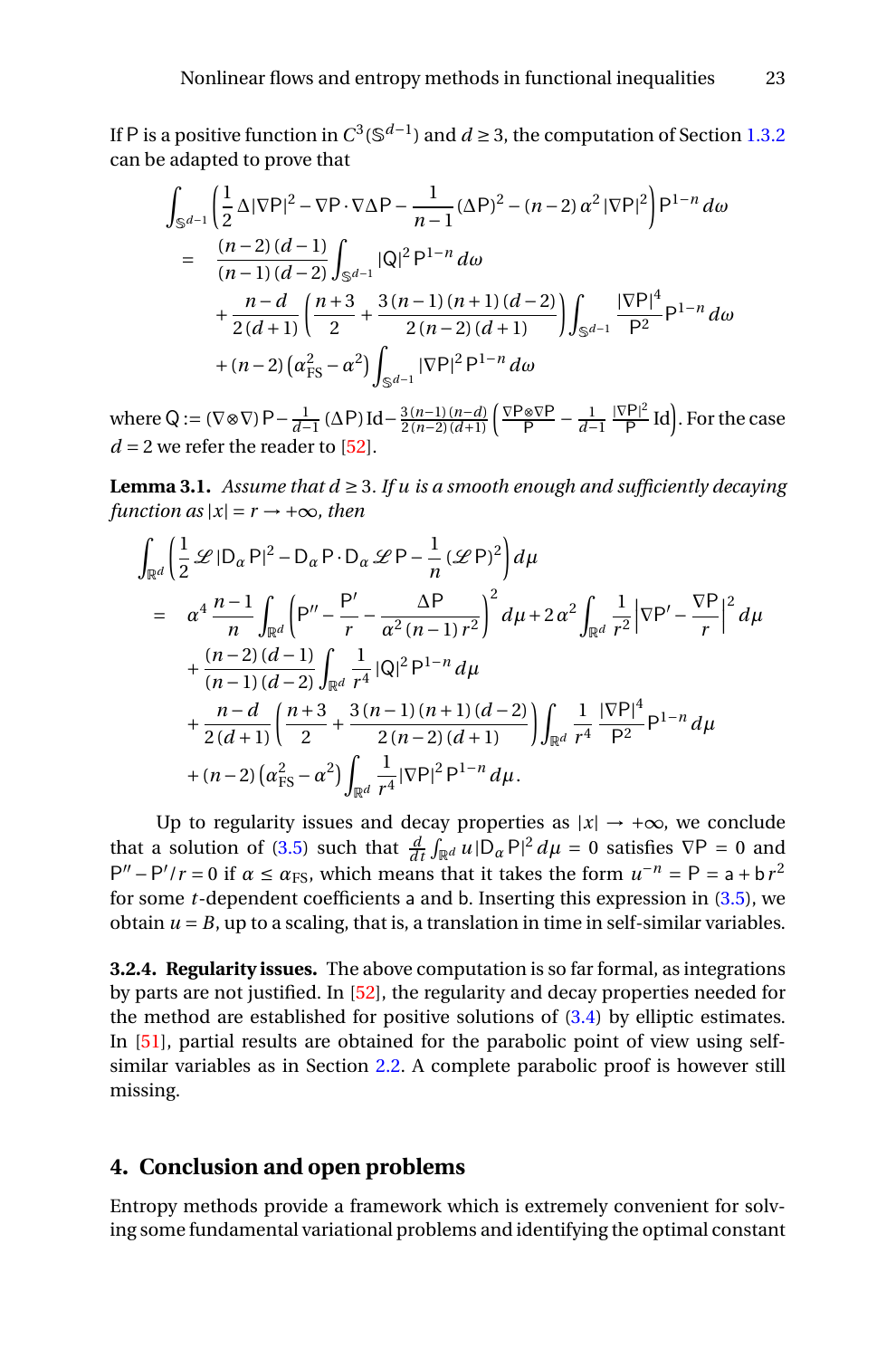in the corresponding functional inequalities. In some cases, evolving the functional by a nonlinear diffusion amounts to test the equation by a complicated expression involving a second order differential operator, powers of the solution and eventually homogeneous weights, which gives rises to delicate and complex computations. The use of a flow and of the corresponding entropy functional provides a framework to reinterpret the various terms and order the computations, as in Section [3.2.](#page-20-3) Identifying the optimality cases becomes also much easier and the stationarity with respect to the flow even provides uniqueness results which would be otherwise difficult to guess or to reduce to more standard techniques. Parabolic equations come with some extra properties, like regularization effects, which are crucial to obtain the stability results of Section [2.5.](#page-18-3) However, its major advantage is to relate the nonlinear regime with the linearized one around selfsimilar or stationary solutions, using quantities which are meaningful in the two cases: from the gradient flow point of view in the nonlinear regime and in terms of orthogonality in the linear regime. It is a remarkable feature that the use of a parabolic flow allows to bypass symmetrization techniques. This opens new directions of research in non-real valued problems (complex valued functions in quantum mechanics, in presence of magnetic fields, see for instance [\[23,](#page-27-13) [24\]](#page-27-14), or systems of equations).

Entropy methods have been introduced in partial differential equations, see [\[5\]](#page-26-13), in order to handle systems of charged particles, with the aim of obtaining rates in kinetic and related equations. There is a whole area of research which has emerged during the last 20 years under the name of *hypocoercivity*, with  $H^1$  meth-ods (see [\[94\]](#page-30-19)) or  $L^2$  methods (see [\[58,](#page-29-19) [4\]](#page-26-14)). In  $L^2$  hypocoercive approaches, there is a simple strategy: if the kinetic equation admits a diffusion limit (under the appropriate parabolic scaling) whose asymptotic behaviour is governed by a functional inequality, then the corresponding rates of convergence or decay can be reimported in the kinetic equation: see for instance [\[25,](#page-27-15) [27,](#page-27-16) [26\]](#page-27-17). This is even true for systems with a non-local Poisson coupling, as shown in [\[1\]](#page-26-15). However, identifying sharp rates and relating nonlinear models with their linearized counterparts, as can be done in the above examples of linear and nonlinear parabolic equations, is not done yet, even in the simplest benchmark cases considered in [\[4\]](#page-26-14).

#### Let us conclude this paper by some open problems:

 $\triangleright$  *Unconfined or weakly confined diffusions.* Diffusion equations without any external potential or with an external potential which is insufficient to balance the diffusion are now rather well understood and even the hypocoercive theory in corresponding kinetic equations is essentially under control, see [\[26,](#page-27-17) [27,](#page-27-16) [25\]](#page-27-15). In [\[26,](#page-27-17) Section 6], improved decay rates are obtained by Fourier estimates when moments of low order are set to zero. A spectral interpretation of these moment conditions, in absence of a bounded stationary solution and the corresponding functional inequalities, written as entropy-entropy production inequalities, is however still missing. Reinterpreting these inequalities in terms of spectral gaps would also be very useful. In kinetic theory, recent results of [\[2,](#page-26-16) [32\]](#page-27-18) also point in this direction, with an explicit role played by a Poincaré-Lions type inequality.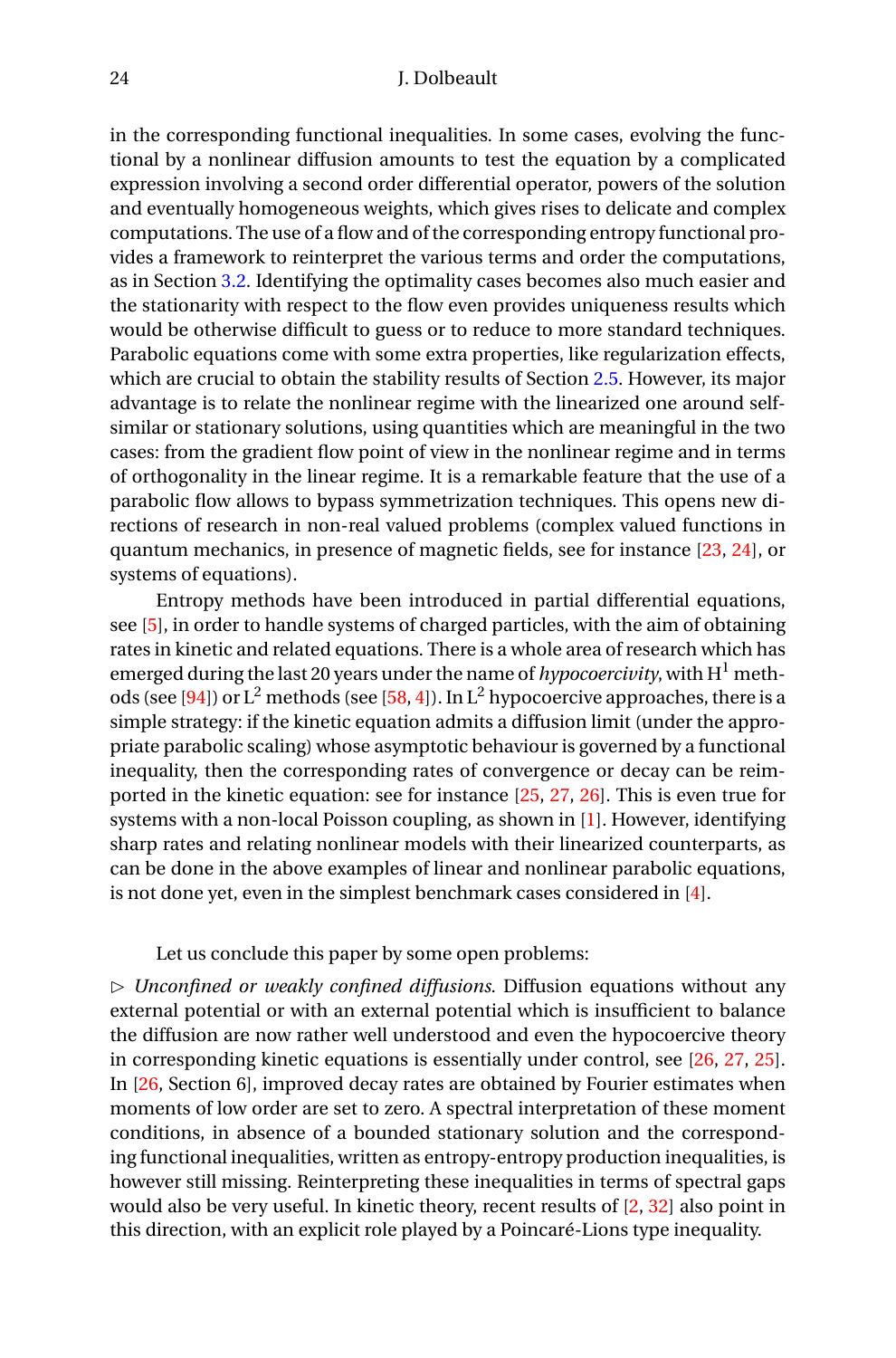$\triangleright$  *Branches of solutions, optimal constants and stability for Sobolev's inequality: a conjecture on the sphere.* Let us consider the inequality

<span id="page-24-2"></span>
$$
\|\nabla u\|_{\mathcal{L}^{2}(\mathbb{S}^{d})}^{2} + \frac{\lambda}{p-2} \|u\|_{\mathcal{L}^{2}(\mathbb{S}^{d})}^{2} \ge \frac{\mu(\lambda)}{p-2} \|u\|_{\mathcal{L}^{p}(\mathbb{S}^{d})}^{2} \quad \forall u \in H^{1}(\mathbb{S}^{d}, d\mu)
$$
(4.1)

with optimal constant  $\mu(\lambda)$ . For an optimal function  $\mu$ , the corresponding Euler-Lagrange equation is

<span id="page-24-0"></span>
$$
-(p-2)\Delta u + \lambda u = u^{p-1}
$$
 (4.2)

under the normalization condition  $\|u\|_{L^{p(\mathcal{E})}}^{p-2}$  $L^{p-2}_{L^p(\mathbb{S}^d)} = \mu(\lambda)$ . Since the optimal constant  $\mu(\lambda)$  is defined as an infimum (in *u*) of an affine function of  $\lambda$ ,  $\lambda \rightarrow \mu(\lambda)$  is a concave function. The key estimate is the *rigidity* result:  $u \equiv \lambda^{1/(p-2)}$  is the unique solution of [\(4.2\)](#page-24-0) if  $\lambda \le d$ , and as a consequence we know that  $\mu(\lambda) = \lambda$ .

The first positive eigenvalue of the Laplace-Beltrami operator ∆ on S *d* is  $\lambda_1 = d$ . Let  $\varphi_1$  be an associated eigenfunction. By taking as a test function  $u_\varepsilon(z) =$  $1+\varepsilon\varphi_1(z)$  in the limit as  $\varepsilon \to 0_+$ , it is easy to see that  $\lambda = \lambda_1$  is a *bifurcation* point: there is a branch of non-constant solutions emerging from constant solutions at  $\lambda = d$ . Hence *d* can be characterized as the minimum of  $\{\lambda > 0 : \mu(\lambda) < \lambda\}$ , and *symmetry breaking*, in the sense of non-constant optimal functions, occurs if and only if  $\lambda > d$ . See Fig. [2.](#page-24-1)

For  $p < 2^*$ , it is not very difficult to establish the existence of optimal functions with *antipodal symmetry*, that is, of solutions which satisfy the condition



$$
u(x) = (-x) \quad \forall \ x \in \mathbb{S}^d.
$$

<span id="page-24-1"></span>FIGURE 2. Case of the sphere in dimension  $d = 5$ : in the subcritical case  $p < 2^*$ , the optimal constant of  $(4.1)$  is given by  $\lambda \mapsto \mu(\lambda)$ . The dashed line is the branch of constant solutions  $u \equiv 1$ . The first bifurcation point is at  $\lambda_1 = d$ . From the second bifurcation point, at  $\lambda_2 = 2(d+1)$ , emerges another branch with a turning point: they intersect at  $\lambda = \kappa_p$ . The curve  $\lambda \mapsto \mu_a(\lambda)$  is obtained as the minimum of this branch and of the line  $\mu = \lambda$ .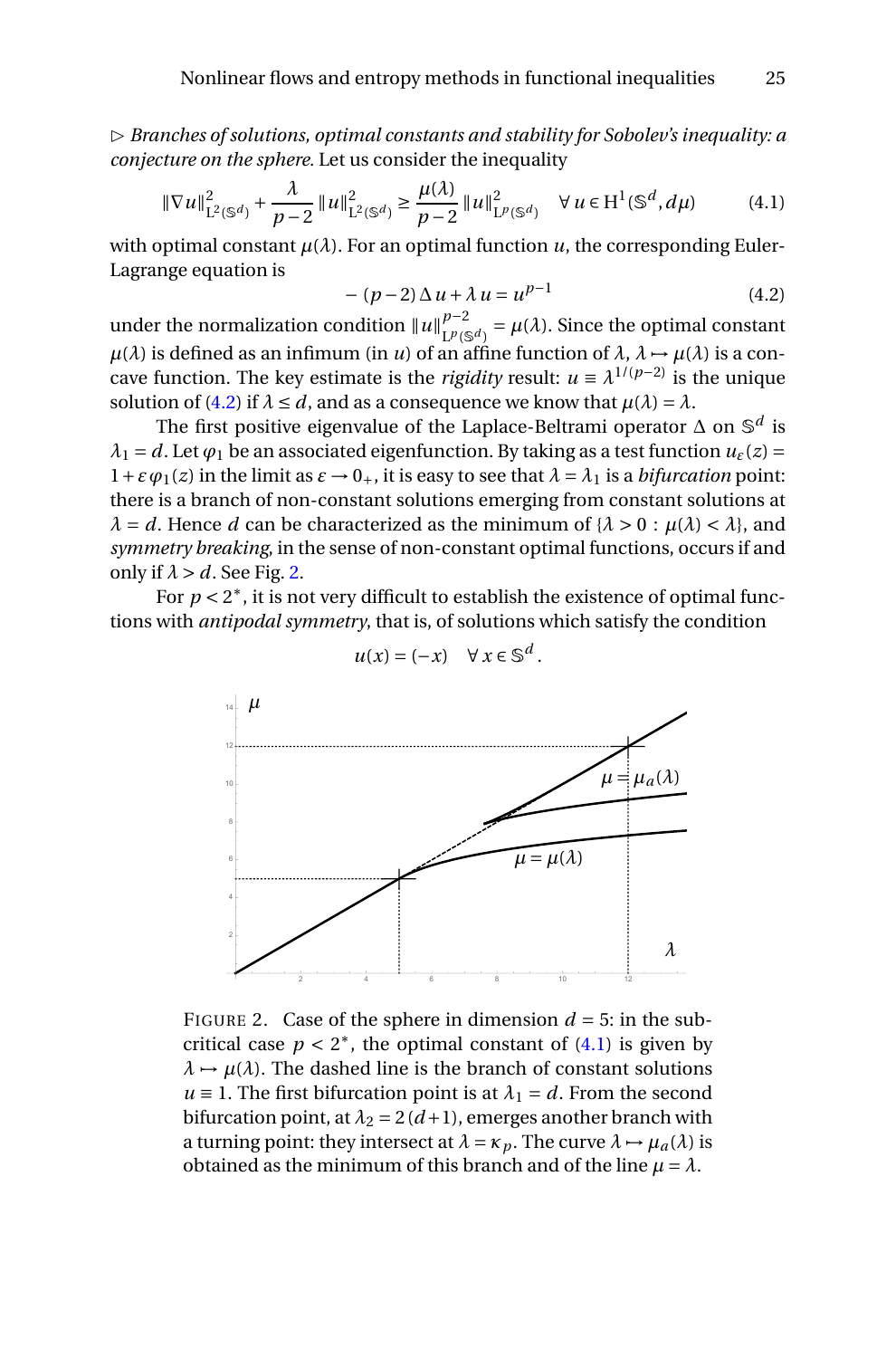Let us denote by  $H^1_a(\mathbb{S}^d, d\mu)$  the subset of  $H^1(\mathbb{S}^d, d\mu)$  with such a symmetry. We can numerically compute the lowest value for which  $\lambda = \mu_a(\lambda)$  among the antipodal solutions  $u_{\lambda}$  of [\(4.2\)](#page-24-0), where

$$
\mu_a(\lambda) = \frac{(p-2) \|\nabla u_{\lambda}\|_{\mathcal{L}^2(\mathbb{S}^d)}^2}{\|u_{\lambda}\|_{\mathcal{L}^p(\mathbb{S}^d)}^2 - \|u_{\lambda}\|_{\mathcal{L}^2(\mathbb{S}^d)}^2}.
$$

This can be done using partial symmetries and a convenient reparametrization of the branch emerging from  $\lambda_2$ . The branch is also shown on Fig. [2.](#page-24-1) The intersection with the line  $\mu = \lambda$  is expected to determine the optimal constant  $\kappa_p$  in the inequality

<span id="page-25-1"></span>
$$
\|\nabla u\|_{\mathcal{L}^2(\mathbb{S}^d)}^2 \ge \frac{\kappa_p}{p-2} \left( \|u\|_{\mathcal{L}^p(\mathbb{S}^d)}^2 - \|u\|_{\mathcal{L}^2(\mathbb{S}^d)}^2 \right) \quad \forall \, u \in \mathcal{H}_a^1(\mathbb{S}^d, d\mu) \tag{4.3}
$$

The curve  $p \mapsto \kappa_p$  is shown on Fig. [3.](#page-25-0) The loss of compactness as  $p \to 2^*$  corresponds to a concentration on two antipodal points. Based on these numerical computations, we expect that  $\kappa_{2^*} = 2^{1-2/2^*} d = 2^{2/d} d$ . Because of the stereographic projection and after taking into account the normalization of the volume of the sphere  $(d\mu)$  is a probability measure), this supports the conjecture:

*The optimal constant*  $\kappa$  *in* [\(4.3\)](#page-25-1) *for*  $p = 2^*$ *, on*  $\mathbb{S}^d$ *, is*  $\kappa_{2^*} = 2^{2/d} d$ *.* 

Such a conjecture is an analogue of the Bianchi-Egnell estimate  $(1.2)$  written on  $\mathbb{S}^d$  instead of  $\mathbb{R}^d$ , where  $\mathsf{S}_d$  is the optimal constant in [\(1.1\)](#page-1-0). It is compatible with the behaviour of the branches originating from  $\lambda_2$ , whose lower part converges to an horizontal line as  $p\to 2^*$  . Such a phenomenon is similar to what has been observed in [\[47,](#page-28-16) [46\]](#page-28-17) for Caffarelli-Kohn-Nirenberg inequalities.



<span id="page-25-0"></span>FIGURE 3. A numerical computation of the optimal constant  $\kappa_p$  for [\(4.3\)](#page-25-1) when  $d = 5$ . Only a few points have been computed on the dashed curve. The value of  $\kappa_1$  (at  $p = 1$ ) is known and equal to  $\lambda_2 = 2(d+1) = 12$ . At  $p = 2^*$ , we get that  $\kappa_{10/3} \approx 6.59754$ .

## **Acknowledgments**

This work was supported by the Project EFI (ANR-17-CE40-0030) of the French National Research Agency (ANR). *© 2021 by the author. This paper may be reproduced, in its entirety, for non-commercial purposes.*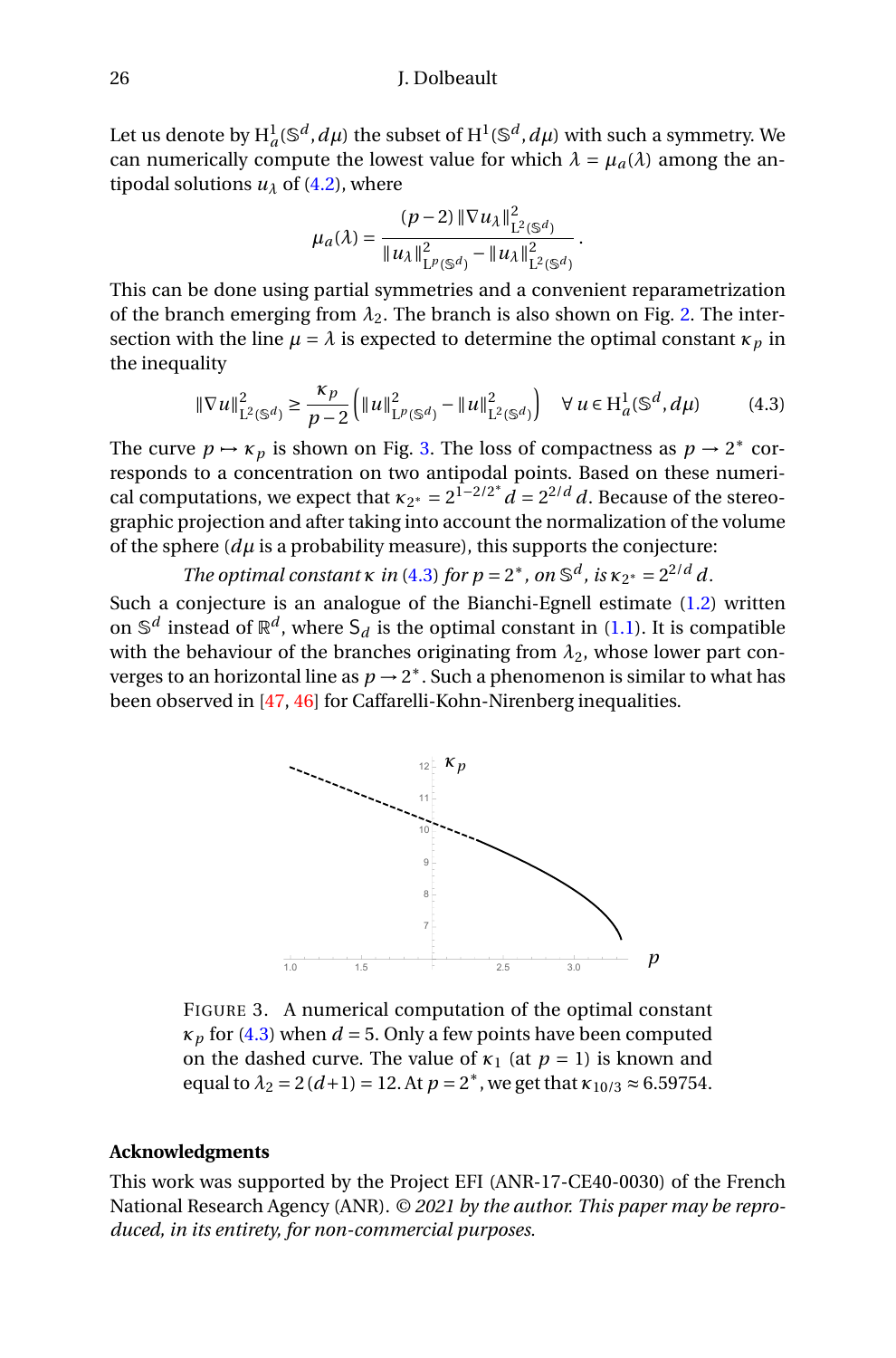## **References**

- <span id="page-26-15"></span>[1] L. ADDALA, J. DOLBEAULT, X. LI, AND M. L. TAYEB, L<sup>2</sup>-hypocoercivity and large time *asymptotics of the linearized Vlasov-Poisson-Fokker-Planck system*, Journal of Statistical Physics, 184, 4 (2021). Doi: [10.1007/s10955-021-02784-4.](https://doi.org/10.1007%2Fs10955-021-02784-4)
- <span id="page-26-16"></span>[2] S. ARMSTRONG AND J.-C. MOURRAT, *Variational methods for the kinetic fokkerplanck equation*, Preprint arXiv: [1902.04037,](https://arxiv.org/abs/1902.04037) (2019).
- <span id="page-26-10"></span>[3] A. ARNOLD, J.-P. BARTIER, AND J. DOLBEAULT, *Interpolation between logarithmic Sobolev and Poincaré inequalities*, Communications in Mathematical Sciences, 5 (2007), pp. 971–979.
- <span id="page-26-14"></span>[4] A. ARNOLD, J. DOLBEAULT, C. SCHMEISER, AND T. WÖHRER, *Sharpening of decay rates in Fourier based hypocoercivity methods*, Preprint [hal-03078698](https://hal.archives-ouvertes.fr/hal-03078698) and arXiv: [2012.09103,](https://arxiv.org/abs/2012.09103) to appear in *Recent Advances in Kinetic Equations and Applications* (F. Salvarani ed.), Springer INdAM Series, (2021).
- <span id="page-26-13"></span>[5] A. ARNOLD, P. MARKOWICH, G. TOSCANI, AND A. UNTERREITER, *On convex Sobolev inequalities and the rate of convergence to equilibrium for Fokker-Planck type equations*, Comm. Partial Differential Equations, 26 (2001), pp. 43–100.
- <span id="page-26-0"></span>[6] T. AUBIN, *Problèmes isopérimétriques et espaces de Sobolev*, J. Differential Geometry, 11 (1976), pp. 573–598.
- <span id="page-26-8"></span>[7] D. BAKRY AND M. ÉMERY, *Hypercontractivité de semi-groupes de diffusion*, C. R. Acad. Sci. Paris Sér. I Math., 299 (1984), pp. 775–778.
- <span id="page-26-9"></span>[8] , *Diffusions hypercontractives*, in Séminaire de probabilités, XIX, 1983/84, vol. 1123 of Lecture Notes in Math., Springer, Berlin, 1985, pp. 177–206.
- <span id="page-26-3"></span>[9] D. BAKRY, I. GENTIL, AND M. LEDOUX, *Analysis and geometry of Markov diffusion operators*, vol. 348 of Grundlehren der Mathematischen Wissenschaften [Fundamental Principles of Mathematical Sciences], Springer, Cham, 2014.
- <span id="page-26-7"></span>[10] D. BAKRY AND M. LEDOUX, *Sobolev inequalities and Myers's diameter theorem for an abstract Markov generator*, Duke Math. J., 85 (1996), pp. 253–270.
- <span id="page-26-5"></span>[11] W. BECKNER, *Sharp Sobolev inequalities on the sphere and the Moser-Trudinger inequality*, Ann. of Math. (2), 138 (1993), pp. 213–242.
- <span id="page-26-6"></span>[12] A. BENTALEB, *Inégalité de Sobolev pour l'opérateur ultrasphérique*, C. R. Acad. Sci. Paris Sér. I Math., 317 (1993), pp. 187–190.
- <span id="page-26-2"></span>[13] G. BIANCHI AND H. EGNELL, *A note on the Sobolev inequality*, J. Funct. Anal., 100 (1991), pp. 18–24.
- <span id="page-26-4"></span>[14] M.-F. BIDAUT-VÉRON AND L. VÉRON, *Nonlinear elliptic equations on compact Riemannian manifolds and asymptotics of Emden equations*, Invent. Math., 106 (1991), pp. 489–539.
- <span id="page-26-11"></span>[15] A. BLANCHET, M. BONFORTE, J. DOLBEAULT, G. GRILLO, AND J. L. VÁZQUEZ, *Asymptotics of the fast diffusion equation via entropy estimates*, Archive for Rational Mechanics and Analysis, 191 (2009), pp. 347–385.
- <span id="page-26-1"></span>[16] G. A. BLISS, *An integral inequality*, Journal of the London Mathematical Society, 1 (1930), pp. 40–46.
- <span id="page-26-12"></span>[17] M. BONFORTE, J. DOLBEAULT, G. GRILLO, AND J. L. VÁZQUEZ, *Sharp rates of decay of solutions to the nonlinear fast diffusion equation via functional inequalities*, Proceedings of the National Academy of Sciences of the United States of America, 107 (2010), pp. 16459–16464.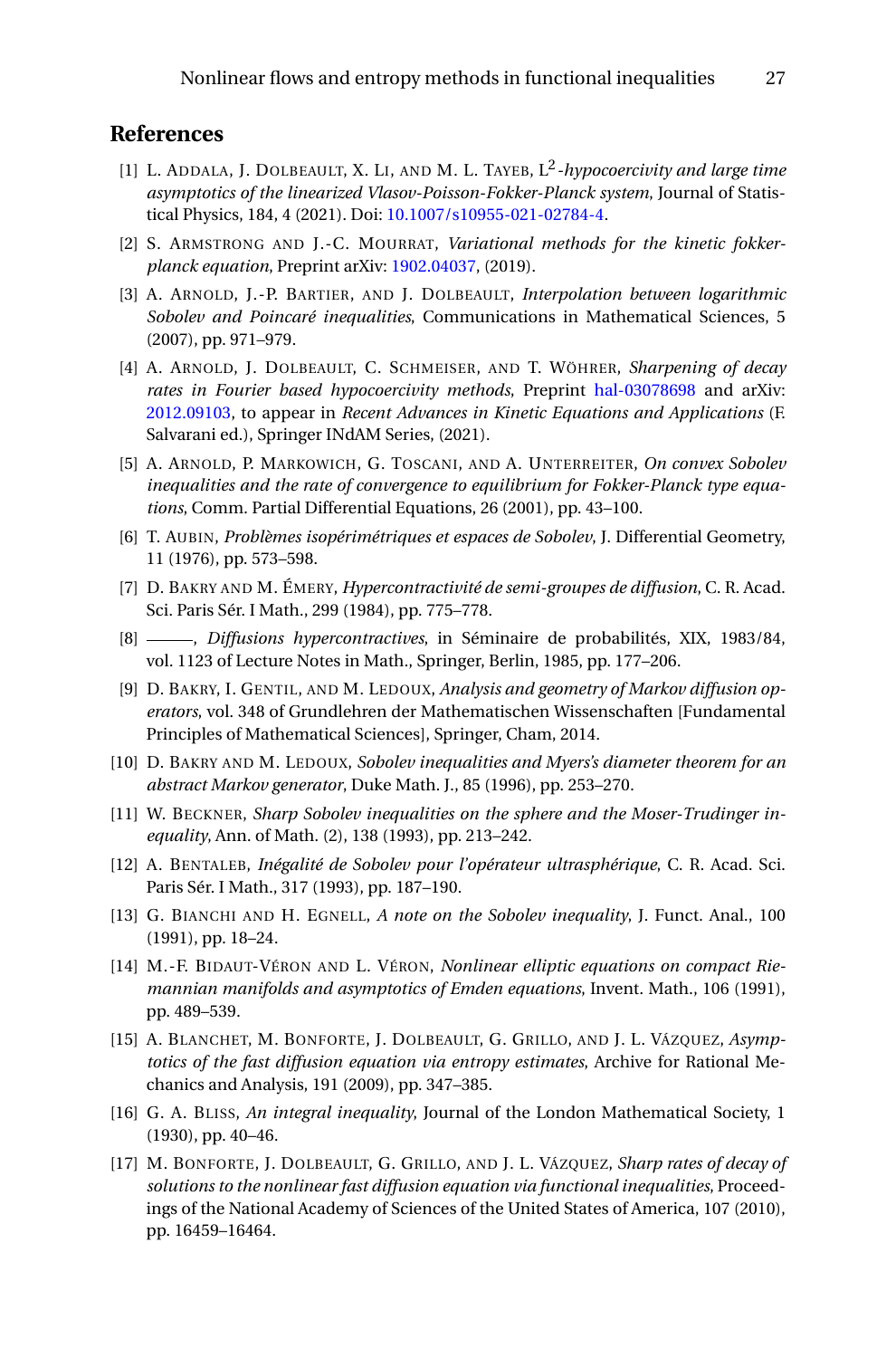- <span id="page-27-1"></span>[18] M. BONFORTE, J. DOLBEAULT, M. MURATORI, AND B. NAZARET, *Weighted fast diffusion equations (Part I): Sharp asymptotic rates without symmetry and symmetry breaking in Caffarelli-Kohn-Nirenberg inequalities*, Kinetic and Related Models, 10 (2017), pp. 33–59.
- <span id="page-27-7"></span>[19] , *Weighted fast diffusion equations (Part II): Sharp asymptotic rates of convergence in relative error by entropy methods*, Kinetic and Related Models, 10 (2017), pp. 61–91.
- <span id="page-27-0"></span>[20] M. BONFORTE, J. DOLBEAULT, B. NAZARET, AND N. SIMONOV, *Stability in Gagliardo-Nirenberg-Sobolev inequalities*. Preprint [hal-02887010](https://hal.archives-ouvertes.fr/hal-02887010) and [arXiv: 2007.03674.](https://arxiv.org/abs/2007.03674)
- <span id="page-27-12"></span>[21] M. BONFORTE AND N. SIMONOV, *Quantitative a priori estimates for fast diffusion equations with Caffarelli-Kohn-Nirenberg weights. Harnack inequalities and Hölder continuity*, Advances in Mathematics, 345 (2019), pp. 1075–1161.
- <span id="page-27-11"></span>[22] M. BONFORTE AND J. L. VÁZQUEZ, *Global positivity estimates and Harnack inequalities for the fast diffusion equation*, Journal of Functional Analysis, 240 (2006), pp. 399– 428.
- <span id="page-27-13"></span>[23] D. BONHEURE, J. DOLBEAULT, M. J. ESTEBAN, A. LAPTEV, AND M. LOSS, *Symmetry results in two-dimensional inequalities for Aharonov–Bohm magnetic fields*, Communications in Mathematical Physics, 375 (2019), pp. 2071–2087.
- <span id="page-27-14"></span>[24] , *Inequalities involving Aharonov-Bohm magnetic potentials in dimensions 2 and 3*, Reviews in Mathematical Physics, 33 (2021), pp. 2150006, 1–29.
- <span id="page-27-15"></span>[25] E. BOUIN, J. DOLBEAULT, L. LAFLECHE, AND C. SCHMEISER, *Hypocoercivity and subexponential local equilibria*, Monatshefte für Mathematik, 194 (2020), pp. 41–65.
- <span id="page-27-17"></span>[26] E. BOUIN, J. DOLBEAULT, S. MISCHLER, C. MOUHOT, AND C. SCHMEISER, *Hypocoercivity without confinement*, Pure and Applied Analysis, 2 (2020), pp. 203–232.
- <span id="page-27-16"></span>[27] E. BOUIN, J. DOLBEAULT, AND C. SCHMEISER, *Diffusion and kinetic transport with very weak confinement*, Kinetic & Related Models, 13 (2020), pp. 345–371.
- <span id="page-27-9"></span>[28] , *A variational proof of Nash's inequality*, Rendiconti Lincei - Matematica e Applicazioni, 31 (2020), pp. 211–223.
- <span id="page-27-2"></span>[29] H. BRÉZIS AND E. LIEB, *A relation between pointwise convergence of functions and convergence of functionals*, Proc. Amer. Math. Soc., 88 (1983), pp. 486–490.
- <span id="page-27-4"></span>[30] H. BREZIS AND E. H. LIEB, *Sobolev inequalities with remainder terms*, J. Funct. Anal., 62 (1985), pp. 73–86.
- <span id="page-27-8"></span>[31] H. BRÉZIS AND L. NIRENBERG, *Positive solutions of nonlinear elliptic equations involving critical Sobolev exponents*, Comm. Pure Appl. Math., 36 (1983), pp. 437–477.
- <span id="page-27-18"></span>[32] G. BRIGATI, *Time averages for kinetic fokker-planck equations*, Preprint [hal-03269451](https://hal.archives-ouvertes.fr/hal-03269451) and arXiv: [2106.12801,](https://arxiv.org/abs/2106.12801) (2021).
- <span id="page-27-5"></span>[33] L. CAFFARELLI, R. KOHN, AND L. NIRENBERG, *First order interpolation inequalities with weights*, Compositio Mathematica, 53 (1984), pp. 259–275.
- <span id="page-27-6"></span>[34] F. CATRINA AND Z.-Q. WANG, *On the Caffarelli-Kohn-Nirenberg inequalities: sharp constants, existence (and nonexistence), and symmetry of extremal functions*, Communications on Pure and Applied Mathematics, 54 (2001), pp. 229–258.
- <span id="page-27-10"></span>[35] D. CHAFAÏ, *Entropies, convexity, and functional inequalities: on* Φ*-entropies and* Φ*-Sobolev inequalities*, J. Math. Kyoto Univ., 44 (2004), pp. 325–363.
- <span id="page-27-3"></span>[36] S. CHANDRASEKHAR, *An introduction to the study of stellar structure*, Dover Publications, Inc., New York, N. Y., 1957.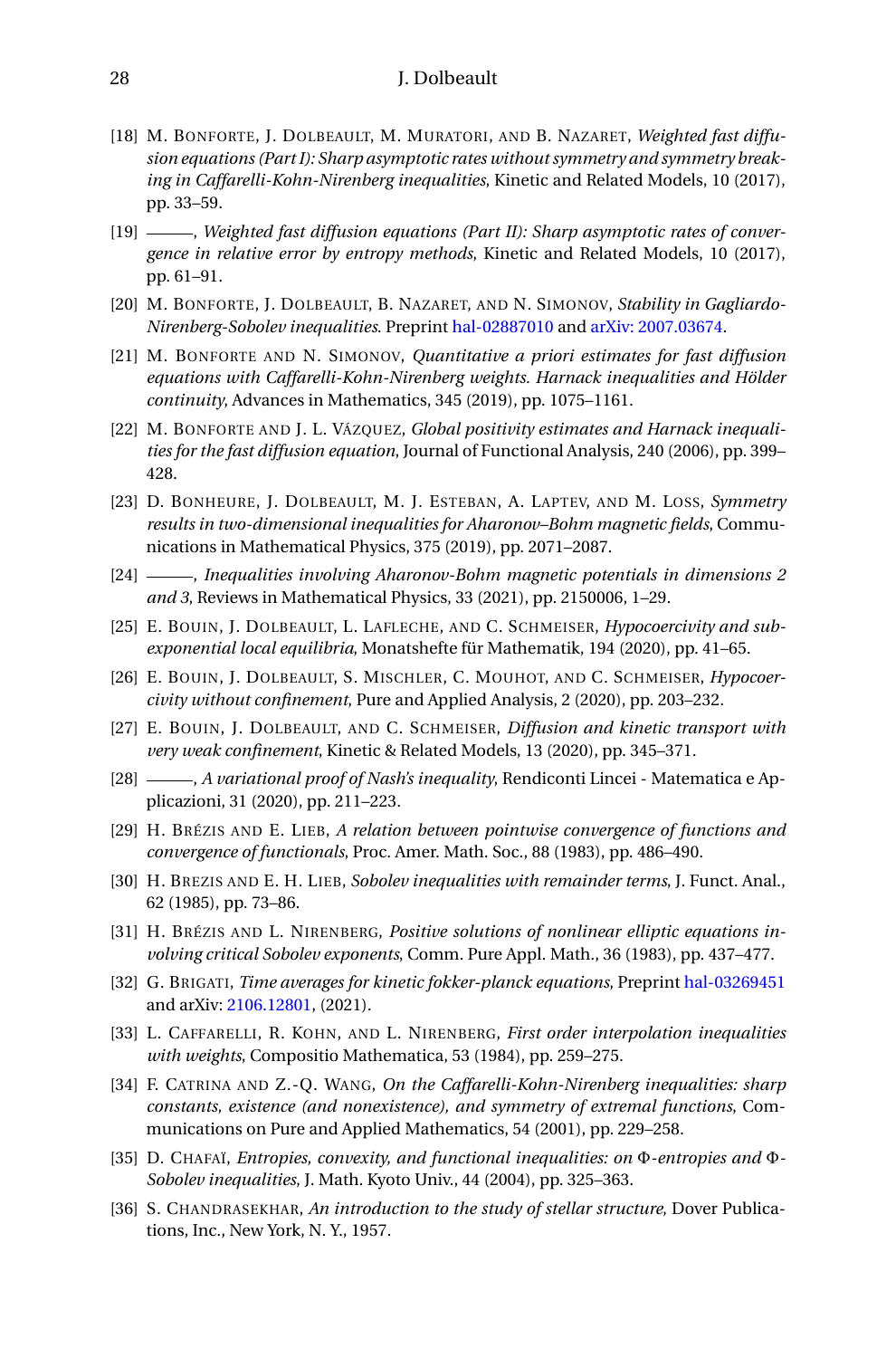- <span id="page-28-7"></span>[37] K. S. CHOU AND C. W. CHU, *On the best constant for a weighted Sobolev-Hardy inequality*, J. London Math. Soc. (2), 48 (1993), pp. 137–151.
- <span id="page-28-3"></span>[38] A. CIANCHI, N. FUSCO, F. MAGGI, AND A. PRATELLI, *The sharp Sobolev inequality in quantitative form*, Journal of the European Mathematical Society, (2009), pp. 1105– 1139.
- <span id="page-28-8"></span>[39] C. V. COFFMAN, *Uniqueness of the ground state solution for* ∆*u* − *u* + *u* <sup>3</sup> = 0 *and a variational characterization of other solutions*, Arch. Rational Mech. Anal., 46 (1972), pp. 81–95.
- <span id="page-28-2"></span>[40] D. CORDERO-ERAUSQUIN, B. NAZARET, AND C. VILLANI, *A mass-transportation approach to sharp Sobolev and Gagliardo-Nirenberg inequalities*, Adv. Math., 182 (2004), pp. 307–332.
- <span id="page-28-5"></span>[41] M. DEL PINO AND J. DOLBEAULT, *Best constants for Gagliardo-Nirenberg inequalities and applications to nonlinear diffusions*, Journal de Mathématiques Pures et Appliquées. Neuvième Série, 81 (2002), pp. 847–875.
- <span id="page-28-6"></span>[42] , *The Euclidean Onofri inequality in higher dimensions*, International Mathematics Research Notices, 2013 (2012), pp. 3600–3611.
- <span id="page-28-9"></span>[43] J. DEMANGE, *Improved Gagliardo-Nirenberg-Sobolev inequalities on manifolds with positive curvature*, Journal of Functional Analysis, 254 (2008), pp. 593–611.
- <span id="page-28-1"></span>[44] J. DENY AND J.-L. LIONS, *Les espaces du type de Beppo Levi*, Annales de l'Institut Fourier, 5 (1954), pp. 305–370.
- <span id="page-28-4"></span>[45] J. DOLBEAULT, *Sobolev and Hardy-Littlewood-Sobolev inequalities: duality and fast diffusion*, Math. Res. Lett., 18 (2011), pp. 1037–1050.
- <span id="page-28-17"></span>[46] J. DOLBEAULT AND M. J. ESTEBAN, A scenario for symmetry breaking in Caffarelli-*Kohn-Nirenberg inequalities*, Journal of Numerical Mathematics, 20 (2013), pp. 233— 249.
- <span id="page-28-16"></span>[47] , *Branches of non-symmetric critical points and symmetry breaking in nonlinear elliptic partial differential equations*, Nonlinearity, 27 (2014), p. 435.
- <span id="page-28-13"></span>[48] , *Improved interpolation inequalities and stability*, Advanced Nonlinear Studies, 20 (2020), pp. 277–291.
- <span id="page-28-10"></span>[49] J. DOLBEAULT, M. J. ESTEBAN, M. KOWALCZYK, AND M. LOSS, *Improved interpolation inequalities on the sphere*, Discrete and Continuous Dynamical Systems Series S (DCDS-S), 7 (2014), pp. 695–724.
- <span id="page-28-14"></span>[50] J. DOLBEAULT, M. J. ESTEBAN, AND M. LOSS, *Nonlinear flows and rigidity results on compact manifolds*, Journal of Functional Analysis, 267 (2014), pp. 1338–1363.
- <span id="page-28-15"></span>[51] J. DOLBEAULT, M. J. ESTEBAN, AND M. LOSS, *Interpolation inequalities, nonlinear flows, boundary terms, optimality and linearization*, Journal of elliptic and parabolic equations, 2 (2016), pp. 267–295.
- <span id="page-28-0"></span>[52] , *Rigidity versus symmetry breaking via nonlinear flows on cylinders and Euclidean spaces*, Inventiones Mathematicae, 206 (2016), pp. 397–440.
- <span id="page-28-11"></span>[53] , *Interpolation inequalities on the sphere: linear vs. nonlinear flows (inégalités d'interpolation sur la sphère : flots non-linéaires vs. flots linéaires)*, Annales de la faculté des sciences de Toulouse Sér. 6, 26 (2017), pp. 351–379.
- <span id="page-28-12"></span>[54] , *Symmetry and symmetry breaking: rigidity and flows in elliptic PDEs.*, Proc. Int. Cong. of Math. 2018, Rio de Janeiro, 3 (2018), pp. 2279–2304.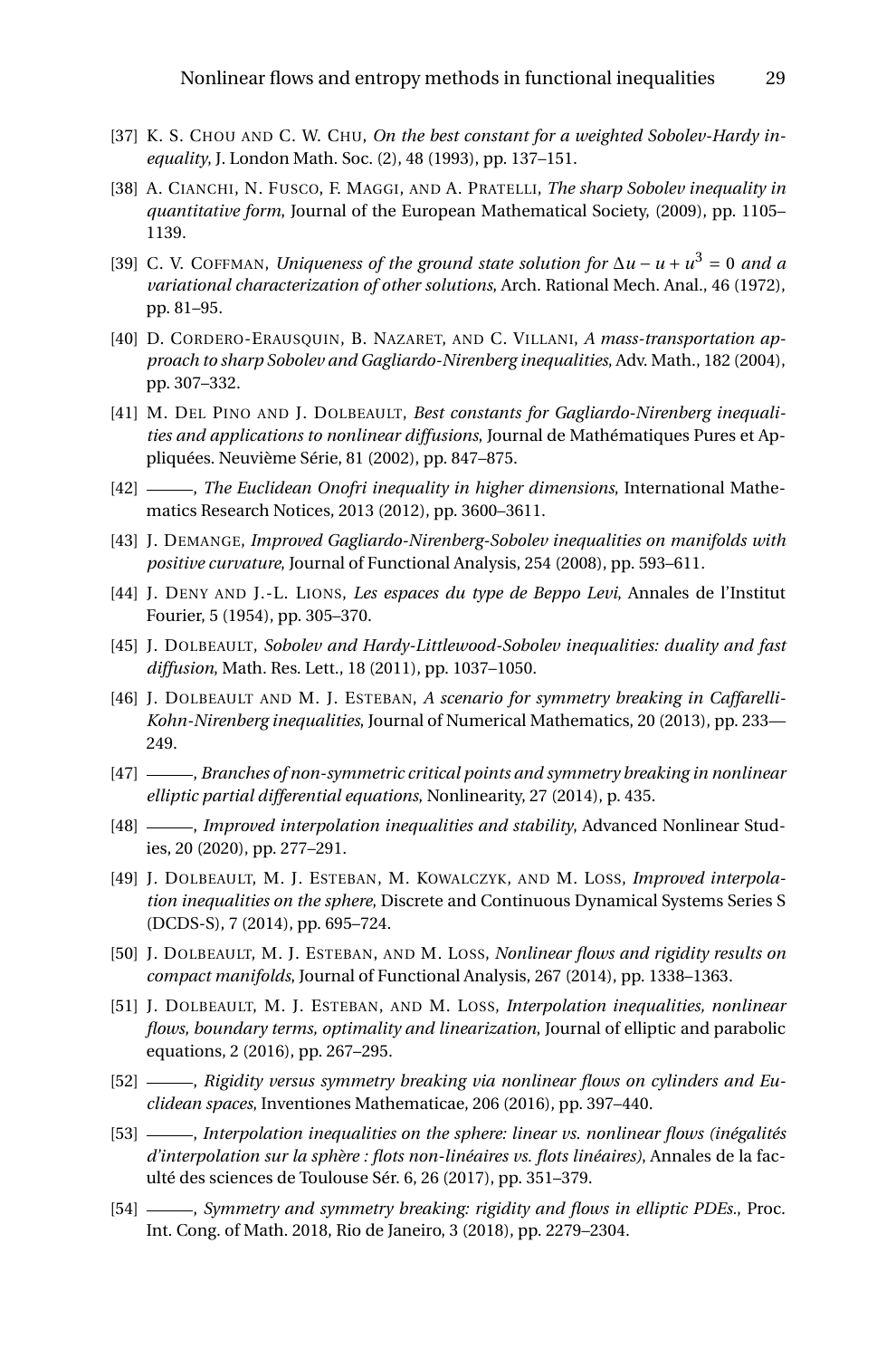- <span id="page-29-0"></span>[55] J. DOLBEAULT, M. J. ESTEBAN, M. LOSS, AND M. MURATORI, *Symmetry for extremal functions in subcritical Caffarelli-Kohn-Nirenberg inequalities*, Comptes Rendus Mathématique. Académie des Sciences. Paris, 355 (2017), pp. 133–154.
- <span id="page-29-7"></span>[56] J. DOLBEAULT AND G. JANKOWIAK, *Sobolev and Hardy-Littlewood-Sobolev inequalities*, J. Differential Equations, 257 (2014), pp. 1689–1720.
- <span id="page-29-17"></span>[57] J. DOLBEAULT AND X. LI, Φ*-Entropies: convexity, coercivity and hypocoercivity for Fokker-Planck and kinetic Fokker-Planck equations*, Mathematical Models and Methods in Applied Sciences, 28 (2018), pp. 2637–2666.
- <span id="page-29-19"></span>[58] J. DOLBEAULT, C. MOUHOT, AND C. SCHMEISER, *Hypocoercivity for linear kinetic equations conserving mass*, Transactions of the American Mathematical Society, 367 (2015), pp. 3807–3828.
- <span id="page-29-16"></span>[59] J. DOLBEAULT, B. NAZARET, AND G. SAVARÉ, *On the Bakry-Emery criterion for linear diffusions and weighted porous media equations*, Commun. Math. Sci., 6 (2008), pp. 477–494.
- <span id="page-29-12"></span>[60] V. FELLI AND M. SCHNEIDER, *Perturbation results of critical elliptic equations of Caffarelli-Kohn-Nirenberg type*, J. of Differential Equations, 191 (2003), pp. 121–142.
- <span id="page-29-5"></span>[61] A. FIGALLI AND R. NEUMAYER, *Gradient stability for the Sobolev inequality: the case*  $p \ge 2$ , Journal of the European Mathematical Society, 21 (2018), pp. 319–354.
- <span id="page-29-6"></span>[62] A. FIGALLI AND Y. R.-Y. ZHANG, *Sharp gradient stability for the Sobolev inequality*, Preprint [arXiv: 2003.04037,](https://arxiv.org/abs/2003.04037) (2020).
- <span id="page-29-13"></span>[63] A. FLOER AND A. WEINSTEIN, *Nonspreading wave packets for the cubic Schrödinger equation with a bounded potential*, J. Funct. Anal., 69 (1986), pp. 397–408.
- <span id="page-29-8"></span>[64] E. GAGLIARDO, *Proprietà di alcune classi di funzioni in più variabili*, Ricerche Mat., 7 (1958), pp. 102–137.
- <span id="page-29-14"></span>[65] B. GIDAS AND J. SPRUCK, *Global and local behavior of positive solutions of nonlinear elliptic equations*, Comm. Pure Appl. Math., 34 (1981), pp. 525–598.
- <span id="page-29-2"></span>[66] D. GILBARG AND N. S. TRUDINGER, *Elliptic partial differential equations of second order*, Classics in Mathematics, Springer-Verlag, Berlin, 2001. Reprint of the 1998 edition.
- <span id="page-29-9"></span>[67] J. GUNSON, *Inequalities in mathematical physics*, in *Inequalities* (Birmingham, 1987), vol. 129 of Lecture Notes in Pure and Appl. Math., Dekker, New York, 1991, pp. 53–79.
- <span id="page-29-11"></span>[68] T. HORIUCHI, *Best constant in weighted Sobolev inequality with weights being powers of distance from the origin*, J. Inequal. Appl., 1 (1997), pp. 275–292.
- <span id="page-29-10"></span>[69] V. P. IL'IN, *Some integral inequalities and their applications in the theory of differentiable functions of several variables*, Mat. Sb. (N.S.), 54 (96) (1961), pp. 331–380.
- <span id="page-29-15"></span>[70] R. JORDAN, D. KINDERLEHRER, AND F. OTTO, *The variational formulation of the Fokker-Planck equation*, SIAM J. Math. Anal., 29 (1998), pp. 1–17.
- <span id="page-29-18"></span>[71] A. JÜNGEL, *Entropy methods for diffusive partial differential equations*, SpringerBriefs in Mathematics, Springer, [Cham], 2016.
- <span id="page-29-3"></span>[72] B. KAWOHL, *Rearrangements and convexity of level sets in PDE*, vol. 1150 of Lecture Notes in Mathematics, Springer-Verlag, Berlin, 1985.
- <span id="page-29-4"></span>[73] S. KESAVAN, *Symmetrization & applications*, vol. 3 of Series in Analysis, World Scientific Publishing Co. Pte. Ltd., Hackensack, NJ, 2006.
- <span id="page-29-1"></span>[74] H. J. LANE, *On the theoretical temperature of the sun, under the hypothesis of a gaseous mass maintaining its volume by its internal heat, and depending on the laws of gases*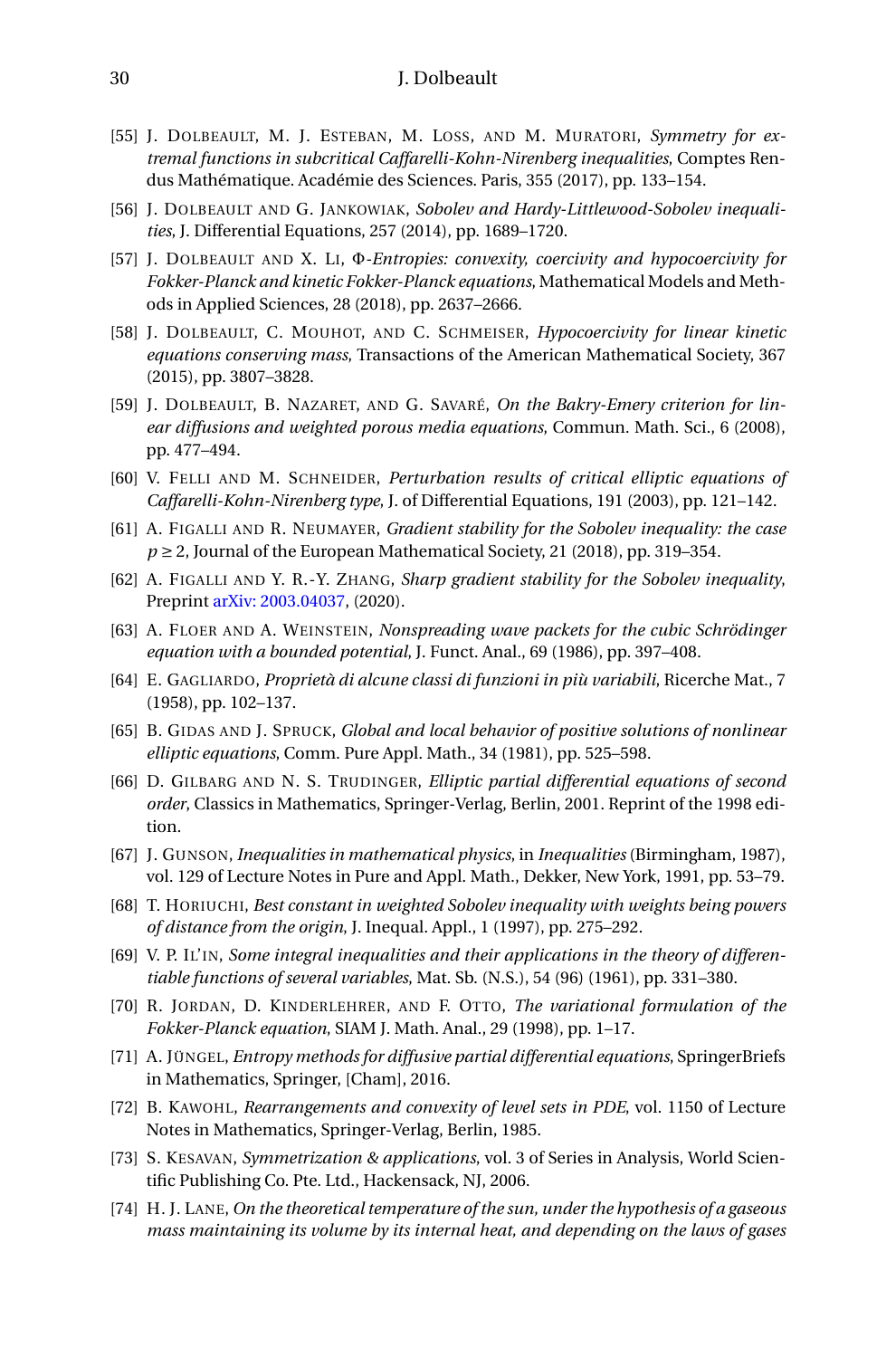*as known to terrestrial experiment*, American Journal of Science, s2-50 (1870), pp. 57– 74.

- <span id="page-30-14"></span>[75] R. LATAŁA AND K. OLESZKIEWICZ, *Between Sobolev and Poincaré*, in Geometric aspects of functional analysis, vol. 1745 of Lecture Notes in Math., Springer, Berlin, 2000, pp. 147–168.
- <span id="page-30-6"></span>[76] E. H. LIEB, *Existence and uniqueness of the minimizing solution of Choquard's nonlinear equation*, Studies in Appl. Math., 57 (1976/77), pp. 93–105.
- <span id="page-30-9"></span>[77] , *Sharp constants in the Hardy-Littlewood-Sobolev and related inequalities*, Ann. of Math. (2), 118 (1983), pp. 349–374.
- <span id="page-30-7"></span>[78] E. H. LIEB AND M. LOSS, *Analysis*, vol. 14 of Graduate Studies in Mathematics, American Mathematical Society, Providence, RI, second ed., 2001.
- <span id="page-30-17"></span>[79] J. MOSER, *A Harnack inequality for parabolic differential equations*, Communications on Pure and Applied Mathematics, 17 (1964), pp. 101–134.
- <span id="page-30-18"></span>[80] , *On a pointwise estimate for parabolic differential equations*, Communications on Pure and Applied Mathematics, 24 (1971), pp. 727–740.
- <span id="page-30-13"></span>[81] J. NASH, *Continuity of solutions of parabolic and elliptic equations*, Amer. J. Math., 80 (1958), pp. 931–954.
- <span id="page-30-8"></span>[82] R. NEUMAYER, *A note on strong-form stability for the Sobolev inequality*, Calc. Var. Partial Differential Equations, 59 (2020), pp. Paper No. 25, 8.
- <span id="page-30-10"></span>[83] L. NIRENBERG, *On elliptic partial differential equations*, Ann. Scuola Norm. Sup. Pisa Cl. Sci. (3), 13 (1959), pp. 115–162.
- <span id="page-30-11"></span>[84] , *Foreword: issue dedicated to professor Emilio Gagliardo*, Rendiconti Lincei - Matematica e Applicazioni, 31 (2020), p. 1.
- <span id="page-30-15"></span>[85] F. OTTO, *The geometry of dissipative evolution equations: the porous medium equation*, Communications in Partial Differential Equations, 26 (2001), pp. 101–174.
- <span id="page-30-4"></span>[86] E. RODEMICH, *The Sobolev inequalities with best possible constants*, in Analysis seminar at California Institute of technology, 1966.
- <span id="page-30-2"></span>[87] G. ROSEN, *Minimum value for c in the Sobolev inequality*  $\|\phi^3\| \le c \|\nabla \phi\|^3$ , SIAM J. Appl. Math., 21 (1971), pp. 30–32.
- <span id="page-30-16"></span>[88] G. SAVARÉ AND G. TOSCANI, *The concavity of Rényi entropy power*, IEEE Trans. Inform. Theory, 60 (2014), pp. 2687–2693.
- <span id="page-30-12"></span>[89] D. SMETS AND M. WILLEM, *Partial symmetry and asymptotic behavior for some elliptic variational problems*, Calc. Var. Partial Differential Equations, 18 (2003), pp. 57–75.
- <span id="page-30-0"></span>[90] S. SOBOLEV, *Sur un théorème d'analyse fonctionnelle*, Matematicheskii Sbornik, 46 (1938), pp. 471–497.
- <span id="page-30-3"></span>[91] G. TALENTI, *Best constant in Sobolev inequality*, Ann. Mat. Pura Appl. (4), 110 (1976), pp. 353–372.
- <span id="page-30-1"></span>[92] , *Elliptic equations and rearrangements*, Ann. Scuola Norm. Sup. Pisa Cl. Sci. (4), 3 (1976), pp. 697–718.
- <span id="page-30-5"></span>[93] , *Inequalities in rearrangement invariant function spaces*, in Nonlinear analysis, function spaces and applications, Vol. 5 (Prague, 1994), Prometheus, Prague, 1994, pp. 177–230.
- <span id="page-30-19"></span>[94] C. VILLANI, *Hypocoercivity*, Mem. Amer. Math. Soc., 202 (2009), pp. iv+141.